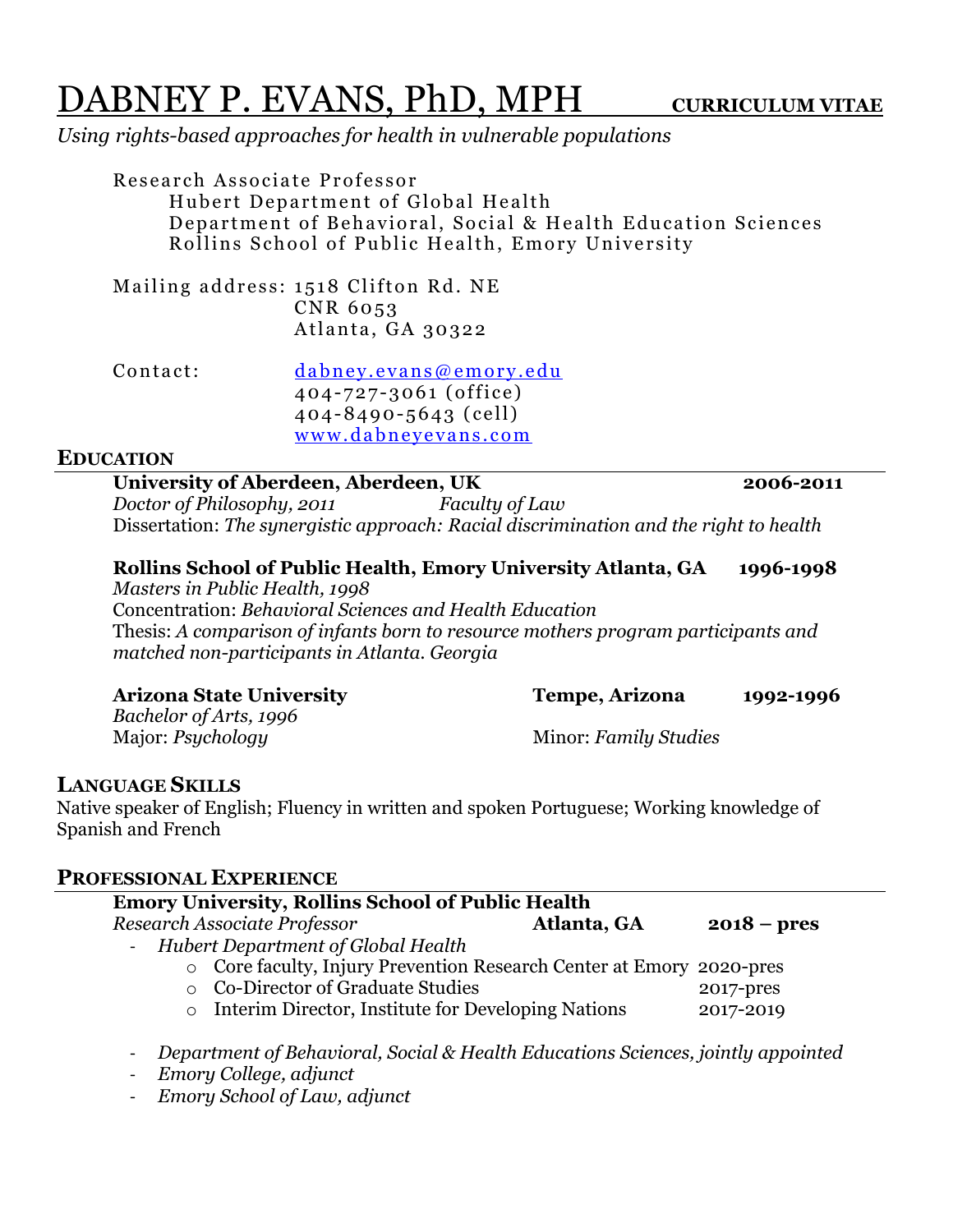| Research Assistant Professor                    | Atlanta, GA | 2011-2017 |
|-------------------------------------------------|-------------|-----------|
| - Hubert Department of Global Health            |             |           |
| o Director, Center for Humanitarian Emergencies |             | 2013-pres |
| Senior Associate                                | Atlanta, GA | 2009-2011 |
| Lecturer                                        | Atlanta, GA | 2002-2009 |
| - Hubert Department of Global Health            |             |           |
| $\circ$ Director, Institute of Human Rights     |             | 2002-pres |
| <b>Health Educator</b>                          | Atlanta, GA | 1998-2002 |
|                                                 |             |           |

# **AWARDS AND HONORS**

| 2020 | Research Award, Department of Global Health                                 |
|------|-----------------------------------------------------------------------------|
| 2018 | Early Career Public Health Teaching Award-Association of Schools and        |
|      | Programs of Public Health                                                   |
| 2017 | Mid-Career Award in International Health-American Public Health Association |
| 2016 | Porsche Driving Force Award (nominee)                                       |
| 2016 | Unsung Heroine, Emory Women of Excellence Award                             |
| 2015 | Crystal Apple Award, Excellence in Professional School Education            |
| 2012 | We Are Emory, Community Builder                                             |
| 2007 | Dr. Martin Luther King Jr. Community Service Award                          |
| 1998 | Member, Delta Omega Public Health Honor Society, Omicron Chapter            |
| 1998 | Omicron Delta Kappa National Service Honor Society                          |
|      |                                                                             |

# **CURRENT GRANTS AND CONTRACTS**

Emory Global Health Institute Faculty Seed Grant (Evans) 2021-22 "Adapting the myPlan mobile application for use among Brazilian women experiencing intimate partner violence" Goal: The purpose of this study is the adaptation of the myPlan app, a secure safety planning resource, to prevent intimate partner violence and femicide among women in Brazil. Role: Principal Investigator \$19,974 (1 year) Emory University Maternal and Child Health Center of Excellence (Evans) 2021-22 "Enhancing, implementing and Evaluating a K-8 school COVID-19 reopening plan in Atlanta Georgia" Goal: Provide technical assistance to a K-8 school as it prepares to have students return to inperson instruction in the context of the COVID-19 pandemic. Role: Co-Principal Investigator with Lindquist \$14,671 (1 year)

Anonymous Foundation (Rice, PI) 2021-2022 "Center for reproductive health research in the Southeast (RISE)" Goal: Improve reproductive health and equity of people in the U.S. Southeast through transdisciplinary research that informs social, systems and policy change. Role: Co-Investigator \$700,000

Woodruff Health Sciences Center, Synergy Award (Evans/Smith, Co-PIs) 2020-22 "COVID-19 and intimate partner violence: The effect of movement related restrictions on partner violence and traumatic injury in Atlanta, Georgia"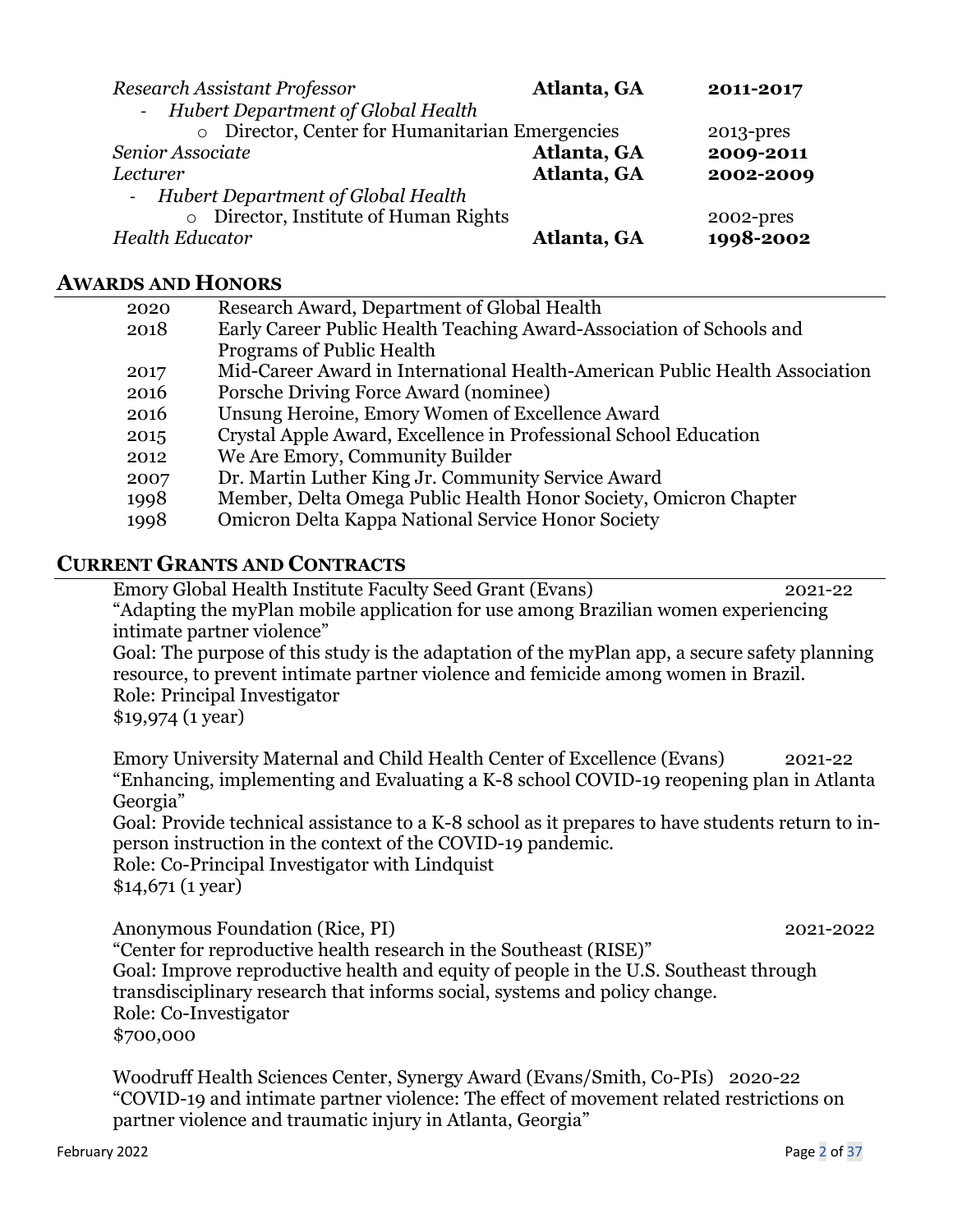Goal: The proposed first of its kind mixed-methods study examines the effect of COVID-19 related movement restrictions on individuals seeking Emergency Room care at Grady Memorial Hospital in Atlanta, Georgia as a result of traumatic injury including intimate partner violence. Role: Co-Principal Investigator with Smith \$100,000 (2 years)

The NoVo Foundation (Evans) 2020-22 "Sparking systemic change: A trauma- and mental health-informed, community-based, early intervention model for survivors and at-risk girls and young women in Fulton County, Georgia" Goal: 3-year collaboration to address the immediate needs of those at risk for or experiencing commercial sexual exploitation in Fulton County, Georgia while transforming systems to prevent it. Role: Principal Investigator \$1,000,000 (3 years)

## **PENDING GRANTS AND CONTRACTS**

Emory Global Health Institute (Evans) 2022-2023 "COVID-19 and Intimate Partner Violence: Barriers and facilitators to hospital- and community-based care" Goal: to identify barriers and facilitators to community-based support for individuals following the receipt of hospital-based care as a result of IPV during COVID-19. Role: Principal Investigator \$10,000 (1 year)

US Centers for Disease Control and Prevention (Evans) 2021-26 "BMJI+: Evaluation of a mental health and maternal newborn health intervention for female tea garden workers in Bangladesh"

Goal: Understand the mental health morbidity of female tea garden workers in Bangladesh and to design and implement a comprehensive multiyear mental health and maternal and newborn health (MNH) intervention to reduce morbidity from poor mental health in female tea garden workers of reproductive age within Bangladesh. Role: Principal Investigator

\$4,303,595 (5 years)

March of Dimes (Evans/Narasimhan, Co-PIs) 2021-24 "Obstetric violence and birth injury in metropolitan Atlanta, Georgia: Perspectives of mothers and health care providers"

Goal: To improve clinical care and decrease maternal and infant morbidity and mortality by better understanding the relationship between four distinct and understudied phenomena related to childbirth: obstetric violence, respectful maternity care, maternal birth trauma and infant birth injury.

Role: Principal Investigator \$300,000 (3 years)

NIH 1D43 (Yount/Giang, Co-PIs) 2021-26 "Consortium for violence prevention research, implementation and training for excellence (CONVERGE)"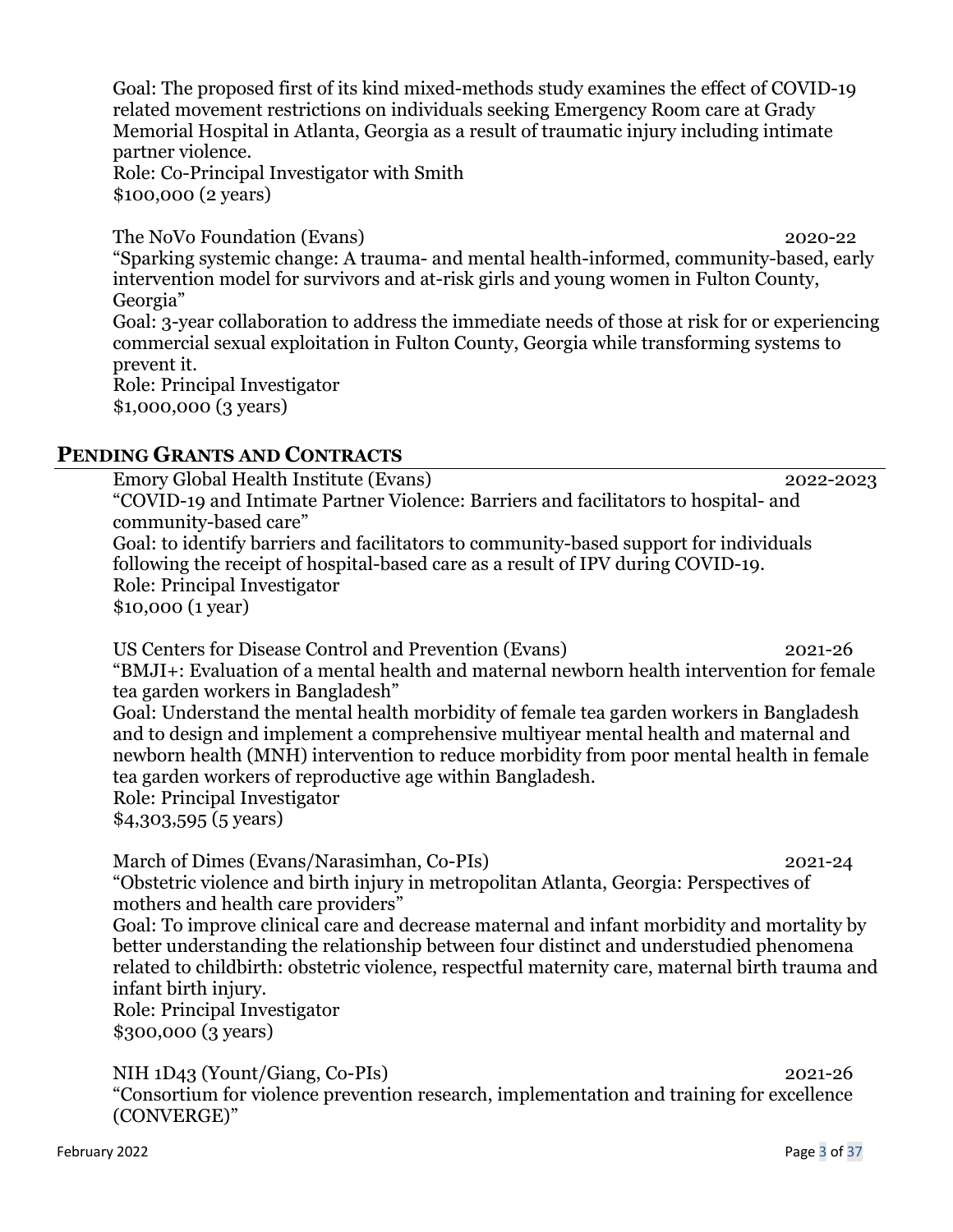Goal: Lower-income settings experience a high burden of gender-based violence (GBV) and violence against children (VAC); yet, investigator and institutional research capacity is limited, and data gaps limit the ability to monitor violence-related Sustainable Development Goals. To address this gap, Emory University, Hanoi Medical University, and a global multidisciplinary network will implement a training program in research mentorship, research in GBV and VAC, implementation science, and leadership/science dissemination for sustained capacity in GBV and VAC research and practice in Vietnam. Role: Research mentor (in-kind)

JCP Initiative (Evans/Zeidan, Co-PIs) 2021-22 "Health needs of asylum seeking and detained populations in Georgia" Goal: Explore what if any difference exist among asylum cases in the Southeast compared to regions with favorable grant rates. Role: Co-Principal Investigator (with Zeidan) \$20,000 (1 year)

## **COMPLETED GRANTS AND CONTRACTS**

US Centers for Disease Control and Prevention (Evans) 2015-21 "Emergency training for response and improved nutrition (ETRAIN)" Goal: 5-year cooperative agreement that seeks to strengthen public health and nutrition global capacity for complex humanitarian emergencies response. Role: Principal Investigator \$675,000 (5 year plus one year extension) US Centers for Disease Control and Prevention (Evans) 2000-pres "CDC University Contract Trainings" Goal: Provide up to a dozen contract trainings per year on various public health topics. Role: Principal Investigator ~80,000/year Emory Global Health Institute (Evans/Zeidan, Co-PIs) 2020 "Assessing the legal need for medical evaluations of asylum seekers in Metropolitan Atlanta, Georgia" Goal: Understand the current asylum case demand, explore the challenges faced by legal team representing asylum clients and explore medical-legal partnerships with local immigration attorneys to understand how attorneys and clinicians can collaborate to

support asylum seekers in Metropolitan Atlanta, Georgia. Role: Principal Investigator

\$12,000 (1 year)

Liverpool School of Hygiene and Tropical Medicine (Coleman, PI) 2019-20 "Disease data management system-Zambia evaluation" Goal: Conduct a mixed methods process evaluation of the Disease Data Management System (DDMS) structure in Zambia. Role: Co-Investigator, Emory lead) \$131,990 (1 year)

Anonymous Foundation (Hall, PI) 2017-20 "Center for reproductive health research in the Southeast (RISE)"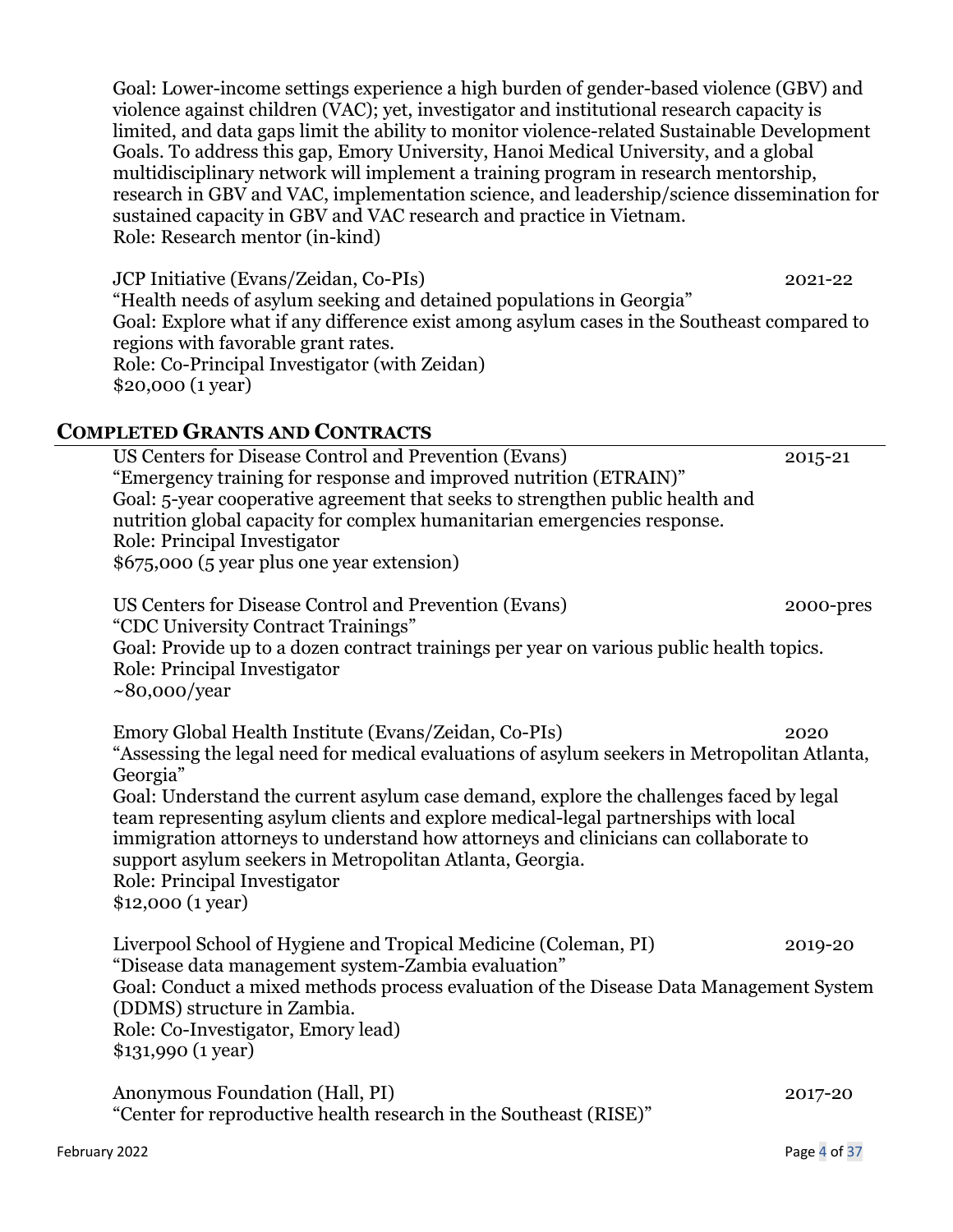Goal: Improve reproductive health and equity of people in the U.S. Southeast through transdisciplinary research that informs social, systems and policy change. Role: Co-Investigator \$6,800,000 (3 years)

US Centers for Disease Control and Prevention (Evans) 2017-18 "ETRAIN supplement: Zika Surveillance-Sierra Leone (GIVeS)" Goal: Technical assistance for the development of country vector control strategies for *Aedes*  Aegypti surveillance and control to all 5 Anglophone countries in West Africa (Nigeria, Ghana, Liberia, The Gambia and Sierra Leone). Role: Principal Investigator \$150,000 (1 year)

US Centers for Disease Control and Prevention (Evans) 2017-18 "ETRAIN Supplement: Geographic Information for Vector Surveillance (GIVeS) II" Goal: Implement a training program to help vector surveillance and control programs across the Latin American and Caribbean (LAC) and West African regions. Role: Principal Investigator \$40o,000 (1 year)

US Centers for Disease Control and Prevention (Evans) 2016-17 "Zika Surveillance-Sierra Leone GIVeS)" Goal: Develop a training program to help vector surveillance and control programs across the Latin American and Caribbean (LAC) and West African regions. Role: Principal Investigator \$853,438 (2 years)

Emory University Research Committee (Evans/Kaslow, Co-PIs) 2017 "Intimate Partner Violence Intervention in Brazil" Goal: Assess the impact of VAW-related laws on women who are at risk of violence as well as healthcare providers (HCPs) who deliver support services in public health posts in Santo André, Brazil. Role: Principal Investigator \$40,000 (1 years)

Emory Global Health Institute (Evans) 2016 "Maltratar não é direito": Understanding the impact of violence against women-related laws on perceptions of intimate partner violence among women and healthcare providers in Santo André, Brazil" Goal: Assess women's perceptions and experiences of IPV and their preferences for IPV interventions in the clinical setting as well as provider's knowledge, attitudes, and practices towards IPV and its prevention Role: Principal Investigator \$12,000 (1 year)

Emory Center for Faculty Development and Excellence (Evans) 2015 "Classroom mini-grant" Goal: Develop case-based learning materials for Health and Human Rights Role: Principal Investigator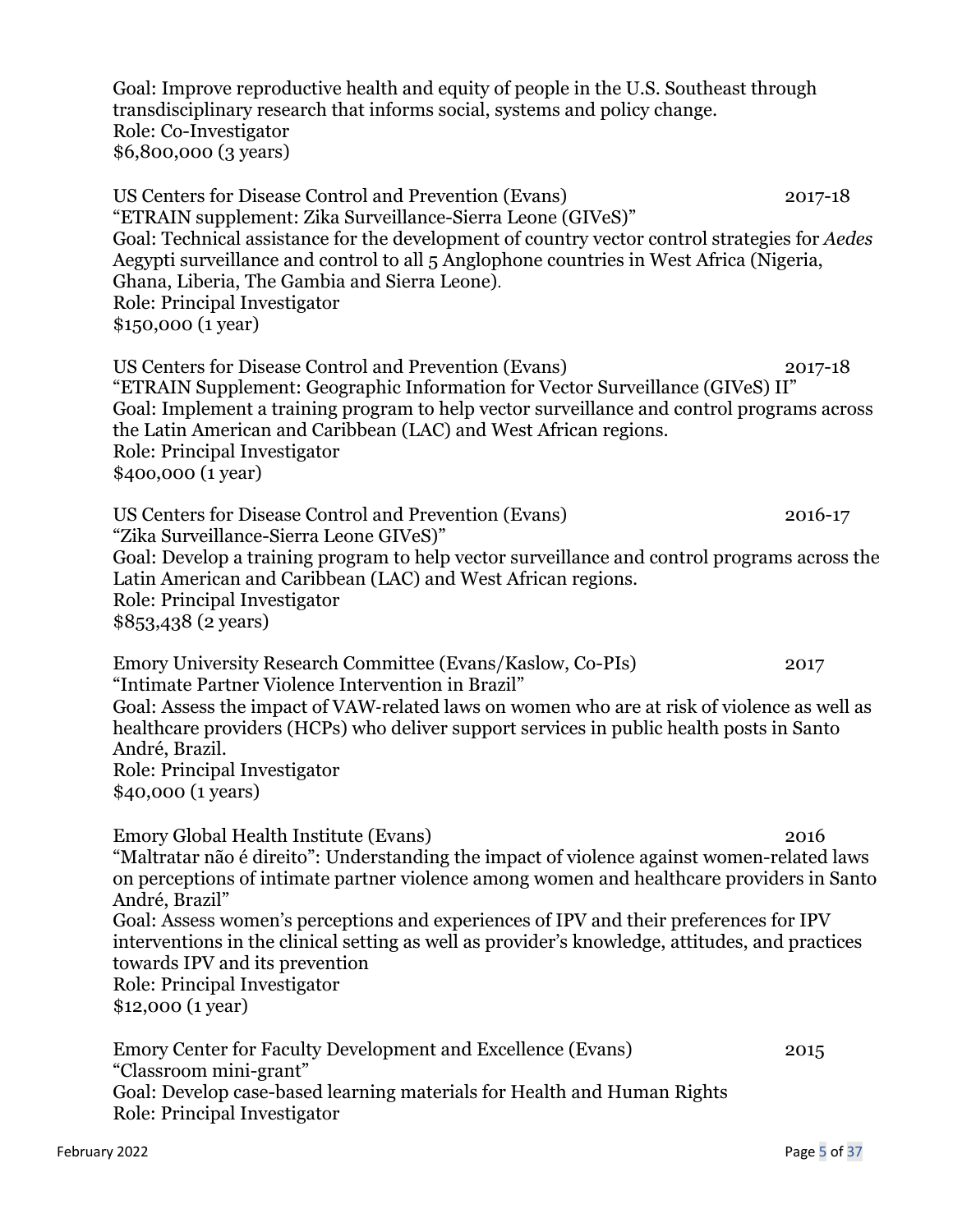\$300 (1 year)

"Fund for innovation in teaching" Goal: Support mentored teaching opportunities for master of public health in an undergraduate class on humanitarian emergencies Role: Principal Investigator \$3,000 (1 year) Emory Center for Faculty Development and Excellence (Evans) 2015 "Scholarly writing and publishing fund (SWAP)" Goal: Professional editorial support and publications funds for article manuscripts. Role: Principal Investigator \$3,000 (1 year) Emory Global Health Institute (Evans) 2014 "Human Papillomavirus Vaccination in São Paulo, Brazil: Policy, Perceptions, and Implementation" Goal: Investigate provider perceptions, legal system barriers and facilitators and the sociocultural contexts that influence HPV vaccine uptake in a unique population of adolescent girls, their parents or guardians and providers at municipal health posts in São Paulo, Brazil. Role: Principal Investigator \$12,000 (1 year) US Centers for Disease Control and Prevention (del Rio, PI) 2013-18 "The Emory center for public health training in complex humanitarian emergencies" Goal: Establish an academic training center focused on humanitarian emergencies including a graduate certificate in humanitarian emergencies, one-year mid-career fellowship program and graduate level practical training. Role: Co-Investigator \$500,000 (5 years) Bill and Melinda Gates Foundation (Evans) 2005 "Lessons learned from rights-based approaches to health" Goal: Lead and coordinate an international conference on the right to health. Role: Principal Investigator \$209,435 (1 year) Morton K. and Jane Blaustein Foundation (Evans) 2005 "Lessons learned from rights-based approaches to health" Goal: Lead and coordinate an international conference on the right to health. Role: Principal Investigator \$10,000 (1 year) Georgia Department of Human Resources (Miner, PI) 2001-03 "A prostate cancer training for public health professionals" Goal: Develop a web-based training on prostate cancer for health professionals

Emory Center for Faculty Development and Excellence (Evans) 2014

Role: Co- Investigator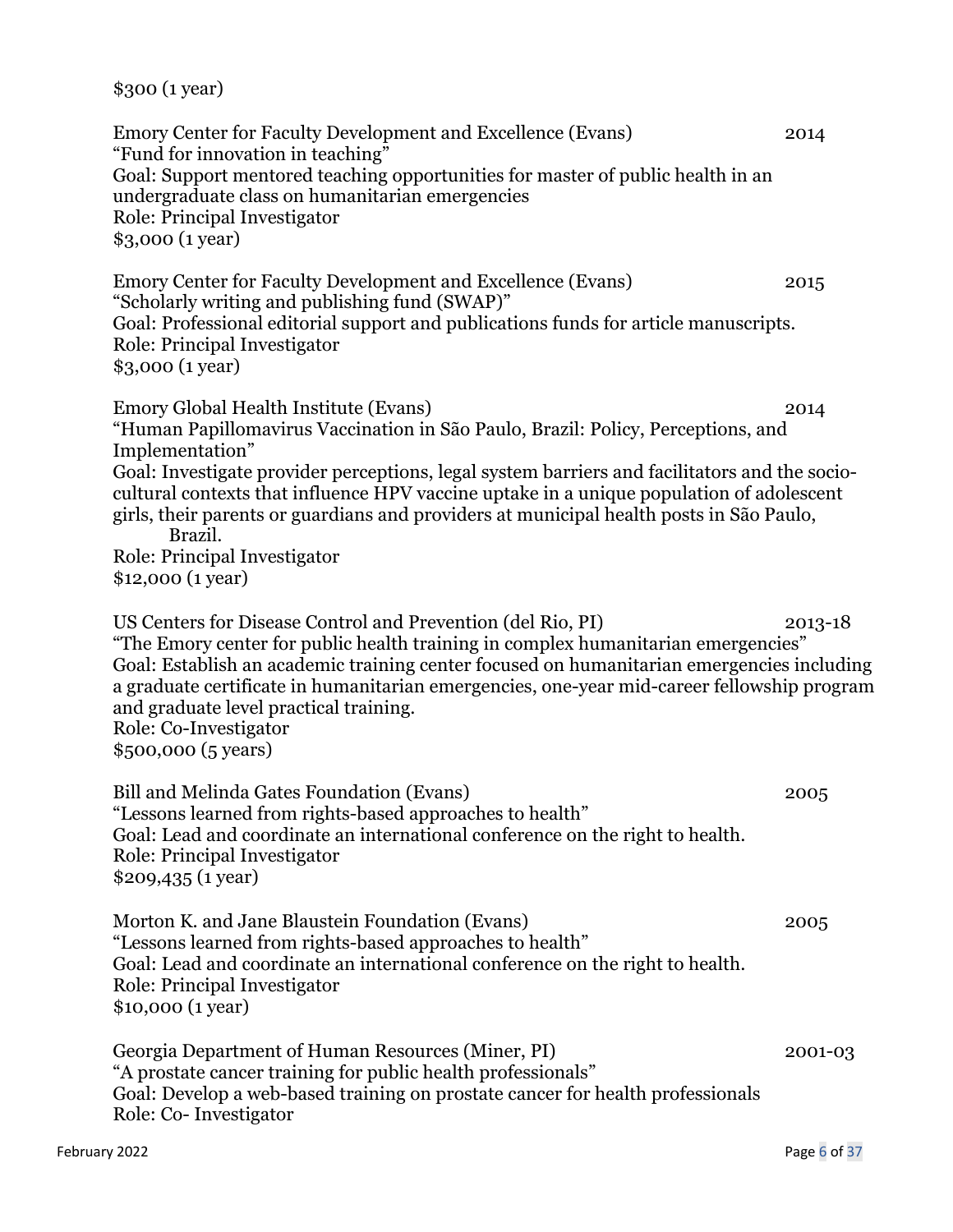\$10,000 (2 years)

# **PUBLICATIONS**

PEER-REVIEWED JOURNAL ARTICLES

*46 papers. 33 as 1st/senior; 24 with mentored trainee 1st. H-Index:13 (Google Scholar) Mentored student, staff, or postdoc;* **<sup>±</sup>** *Joint first author; §Sr. author*

- 1. Ducak D, Narasimhan S, Ripkey CE and **Evans DP±** *§***.** Perspectives of Stakeholders working to end the Commercial Sexual Exploitation of Children in Atlanta, Georgia. Violence and Gender (accepted).
- 2. Manders OM, Xavier Hall CD, Vertamatti MF, **Evans DP**, and Campbell JC. *"We need to use words that we'd use in Brazil, right?"* A community-based content validation of a translated femicide risk assessment instrument. *Violence Against Women*. https://doi.org/10.1177/10778012211051397.
- 3. **Evans DP**, Xavier-Hall CD, Wallace R, Prado SM and Signorelli M. (2021) **"**These questions have everything that happens to me": Analysis of a femicide risk assessment tool for abused women in Brazil. *Journal of Family Violence.* 2021; Epub ahead of print. https://doi.org/10.1007/s10896-021-00313-1.
- 4. Tomori C, Ahmed A, **Evans DP**, Meier BM, Nair A. Your health is in your hands? US CDC COVID-19 guidance reveals the moral foundations of public health. *EClinical Medicine.* 2021; 38:e101071. https://doi.org/10.1016/j.eclinm.2021.101071.
- 5. Barton E, Narasimhan S, and **Evans DP***§***.** "It didn't matter what the bill said...": Influences on abortion policy legislative decision-making in Georgia. *Journal of the Georgia Public Health Association*. 2021; 8(3):2. DOI: 10.20429/jgpha.2021.080302.
- 6. **Evans DP**, Ripkey CE and Hawk SR. (2020) Domestic violence in Atlanta, Georgia before and during COVID-19. *Violence and Gender*. 2020; 20(249). https://doi.org/10.1186/s12905-020-01115-1.
- 7. **Evans DP.** COVID-19 and violence: A research call to action. *BMC Women's Health*. 2020; 20(1):249. https://doi.org/10.1186/s12905-020-01115-1.
- 8. **Evans DP**, Hall CD, DeSousa N, Wilkins JD, Chiang ED, and Vertamatti MAF. "Women fear the law more than the perpetrators"*:* Trust in health and legal response to violence against women in Brazil. *Cadernos de Saudé Publica.* 2020; 36(10):e00114019. http://dx.doi.org/10.1590/0102-311X00114019
- 9. DiMarco MH and **Evans DP***§***.** Society, her or me?: An explanatory model of femicide among male perpetrators in Buenos Aires, Argentina. *Feminist Criminology*. 2020; Epub ahead of print. https://doi.org/10.1177/1557085120964572
- 10. Almeida J, Rocha R, Signorelli M, Silva V, Prado S, **Evans DP***§***.** The House of the Brazilian Woman: Impacts of a cross-sectoral public health policy for abused women. *European Journal of Public Health*. 2020; 30(5): v882. https://doi.org/10.1093/eurpub/ckaa166.945.
- 11. Xavier-Hall CD and **Evans DP***§***.** Social comorbidities? A qualitative study mapping syndemic theory onto gender-based violence and co-occurring social phenomena among Brazilian women. *BMC Public Health.* 2020; 20(1):1260. https://doi.org/10.1186/s12889- 020-09352-7.
- 12. Kruse MH, Vertamatti MA, Bednarczyk RA, **Evans DP***§*. A human rights approach to understanding provider knowledge and attitudes toward the human papillomavirus vaccine in São Paulo, Brazil. *Papillomavirus Research.* 2020; 9:100197. https://doi.org/10.1016/j.pvr.2020.100197.
- 13. **Evans DP** and Narasimhan S. A narrative analysis of anti-abortion testimony and legislative debate related to Georgia's fetal 'heartbeat' abortion ban. *Sexual and*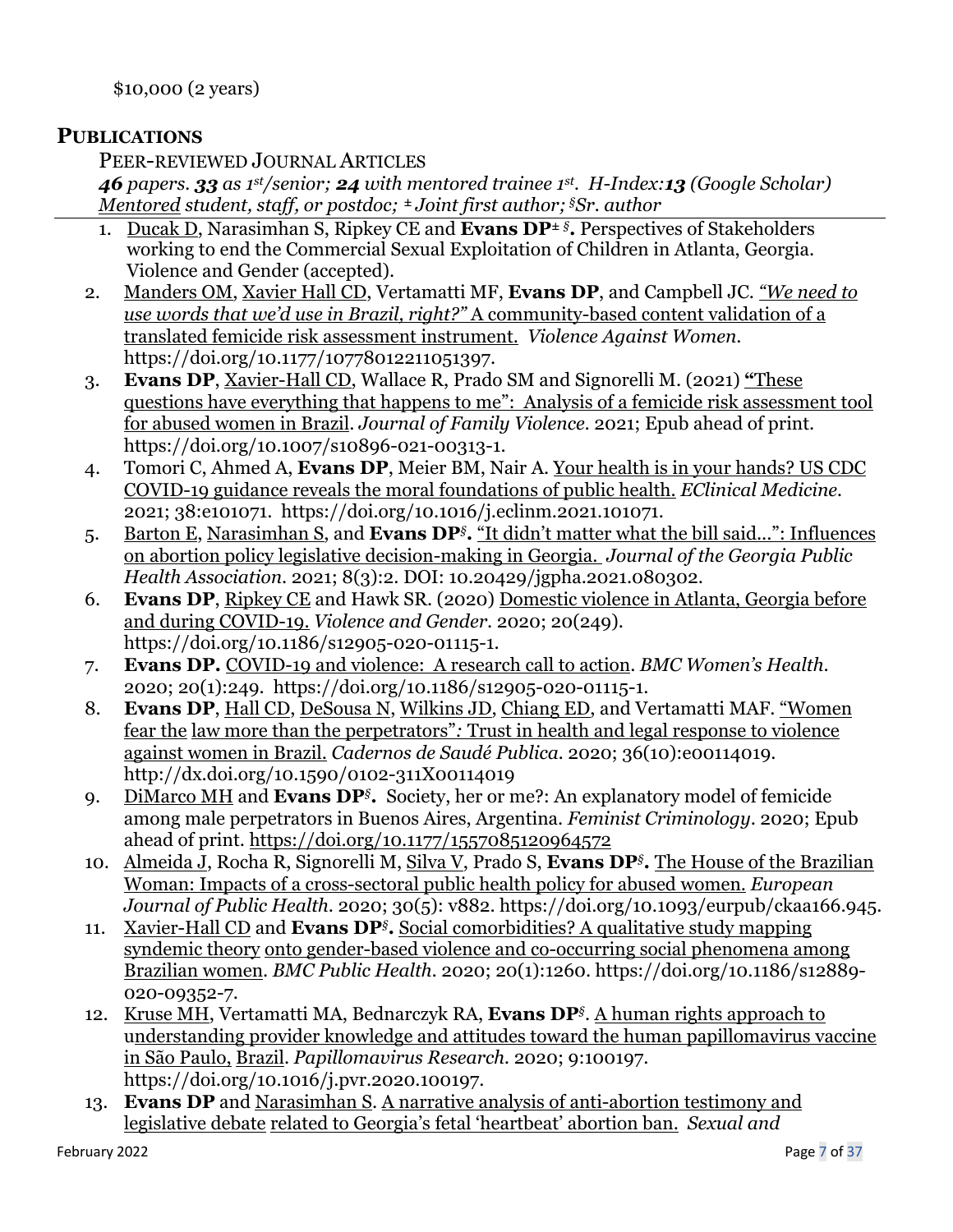*Reproductive Health Matters*. 2020; 28(1):1686201. https://doi.org/10.1080/26410397.2019.1686201.

- 14. Curtis KE and **Evans DP***§***.** Experiences of violence among female west african asylum seekers in Atlanta: A qualitative analysis. Journal of the Georgia Public Health Association. 2019; 7(2):72. https://doi.org/10.20429/jgpha.2019.070209.
- 15. **Evans DP**, Shojaie DZ, Sahay M, and Vertamatti MAF. Intimate partner violence: Barriers to action among health care providers in São Paulo, Brazil. *Journal of Interpersonal Violence*. 2019; Epub ahead of print. https://doi.org/10.1177/0886260519881004.
- 16. **Evans DP**, Sales JM, Krause KH, del Rio C. "You have to be twice as good and work twice as hard": A mixed-methods study of perceptions of sexual harassment, assault and women's leadership among female faculty at a research university in the USA. *Global Health, Epidemiology and Genomics*. 2019;4(e6) 1. https://doi.org/10.1017/gheg.2019.5
- 17. Luffy SM, **Evans DP**, Rochat RW. "Regardless, you are not the first woman"*:* An illustrative case study for sexual rights. *BMC Women's Health.* 2019; 19(76). https://doi.org/10.1186/s12905-019-0771-9.
- 18. Hall-Clifford R, Addiss D, Brown P, Castro C, Clisbee M, Cook-Deegan R, **Evans DP** et al. #MeToo meets global health: A call to action. *Health and Human Rights*. 2019; 21(1): 133.
- 19. McKinnon I, Lor A, **Evans DP***§*. Needs assessment for a training in health and human rights among Centers for Disease Control and Prevention locally employed staff: A study of knowledge, attitude and practices related to human rights. *Health and Human Rights*. 2019; 21(1):33.
- 20. Frye EA, Capone D and **Evans DP***§*. Open defecation in United States: Perspectives from the streets. *Environmental Justice.* 2019; 12(5):226. https://doi.org/10.1089/env.2018.0030.
- 21. Gattegno MV, Vertamatti MAF, Bednarczyk RA, **Evans DP***§*. A cross-sectional survey of parental attitudes towards human papillomavirus vaccination exclusion categories in Brazil. *BMC International Health and Human Rights*. 2019; 19(6). https://doi.org/10.1186/s12914-019-0195-5
- 22. Vertamatti MAF, Strufaldi R, **Evans DP**, Drezett J, Barbosa CP and Abreu LC. Factors associated with reporting delays and severity of childhood sexual abuse among children under age ten in São Paulo, Brazil. *Psychology, Health and Medicine*. 2019; 24(6):739. https://doi.org/10.1080/13548506.2018.1556397.
- 23. M'zah S, Lopes Cardozo C, **Evans DP***§*. Mental health status and service assessment for adult Syrian refugees resettled in Metropolitan Atlanta: A cross-sectional survey. *Journal of Immigrant and Minority Health*. 2019; 21(5):1019. https://doi.org/10.1007/s10903-018- 0806-6.
- 24. Meier BM, **Evans DP**, Kavanagh MM, Keralis J and Armas-Cardona G. Human rights in public health: Deepening engagement in a critical time. *Health and Human Rights.* 2018;  $20(2):85.$
- 25. **Evans DP**, DeSousa Williams N, Wilkins JD, Chiang ED, Manders O and Vertamatti MAF. (2018) *He said he was going to kill me;* Case studies of attempted intimate femicide in São Paulo, Brazil. *Journal of Comparative Social Work*. 2018; 13 (1): 57. DOI: https://doi.org/10.31265/jcsw.v13i1.159
- 26. Castro KG, **Evans DP**, del Rio C, and Curran J. Seven deadly sins resulting from CDC's seven-word exclusion. *Annals of Internal Medicine*. 2018; 168(7):513. DOI: 10.7326/M17- 3410
- 27. Foster AM, **Evans DP**, Garcia M, Knaster S, Krause S, McGinn T, Rich S, Shah M, Tappis H and Wheeler E. The 2018 Inter-Agency Field Manual on Reproductive Health in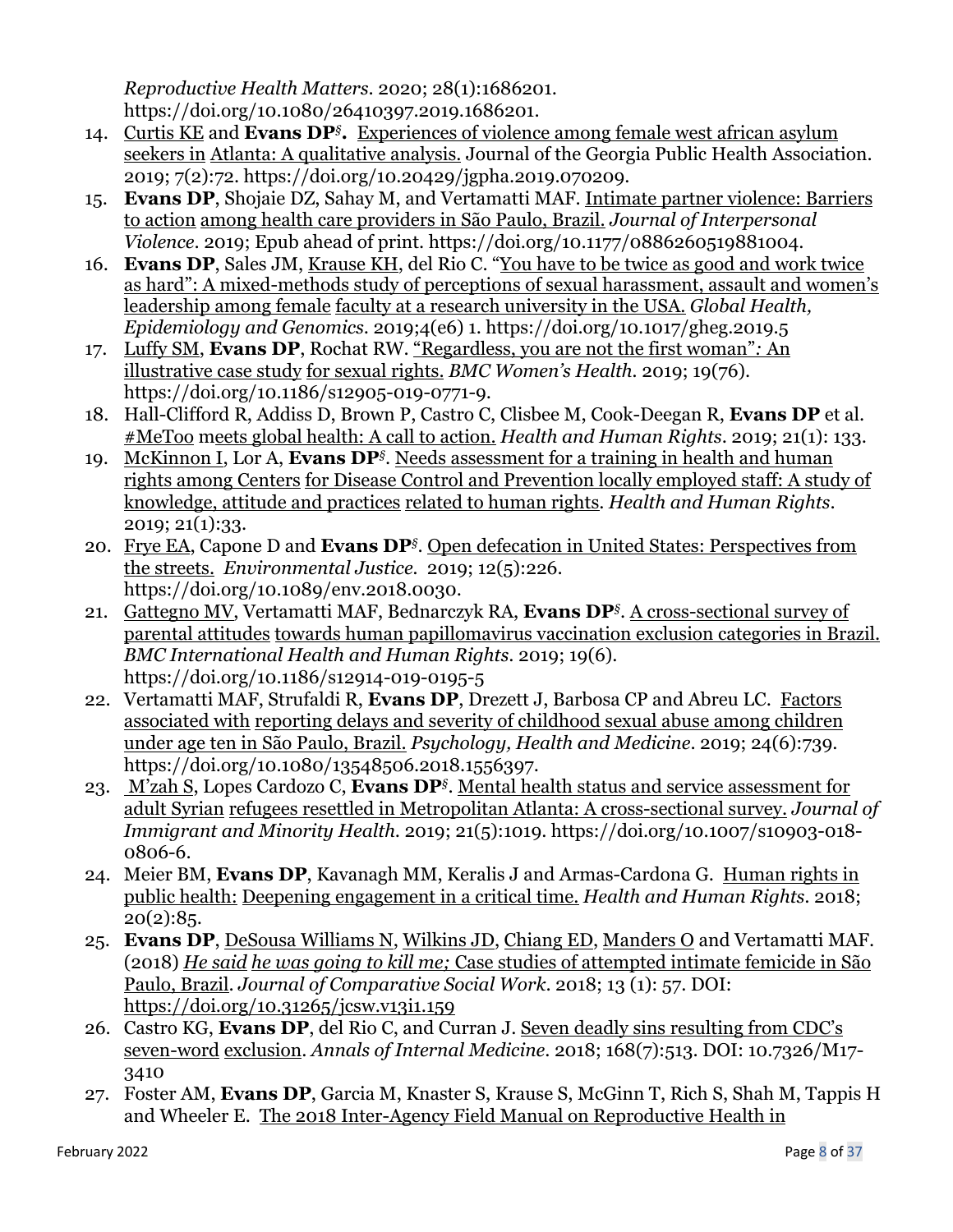Humanitarian Settings: Revising the global standards. *Reproductive Health Matters*. 2017; 25(51):18. http://dx.doi.org/10.1080/09688080.2017.1403277; reprinted in Spanish as Temas de Salud Reproductiva # 10/ Reproductive Health Matters Spanish.

- 28. **Evans DP**, Luffy SM, Parisi S and del Rio C. The development of a massive open online course during the 2014-15 Ebola Virus Disease epidemic. *Annals of Epidemiology*. 2017; 27(9):611. DOI: http://dx.doi.org/10.1016/j.annepidem.2017.07.137
- 29. Angel J and **Evans DP***§***.** 'Why are we not doing more for them?': Lessons for public health on genocide prevention from the Kindertransport. *Public Health*. 2017; 153(36). https://doi.org/10.1016/j.puhe.2017.07.003
- 30. **Evans DP**, Vertamatti M and Conchão S. Understanding the relationship between violence against women-related laws and perceptions of intimate partner violence among women in Brazil. *Annals of Global Health*. 2017; 83 (1): 99. https://doi.org/10.1016/j.aogh.2017.03.221
- 31. Figueroa-Downing D, Baggio ML, Baker ML, Chiang E, Villa L, Neto JE, **Evans DP** and Bednarczyk RA. Factors influencing HPV vaccine delivery by healthcare professionals at public health posts in São Paulo, Brazil. *International Journal of Gynecology and Obstetrics.* 2017; 136(1):33. DOI: 10.1002/ijgo.12004.
- 32. Gattegno MV, Wilkins JD, and **Evans DP***§*. The relationship between the Maria da Penha law and intimate partner violence in two Brazilian states. *International Journal for Equity in Health*. 2016;15(138). DOI 10.1186/s12939-016-0428-3.
- 33. Crawford R, Rutz D and **Evans DP***§*. *"Between the combat boots and Birkenstocks"* Lessons from HIV/AIDS, SARS, H1N1 and Ebola. *Public Health*. 2016; 141:186. https://doi.org/10.1016/j.puhe.2016.09.018
- 34. **Evans DP**, Anderson M, Shahpar C, Nash T, del Rio C. and Curran JW. Innovation in graduate education for health in complex humanitarian emergencies. *Prehospital and Disaster Medicine*. 2016; 31(5):1. doi:10.1017/S1049023X16000650.
- 35. McCulloch A and **Evans, DP***§*. Georgia Latino enrollment in the Affordable Care Act: A qualitative, key informant analysis. *Journal of the Georgia Public Health Association*. 2016;5(4):314. http://hdl.handle.net/10675.2/621469.
- 36. **Evans DP**, Donato CE, Malewezi BA, Li AJ, Mitchell AB, and Corea MJ. Outcomes among asylum seekers in Atlanta, Georgia, 2003-2012. *MEDICC Review*. 2015;17(4):12. DOI: 10.37757/MR2015.V17.N4.4.
- 37. Chiang ED, Baker ML, Downing DF, Baggio ML, Villa L, Neto JE, Hadley C, Bednarczyk RA and **Evans DP***§*. "Those who love, vaccinate": Parental perceptions of HPV vaccination. *Journal of Human Growth and Development*. 2015; 25(3): 341.
- 38. Baker ML, Figueroa-Downing D, Chiang ED, Villa L, Baggio ML, Neto JE, Bednarczyk R, **Evans DP***§*. Paving pathways: Brazil's implementation of a national human papillomavirus (HPV) immunization campaign. *Rev Panam Salud Publica*. 2015; 38(2).
- 39. Martin LS and **Evans DP***§*. Conflict as a social determinant of health. *SMJ Public Health Epidemiol*. 2015;1(2):1008.
- 40. Luffy SM, **Evans DP**, Rochat RW. "It is better if I kill her": perceptions and opinions of violence against women and femicide in Ocotal, Nicaragua after Law 779. *Violence and Gender*. 2015;2(2):107. https://doi.org/10.1089/vio.2015.0008.
- 41. Luffy SM, **Evans DP**, Rochat RW. "Siempre me critican": barriers to reproductive health in Ocotal, Nicaragua. *Rev Panam Salud Publica*. 2015;37(4/5):245.
- 42. Winskell K, **Evans D**, Stephenson R, del Rio C. and Curran JW. Incorporating Global Health into the Public Health Curriculum. Public Health Reports. 2014;129(2):203. DOI:10.1177/003335491412900216.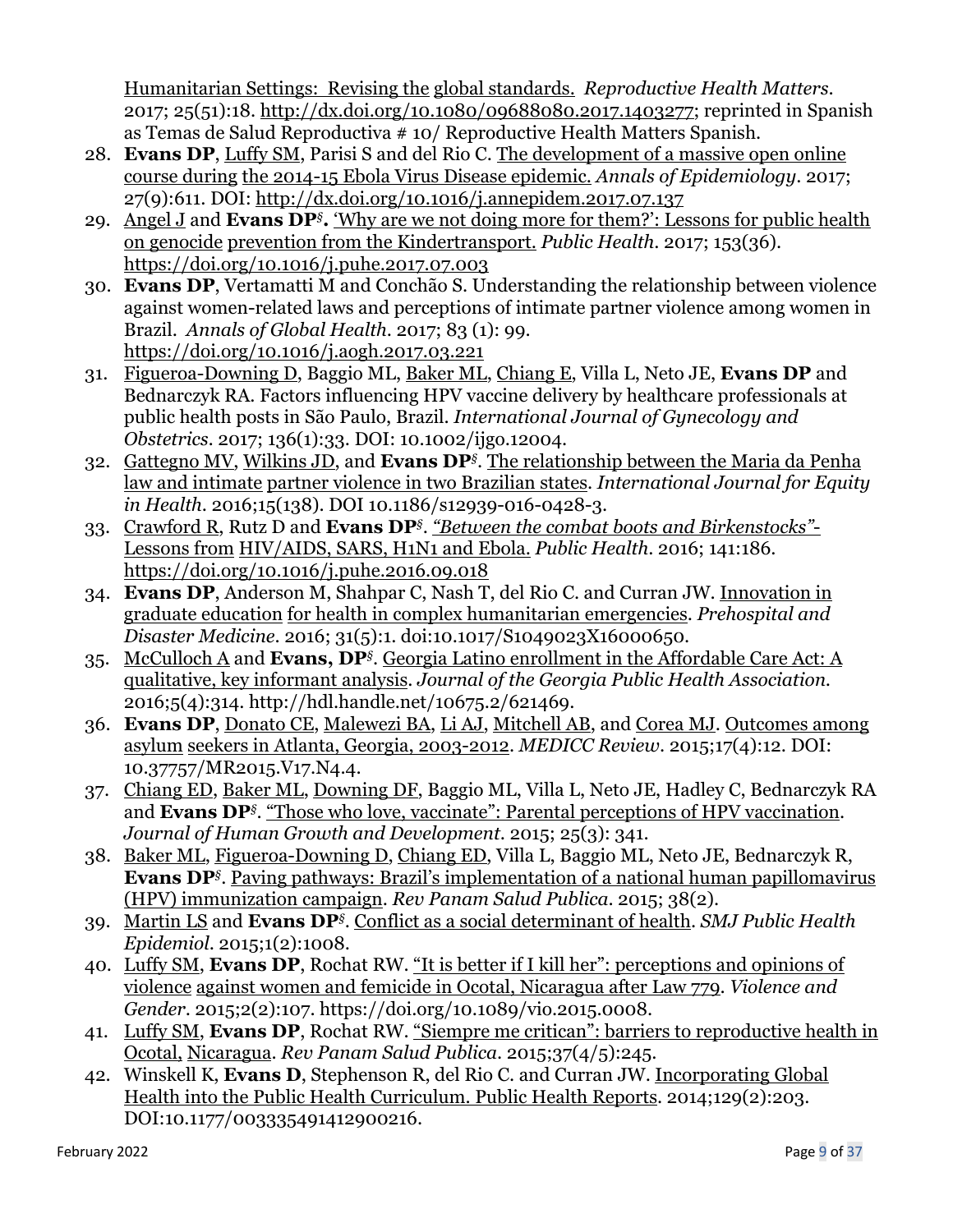- 43. Albuquerque A and **Evans D***§*. Right to health in Brazil: A study of the treaty-reporting system. *SUR*. 2012; 9(17): 115.
- 44. **Evans D**, Buxton DC, Borisov AS, Manatunga AK, Ngodup D and Raison CL. Shattered ShangriLa: Differences in depressive and anxiety symptoms in students born in Tibet compared to Tibetan students born in exile. *Social Psychiatry and Psychiatric Epidemiology*. 2008; 43(7):429. https://doi.org/10.1007/s00127-008-0402-5.
- 45. **Evans DP**, Price ME, Gulrajani TL and Hinman AH. Making the grade: A first attempt at a health and human rights report card. Health and Human Rights. 2006;9(2): 280. https://doi.org/10.2307/4065411.
- 46. **Evans D** and Kohrt B. No refuge for persecuted neighbors: Human rights and asylum in the Americas. *AmeriQuests*. 2004; 1(1). DOI:10.15695/amqst.v1i1.6.

# BOOK CHAPTERS

*12 chapters. 11 as 1st/senior; 4 with mentored trainee. Mentored student, staff, or postdoc; §Sr. authorship*

- 1. **Evans DP**, Di Marco MH, Narasimhan S, Vieytes MM, Curran A and White MS. (in press) Male perpetrators' accounts of intimate femicide: A global systematic review. In: Dawson, M and Mobayed, S, editors. The Routledge International Handbook of Femicide and Feminicide. Routledge.
- 2. **Evans DP**, Martin LS, Queen, E. (2020) Health and human rights in conflict and emergencies. In: Gostin, LO and Meier, BM, editors. Foundations of Global Health and Human Rights. Oxford University Press.
- 3. Meier BM, **Evans DP,** Phelan A. (2020) Rights-based approaches to preventing, detecting, and responding to infectious disease. In Eccleston-Turner M, editor. Infectious Diseases in the New Millennium: Legal and Ethical Challenges. Springer.
- 4. Bundgaard S. and **Evans DP**. *§* (2018) Gender-based violence. In: Inter-Agency Field Manual on Reproductive Health in Humanitarian Settings. Inter-Agency Working Group on Reproductive Health in Crises.
- 5. Anderson M, Wheaton W and **Evans DP**. *§* (2018) Protection. In Townes, D, editor. Health in Humanitarian Settings: Principles and Practice for Public Health and Healthcare Practitioners. Cambridge University Press.
- 6. **Evans DP.** (2018) Chapter section in Global Health: Your life, your life decisions, your moral obligations (p. 487). In Brown, PJ and Clossers S, editors. Foundations of Global Health: An Interdisciplinary Reader. Oxford University Press.
- 7. Bueno de Mesquita J, Fuchs C and **Evans DP.** *§* (2018) The future of human rights accountability for global health through the Universal Periodic Review. In: Meier, BM and Gostin LO, editors. Human Rights in Global Health: Rights-Based Governance for a Globalizing World. Oxford University Press.
- 8. **Evans DP**. (2014) The Right to Health: The next American dream (pp 233-258). In: Nnamuchi, O, editor. The Right to Health: A Multi-country Study of Law, Policy and Practice. The Hague, Netherlands, Asser Press.
- 9. **Evans D**, Price ME. (2009) Measure for measure: Utilizing legal norms and health data in measuring the right to health (pp 111-131). In: Kamminga, MT, editor. Methods of human rights research. The Hague, Netherlands. Intersentia.
- 10. **Evans DP**. (2009) Physicians for Human Rights (Volume 4, pp 239-245). In: Forsythe, D, editor. Encyclopedia of Human Rights New York and Oxford: Oxford University Press.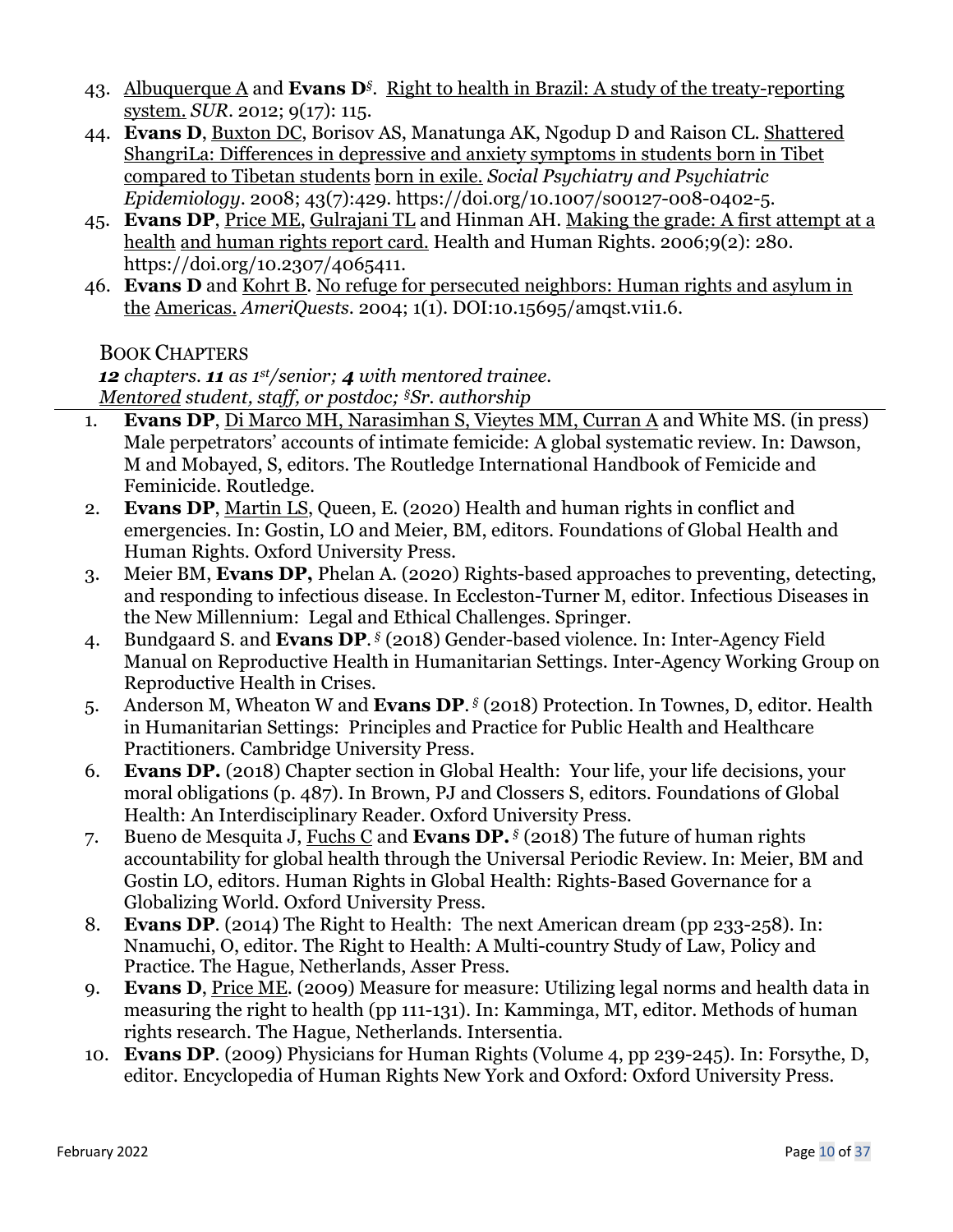- 11. **Evans DP**. (2008) Salud para todo: Cuba's revolutionary approach towards the fulfillment of the right to health (pp 307-322). In Motlagh, MM, editor. Health Capital and Sustainable Socioeconomic Development. Taylor and Francis/CRC Press.
- 12. Ewert L and **Evans D**. *§* (2008) Human rights (pp 81-88). In Santa Barbara, J, editor. Peace Through Health: How Health Professionals Can Work for a Less Violent World. Kumarian.

# **BOOKS**

- 1. **Evans DP.** (2012) The Synergistic Approach: Racial discrimination and the right to health. LAP LAMBERT Academic Publishing.
- 2. Beracochea E, Weinstein C and **Evans DP**. (Eds.) (2010) Rights-Based Approaches to Public Health. Springer.

# TECHNICAL GUIDELINES AND AMICI CURIAE BRIEFS

- 1. Asia Pacific Youth-Led Regional Consultation Recommendation Report, UN Commission on the Status of Women/UN Women, January 31, 2022
- 2. Brief of Amici Curiae Biomedical ethics and public health scholars in support of plaintiffsappelles and affirmants, 2022. *Brandt v. Routledge*, US District Course for the Eastern District of Arkansas.
- 3. Brief of Amici Curiae Interfaith Voices for Reproductive Justice, the National Asian Pacific American Women's Forum, Sisterlove, Inc., Spark Reproductive Justice Now!, Inc., **Dabney P. Evans**, Elizabeth Mosley, Subasri Narasimhan, Rachel ReBouche, SaraK. Redd, Whitney S. Rice, Roger Rochat, and Andrea Swartzendruber in support of plaintiffsappellees. 2021. *SisterSong v Kemp*, United States Supreme Court.
- 4. Brief of Social Science Experts as Amici Curiae in support of respondent. 2021. *Dobbs v Jackson Women's Health Organization,* United States Supreme Court.
- 5. Interagency Field Manual on Reproductive Health in Humanitarian Emergencies. 2018. Inter-Agency Working Group on Reproductive Health in Crises.

# **INSTRUMENTS**

1. The Danger Assessment-Brazilian Portuguese: A validated femicide risk assessment tool (2020)

PUBLIC SCHOLARSHIP *Author of 44; Research featured in 25; Quoted in 21* Contributor, The Hill

Women's Media Center, SHE Source Expert

- 1. Quoted in, How hatred of women is fueling the far-right, Huffington Post, January 12, 2022
- 2. On background, How the US fails to take away guns from domestic abusers: 'These deaths are preventable', The Guardian October 26, 2021
- 3. Featured in, Rollins Experts Provide COVID Prevention Guidance to Local School, October 7, 2021
- 4. Quoted in, Texas Law Bans Abortions as Early as 6 Weeks. Here's What That Means, VeryWellHealth, October 5, 2021
- 5. Mentioned in, Epidemiology and Public Health Experts, Online Education, May 7, 2021
- 6. Trafficking is modern day slavery and a human rights violation, International Human Trafficking Institute, April 21, 2021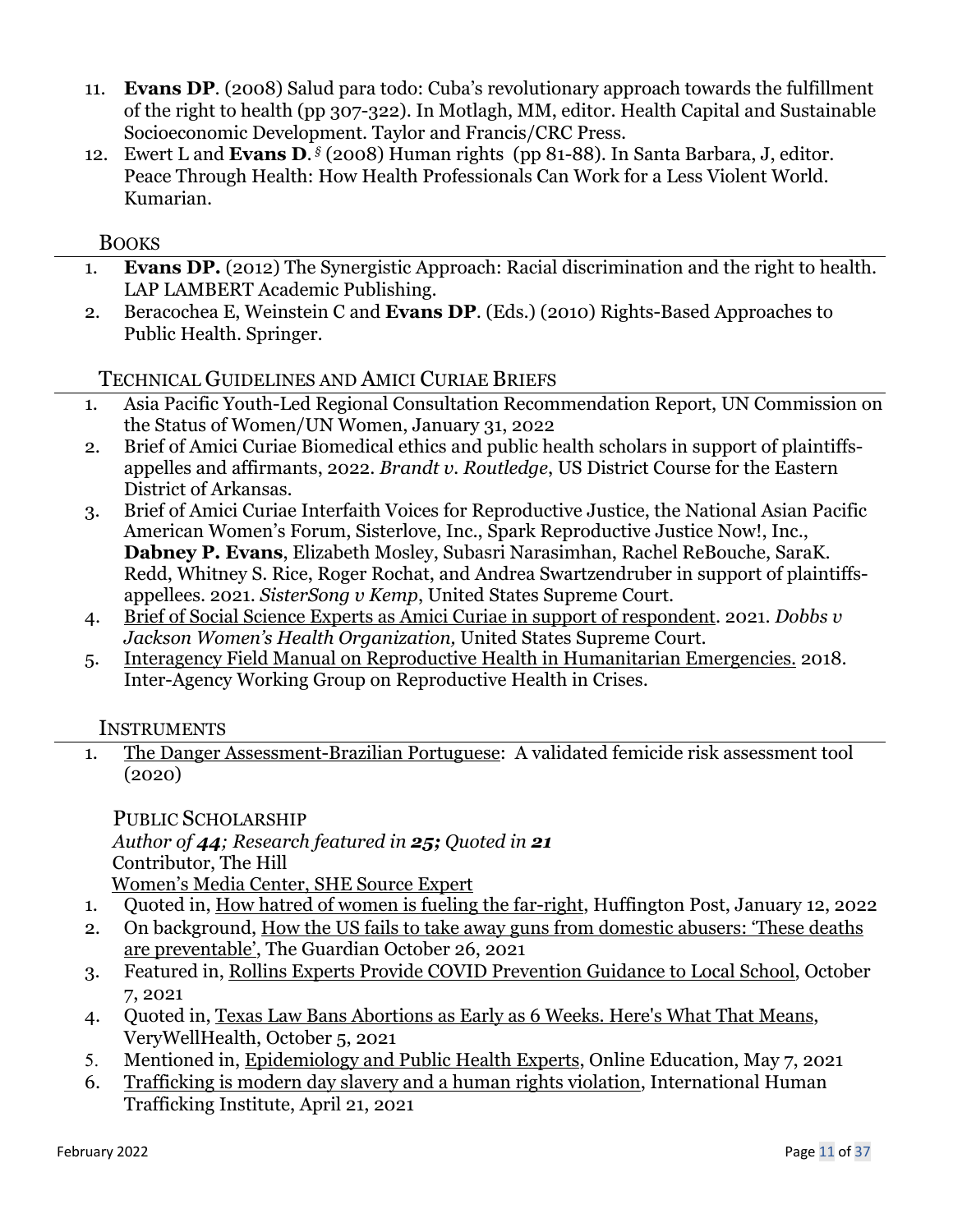- 7. Quoted in, US record guns sales: Americans bought guns in record numbers in 2020 during a year of unrest, CNN, March 14, 2021
- 8. Quoted in, How health apps can help migrants achieve better health outcomes, VeryWellHealth, February 8, 2021
- 9. Research featured in, Study Reports Spike in Domestic Violence in Georgia During COVID-19, Rollins News January 26, 2021
- 10. In His First Days, Biden Can Make a Difference in Domestic Abortion Policy, Ms. Magazine, January 26, 2021
- 11. Why Preventing Violence Against Women Requires Men and Boys, Ms. Magazine, November 24, 2020
- 12. Featured in COVID-19 and Beyond, Emory Magazine, November 18, 2020
- 13. Quoted in, Gun sales up sharply in a time of uncertainty, Georgia Health News, October 23, 2020
- 14. Quoted in, Ted Cruz Faces Backlash for FDA Abortion Letter Stating Pregnancy Is 'Not Life Threatening' Newsweek, September 3, 2020
- 15. Quoted in, Health experts' letter slams proposal that can bar asylum-seekers, Georgia Health News, August 24, 2020
- 16. Quoted in, Georgia Gov. Reopened State While Health Care Workers Needed Millions of Masks and Gowns, Kaiser Health News/The Daily Beast, August 18, 2020
- 17. Good Laws Are Not Enough: Femicide in Brazil, Spotlight: Justice for Women Podcast, Wilson Center; June 16, 2020, Available on iTunes and Spotify
- 18. Gender violence, reproductive rights COVID, The Mediating Doctor, April 24, 2020
- 19. The critical issue Congress must include in the next COVID-19 funding package. The Hill, April 20, 2020 16.
- 20. Officials Must Balance Human Rights With Public Safety When Imposing Quarantine, Georgia Public Broadcasting, March 11, 2020
- 17. Mentioned in 500 Women Scientists seek Reproductive Justice, The Southerner, February 15, 2020
- 18. Emory: Receives \$1 Million NoVo Foundation Grant to Advance Systems-based Solutions to End Commercial Sexual Exploitation, Association of Schools and Programs of Public Health, January 31, 2020
- 19. Research featured in Announcing The Life Story Grantee Partners, The NoVo Foundation, January 28, 2020
- 20. Research featured in Emory Receives \$1 Million Grant from Novo Foundation, January 28, 2020
- 21. Early Abortion Bans: A new wave of anti-abortion strategy and tactics, Sexual and Reproductive Health Matters webinar, January 16, 2020
- abortion) American anti-abortion) مناهضو الإجهاض الأمريكيون يخلطون العاطفة بالسياسة American anti-abortion mixes passion with politics), Scientific American (Arabic), January 2020
- 23. Research featured in Anti-abortion Supporters of Georgia's 'Heartbeat Bill' Say Fetuses Face Same Civil Rights Issues as LGBT and Black Americans, Newsweek, January 1, 2020
- 24. Research featured in Here's How Conservatives Are Using Civil Rights Law to Restrict Abortion, TIME Magazine, January 1, 2020
- 25. Georgia Anti-Abortion Supporters Used Misleading Tactics to Promote Early-Abortion Bans, The American Prospect, January 1, 2020
- 26. ICPD 25: accelerating the promise of just holding ground? Global Health, Epidemiology and Genomics, December 16, 2019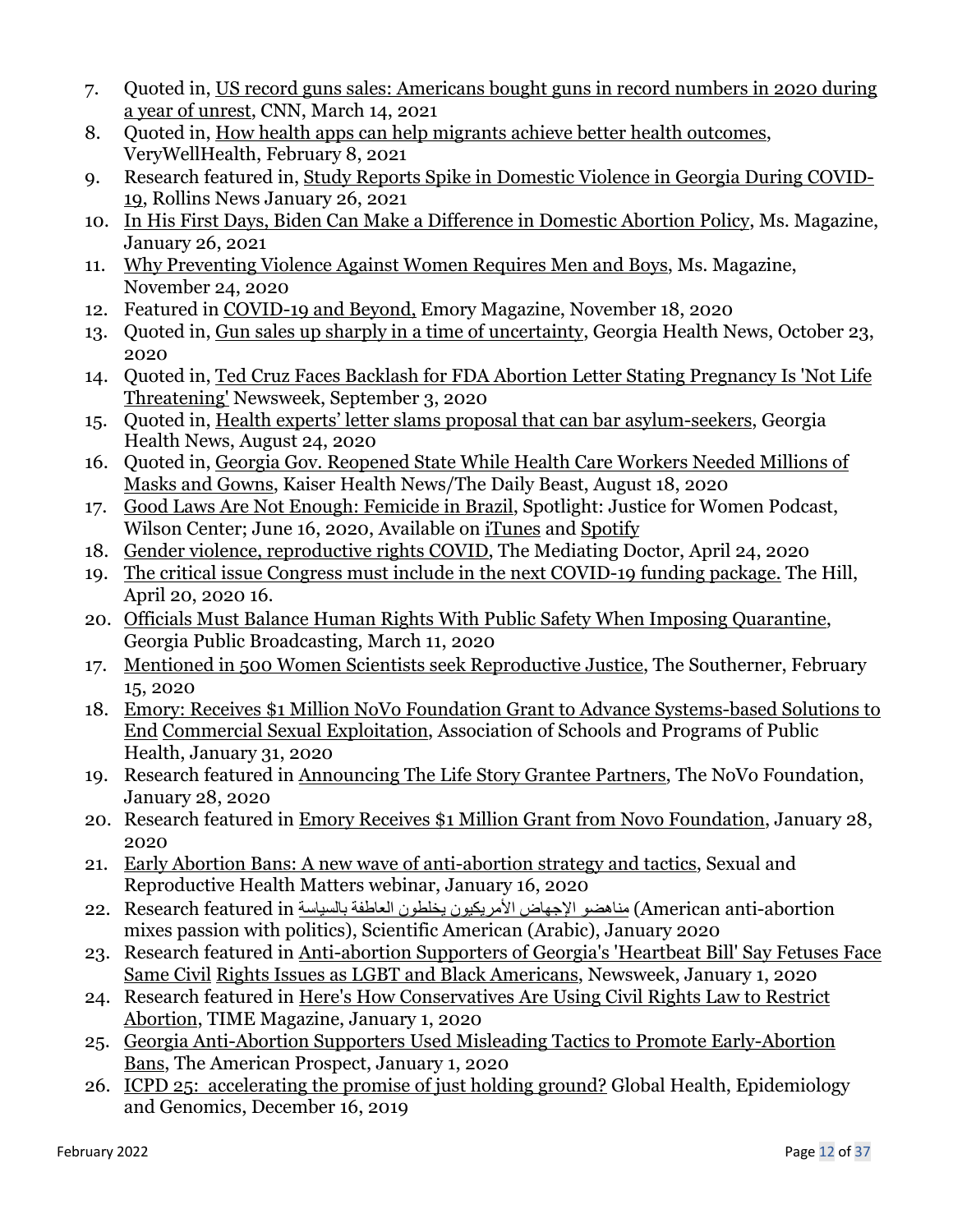- 27. A day of remembrance, action and accountability on femicide, The Hill, December 6, 2019
- 28. Quoted in, Atlanta Reproductive Justice Commission highlights increasing role of city governments, The Southerner, December 6, 2019
- 29. Mentioned in Field manual covers reproductive health, Emory Nursing Magazine, Spring 2019
- 30. Mentioned in LSTM teaching geographic data skills to Central American ministries of health in El Salvador. Liverpool School of Tropical Medicine, July 24, 2019
- 31. Life under an abortion ban, Ms. Magazine, July 15, 2019
- 32. Emory: Faculty Author and Lead Revision of 2018 Inter-Agency Field Manual on Reproductive Health in Humanitarian Settings, ASPPH Connect, April 1, 2019
- 33. Georgia heartbeat bill is dangerous for women nationwide. The Hill, March 16, 2019 (unnamed author due to a three-author byline limitation)
- 34. Cited in, A Cross-Sectional Survey of Parental Attitudes towards Human Papillomavirus Vaccination Exclusion Categories in Brazil, The Communication Initiative, March 7, 2019
- 35. The Weekly Check-up, WSB AM 750/NOW95.5, January 13, 2019
- 36. Sex Trafficking Signs, CBS 46, January 11, 2019
- 37. Women facing unplanned pregnancies must understand all of their options, The Hill, December 27, 2018
- 38. The Universal Periodic Review: Is it delivering for Health? O'Neill Institute. December 7, 2018
- 39. Why White Women Must Act to Elect Stacey Abrams. Garnet News. November 1, 2018
- 40. Trigger warnings shouldn't be a thing in the classroom or elsewhere, The Hill, October 8, 2018
- 41. Enabling Women to GROW, Rollins Magazine, Fall 2018
- 42. Cited in Preparedness and Outbreak Response Efforts at Emory, Association of Schools and Programs of Public Health, September 13, 2018
- 43. One More Dispatch from Rape Culture, Ms. Magazine, June 28, 2018
- 44. What do Avengers, Black Panther and Wonder Woman have in common? The Abuse of Women, Women's E-News, May 15, 2018
- 45. Counting Femicide: How Data Can Prevent Misogynist Violence, Ms. Magazine, May 3, 2018
- 46. Why won't the government let me study gun violence?, The Pacific Standard, April 9, 2018 and reprinted in CityLab April 12, 2018
- 47. Did John Kelly think Robert Porter's talent was more important than alleged abuse?, The Hill, February 13, 2018
- 48. Quoted in Banning seven words at the CDC would have at least seven serious consequences for public health, LA Times, January 9, 2018 and reprinted in Orlando Sentinel, January 8, 2018
- 49. The CDC's word ban list is harmful to the health of the American public, The Hill, December 20, 2017
- 50. Featured in Border Crossing with Dabney Evans, Integrating health and human rights, Office of Global Strategic Initiatives, Emory University, December 2017
- 51. Why Roy Moore's accusers stayed silent so long, AL.com, November 26, 2017
- 52. Quoted in, How Madagascar Took Control Of Its Plague Outbreak, NPR, November 19, 2017
- 53. Quoted in, Health Crisis in Puerto Rico Is Likely Just Getting Started, The Weather Channel, October 20, 2017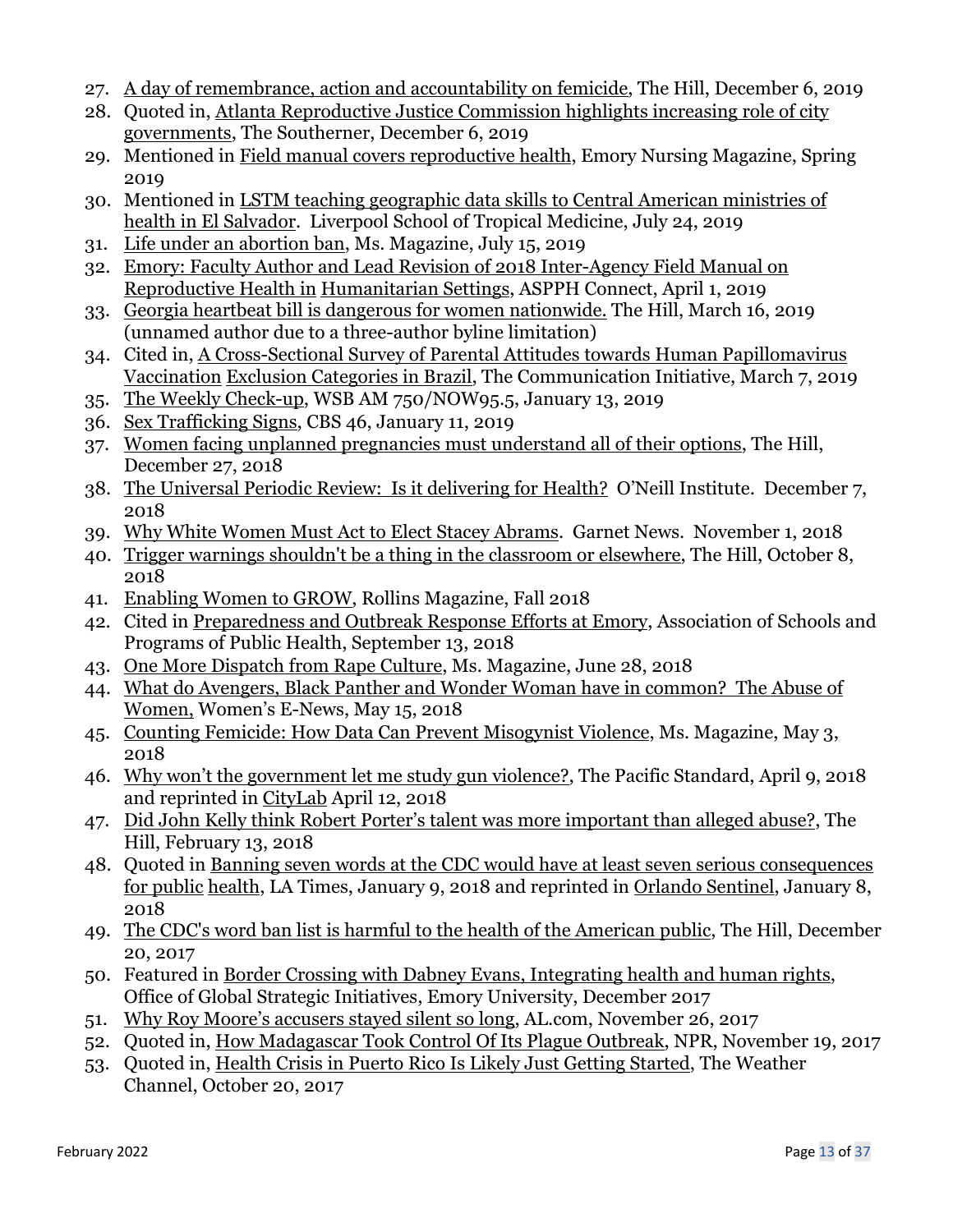- 54. Quoted in 'Emory 21 Days of Peace' promotes building peace locally, globally, Emory Report, September 5, 2017
- 55. Featured in CFDE Featured Faculty Member: Dabney Evans, Emory University Center for Faculty Development and Excellence, May 2017
- 56. Featured in Why former President Bill Clinton was in Atlanta Saturday night, Atlanta Journal-Constitution, April 30, 2017
- 57. Quoted in A champion for human rights, Rollins Magazine, Spring 2017
- 58. Quoted in University Course offers timely exploration of global security, leadership, Emory Report, March 30, 2017
- 59. Women at march give thanks to men, Atlanta Journal-Constitution, February 1, 2017
- 60. What Women's March activists must do now, The Hill, January 24, 2017
- 61. Guest on WAOK Real Talk with Rashad Richey, January 24, 2017
- 62. Guest on WABE Closer Look: Women's March On Washington, January 23, 2017
- 63. Why women are marching on Washington, The Hill, January 21, 2017
- 64. Featured in University Courses take on challenging, interdisciplinary topics, January 12, 2017
- 65. Featured in 4 big international stories of 2016, The Hill, December 29, 2016
- 66. Featured in Emory assistant professor tells of 2006 meeting with Fidel Castro, Atlanta Journal-Constitution, November 26, 2016
- 67. What President Trump means to the future of human rights, The Hill, November 10, 2016
- 68. Quoted in Zika: Why Brazil, Why Now, MedicineNet.com, August 4, 2016
- 69. Expert in USA Today #Zikachat on Twitter, August 4, 2016
- 70. Quoted in Zika Won't Pose Risks at the Olympics: Health Experts, HealthDay, August 3, 2016
- 71. Doctors are dying in Syria, The Hill, May 6, 2016
- 72. Abortion law in Supreme Court case puts miles between women and providers, The Hill, March 4, 2016
- 73. How we all let down Nicole Brown, O.J. Simpson's Dead Wife, /Slant, February 18, 2016
- 74. Quoted in Why are the 2016 presidential candidates ignoring healthcare?, Medical Economics, January 25, 2016
- 75. Why do women need special laws to protect them from violence?, The Conversation, November 25, 2015 Republished under Creative Commons in English and German
- 76. What American children are missing today, The Hill, November 20, 2015
- 77. The case for public hospitals. The Atlanta Journal Constitution, October 16, 2015
- 78. Humanitarian workers as well as refugees, need our help. The Hill, September 21, 2015
- 79. My long night with Fidel Castro, The Pacific Standard, August 20, 2015
- 80. Expand literacy, improve health care, Atlanta Journal Constitution, August 7, 2015
- 81. The hate crime you've never heard of, The Hill, July 2, 2015
- 82. Online expert twitter commentator during PBS Frontline screening of Outbreak, May 5, 2015
- 83. Experts Discuss preparedness for next emerging disease outbreak, Infectious Disease News, April 2015
- 84. Featured faculty for the Center for Faculty Development and Excellence, April 22, 2015
- 85. Featured on Sending Nepal Earthquake Relief Complicated For Ga. Agencies, Georgia Public Broadcasting, April 28, 2015
- 86. Featured in In Class: Health in Humanitarian Emergencies, Emory Magazine, Winter 2015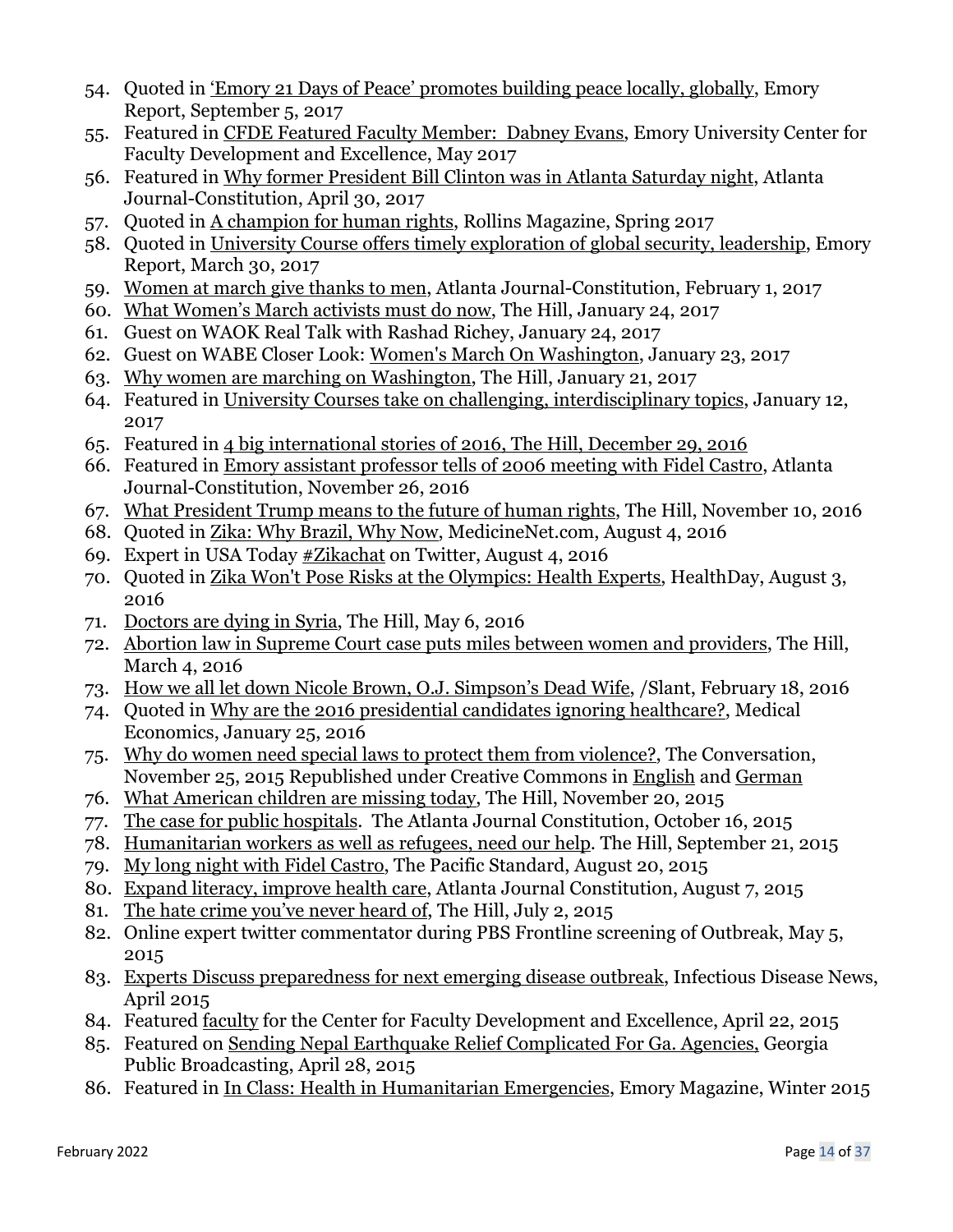- 87. Author of the non-discrimination statement in the Emory University Ebola Policy, November 7, 2014
- 88. Featured in Taming the Ebola Epidemic, Emory Public Health Magazine Fall 2014
- 89. Quoted in Atlanta Summons the Past to Showcase the Present, New York Times, June 14, 2014
- 90. Quoted in More Mexicans requesting asylum, Atlanta Journal Constitution, July 5, 2012
- 91. Programa Diálogos Nethis Bioética e Direitos Humanos, You Tube, November 30, 2011
- 91. Human Rights Issues: The State, Non-State Institutions and the Individual. Medscape, February 25, 2009
- 92. Public health and human rights: Along the long arc of justice Medscape, 2007
- 93. This I Believe, National Public Radio, November 25, 2006
- 94. The Calm Before the Storm: Addressing Race as a Vulnerability Before and After Hurricane Katrina. Medscape 2006
- 95. Our Common Heritage. Emory Report-First Person. October 17, 2005
- 96. You Have the Right to…Health? Medscape, March 3, 2005

PUBLIC SCHOLARSHIP MENTORSHIP

- 1. How We Survive -- Suicide Prevention Among Maine Men by Taren McGray, Portland Press Herald, May 4, 2021
- 2. Safeguard your health when voting in-person, by Anne Mellinger-Birdsong and Neha Patha, Atlanta-Journal Constitution, October 10, 2020
- 3. An ex-pat Atlantan and former CDC staffer on what we could learn from nearly coronavirusfree New Zealand By Rachel Blacher, Atlanta Magazine, June 24, 2020
- 4. Why some people can't avoid mass gathering detention By Amy Zeiden, The Hill, March 29, 2020
- 5. Fight for Reproductive Justice: Keep Abortion Legal and Safe by Ellie Samuels, Sarah Gordon, Joelle Wellington, Jenny Braverman and Sanhitha Raghuveera, The Emory Wheel, March 3, 2020
- 6. Georgia's heartbeat abortion bill is dangerous for women nationwide by Laura Gaydos, Elizabeth A. Mosley, and Subasri Narasimhan, The Hill, March 16, 2019

# **PRESENTATIONS**

**REFEREED** 

- 1. "Gender disparities exist among victims of head and neck trauma due to intimate partner violence", Southeastern Surgical Congress (SESC) Annual Meeting. February 6, 2022.
- 2. "The impact of the COVID-19 pandemic on intimate partner violence at a level-1 trauma center: An interrupted time series analysis", Southeastern Surgical Congress (SESC) Annual Meeting. February 6, 2022.
- 3. "An exploration of youth vulnerability, risk factors, and changes in the commercial sexual exploitation environment in Georgia", American Public Health Association (APHA) 2021 (remote due to COVID-19).
- 4. A novel technique for IPV case identification using Natural Language Processing: IPV in Atlanta, Georgia before and during COVID-19, APHA 2021 (remote due to COVID-19).
- 5. "*A daily reminder of an ugly incident...*": Examination of discussions of rape and incest exceptions in personhood abortion bans, APHA 2021, October 26, 2021 (remote due to COVID-19).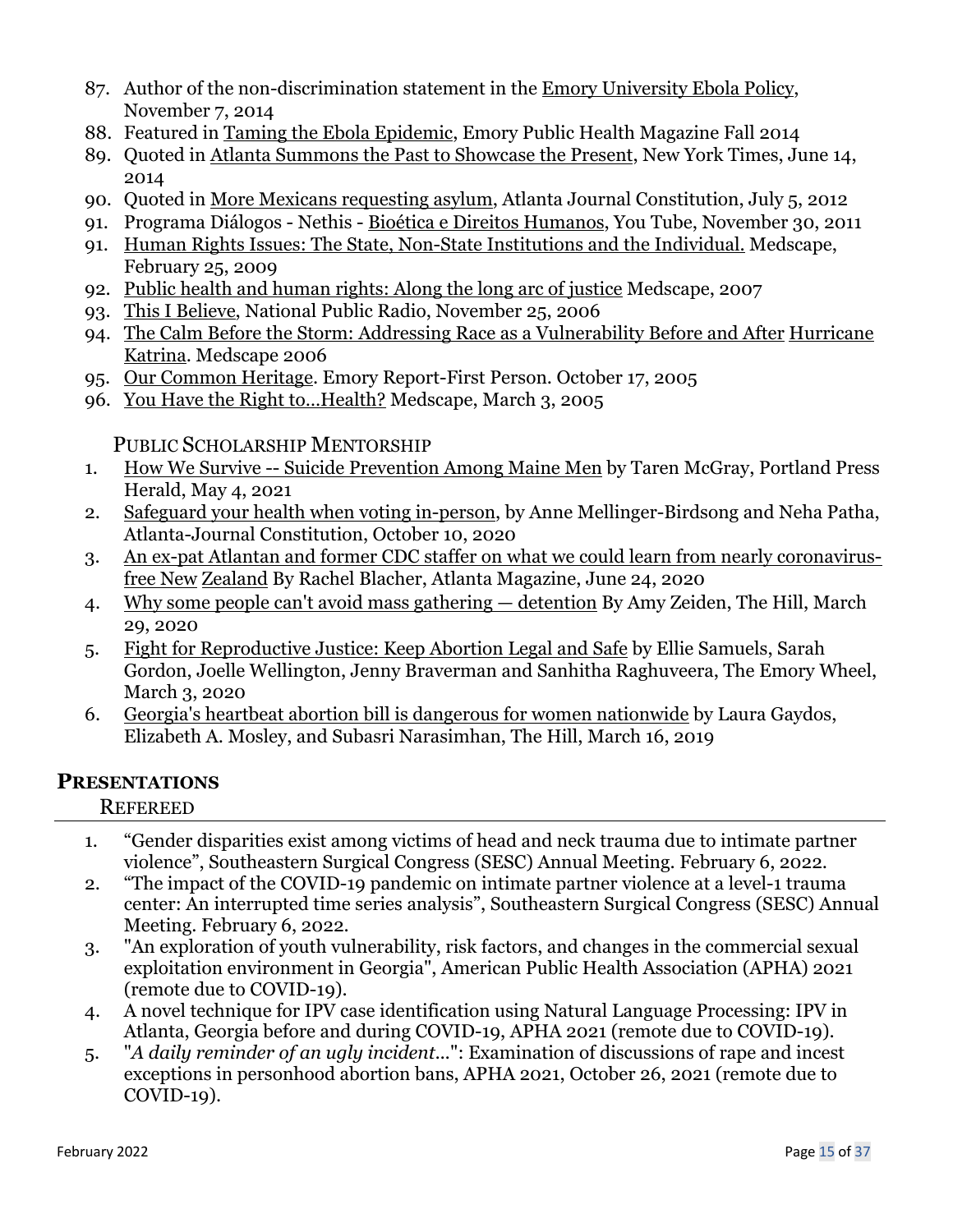- 6. Examining the types of and use of personal narratives in abortion bans at early gestation in four southern states, APHA 2021, October 22, 2021 (remote due to COVID-19).
- 7. "Understanding Femicide from the Perpetrators' Perspective: narratives around gender, violence, and identity in Buenos Aires", 2do Congreso Nacional sobre Violencias de Género contra Mujeres, Niñas, Adolescentes, November 24, 2020 (remote due to COVID-19).
- 8. Early Abortion Ban Data and Strategy: What anti-abortion proponents said and how we move forward/fight back, JusticeNow2020: A Spark Reproductive Justice Now Conference, Nov 22, 2020 (remote due to COVID-19).
- 9. Due process doesn't exist here': Health, legal, and social barriers for asylum seekers in Georgia, 2020 Physicians for Human Rights Conference, Nov 20, 2020 (remote due to COVID-19).
- 10. "It didn't matter what the bill said...": Divergent factors influencing legislative decisionmaking on restrictive abortion policy in Georgia, APHA, Oct 27, 2020 (remote due to COVID-19).
- 11. "We have a compelling interest..." a comparison of arguments and evidence used by supporters of "heartbeat" bans in the south, APHA, Oct 27, 2020 (remote due to COVID-19). *APHA Women's Caucus' 2020 Honorable Mention.*
- 12. A narrative analysis of pro-choice testimony and legislative debate related to Georgia's fetal "heartbeat" abortion ban, APHA, Oct 27, 2020 (remote due to COVID-19).
- 13. The house of the Brazilian woman: Preliminary impacts of a cross-sectoral public health policy on caring for women experiencing violence, APHA, Oct 27, 2020 (remote due to COVID-19).
- 14. Structural and cultural violence in the legislative debate of "heartbeat" abortion bans in the southern United States, APHA, Oct 26, 2020 (remote due to COVID-19).
- 15. The House of the Brazilian Woman: impacts of a cross-sectoral public health policy for abused women, 16th World Congress on Public Health, Oct 12-16, 2020 (remote due to COVID-19).
- 16. A comparison of arguments strategies, and evidence used by supporters and opponents of "heartbeat" abortion bans across seven Southern states, Society for Family Planning (SFP), Oct 9, 2020 (Award nominee: 3rd place winner) (remote due to COVID-19).
- 17. Georgia has a compelling interest to protect the most vulnerable": A comparison of arguments and rhetoric used by supporters and opponents of a 'fetal heartbeat' ban in Georgia, US, SFP, Oc 9, 2020 (remote due to COVID-19).
- 18. Fetal personhood messaging and rhetorical strategies used by supporters of "heartbeat" bans in the Southern United States. European Association of Social Anthropologists Conference 2020, (remote due to COVID-19).
- 19. Attitudes about Abortion: The Disconnect Between the Public, Public Policy and State Legislators. 75th Annual American Association for Public Opinion Research. Atlanta, GA. May 2020, (remote due to COVID-19).
- 20. A comparison of messaging and rhetorical strategies used by supporters and opponents of a 'fetal heartbeat' ban in Georgia, United States. National Abortion Federation's (NAF) 44th Annual Meeting. Washington, DC. March 2020. (Remote due to COVID-19)
- 21. Populism and HB 481: Exploration of anti-abortion testimony and legislative debate related to Georgia's 6week abortion ban. APHA, Philadelphia, PA, Nov 2-6, 2019.
- 22. *"Women fear the law more than the perpetrators"*: Trust in health and legal response to Violence Against Women in Brazil, APHA, Philadelphia, Pa, Nov 2-6, 2019
- 23. *"Women fear the law more than the perpetrators":* Trust in health and legal response to Violence Against Women in Brazil, Sexual Violence Research Initiative (SVRI), Cape Town, South Africa, Oct 22, 2019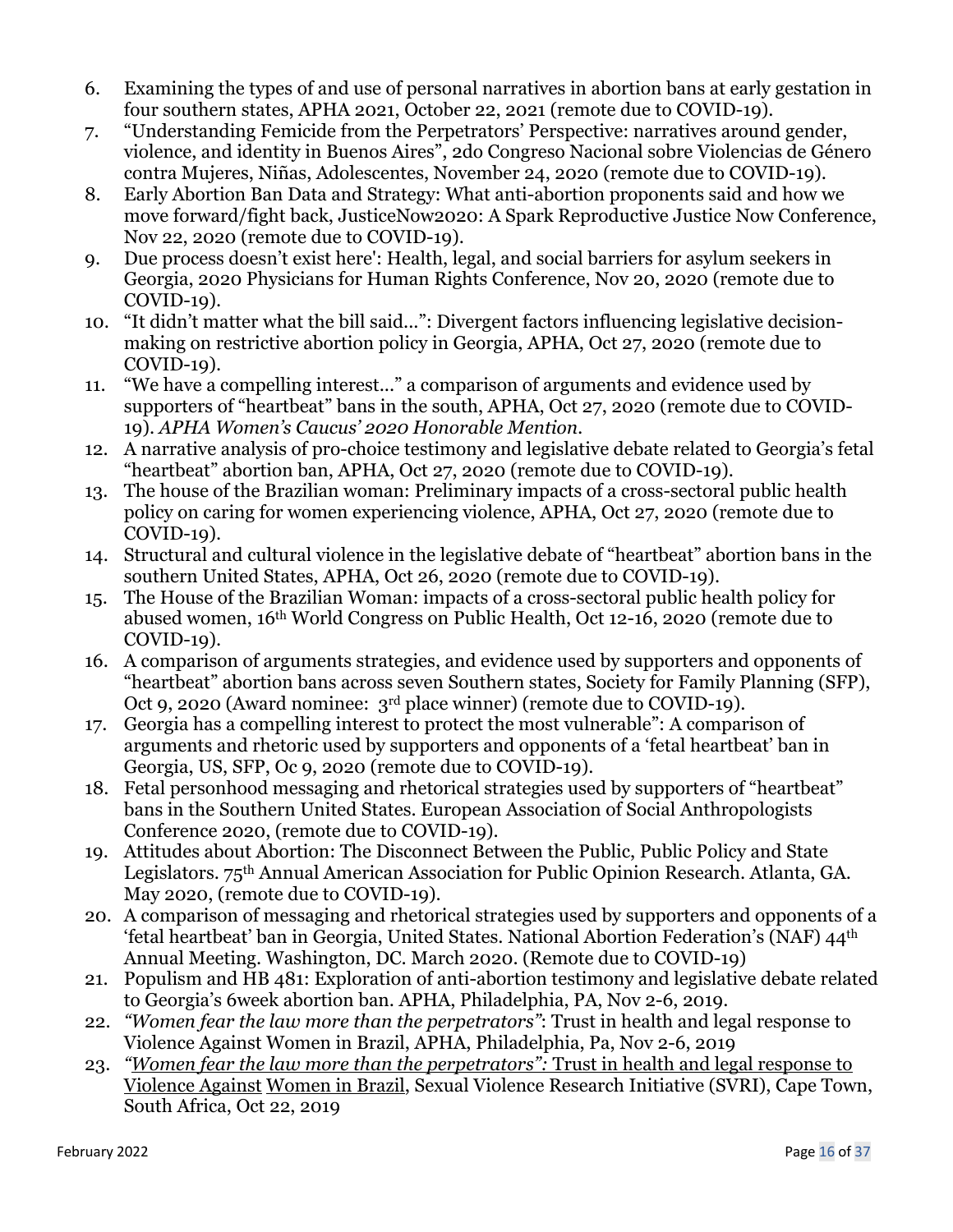- 24. Nurses need to be heard: Learning to write for public media, Nurses for Sexual and Reproductive Health, Atlanta, Ga, Sept 27, 2019
- 25. Human Rights Accountability through the Universal Periodic Review, IUPHE, Rotorua, New Zealand, Apr 9, 2019
- 26. Human Rights in Global Health: Rights-Based Governance for a Globalizing World, Consortium of Universities for Global Health, Chicago, Illinois, Mar 8, 2019
- 27. *"They fear the law more than the perpetrators"*: Public trust in the Brazilian legal and health sector response to Violence Against Women, International Domestic Violence and Health Conference, Melbourne, Australia, Nov 21, 2018
- 28. A rights-based approach to global health governance, APHA, San Diego California, Nov 12, 2018
- 29. Geographic Information for Vector Surveillance (GIVeS): Collaboration for GIS Capacity Building for Vector Surveillance, 2018 International Conference on Emerging Infectious Diseases, Atlanta, Georgia, Aug 28, 2018
- 30. GIVeS: A collaborative effort for GIS capacity building in vector surveillance, Malaria World Conference, Melbourne, Australia, July 1-5, 2018
- 31. Geographic Information Systems Vector Surveillance (GIVeS) capacity building: Results from the Caribbean. 63rd CARPHA Annual Health Research Conference, St. Kitts and Nevis, June 14-16, 2018
- 32. GIVeS: A collaborative effort for GIS capacity building in vector surveillance. 7th MIM Pan African Malaria Conference, Dakar, Senegal April 16, 2018.
- 33. *"They fear the law more than the perpetrators"*: The relationship between violence against women laws and health sector response to intimate partner violence among women in Santo André, Brazil, APHA, Atlanta, Ga, Nov 8, 2017
- 34. GIVeS: A collaborative effort for GIS capacity building in vector surveillance, American Society of Tropical Medicine and Hygiene, Baltimore, MD, Nov 7, 2017
- 35. Addressing Gender Based Violence in Humanitarian Settings: Updates to the Interagency Field Manual on Reproductive Health in Crisis, APHA, Atlanta, Ga, Nov 7, 2017
- 36. Readiness for intimate partner violence response: Knowledge, attitudes and practices among healthcare professionals in Santo Andre, Brazil, APHA, Atlanta, Ga, November 6, 2017
- 37. Readiness for intimate partner violence response: Knowledge, attitudes and practices among healthcare professionals in Santo Andre, Brazil, SVRI 2017, Rio de Janeiro, Sept 22, 2017
- 38. Teaching about Ebola Virus Disease in the midst of an ongoing epidemic using a Massive Open Online Course (MOOC) Platform, APHA, Denver, Co, Nov 2, 2016
- 39. *"Maltratar não é direito":* Understanding the relationship between violence against women-related laws and perceptions of intimate partner violence among women in Santo André, Brazil, APHA, Denver, Co, Nov 1, 2016
- 40. Health and Human Rights Among (US) Government Health Professionals, Law and Society Association, New Orleans, June 4, 2016
- 41. Practical training for public health emergency preparedness among graduate students, International Preparedness Response to Emergencies and Disasters, Tel Aviv, Israel, Jan 12, 2016
- 42. The Cuban experience in prevention, care and treatment of Diabetes and its relevance for US public health, APHA, Chicago, IL, Nov 4, 2015
- 43. Human rights as a foundation of health in all policies, APHA, Chicago, IL, Nov 3, 2015
- 44. Under fire: Sexual and Reproductive rights in Latin America Post Beijing, APHA, Chicago, IL, Nov 2, 2015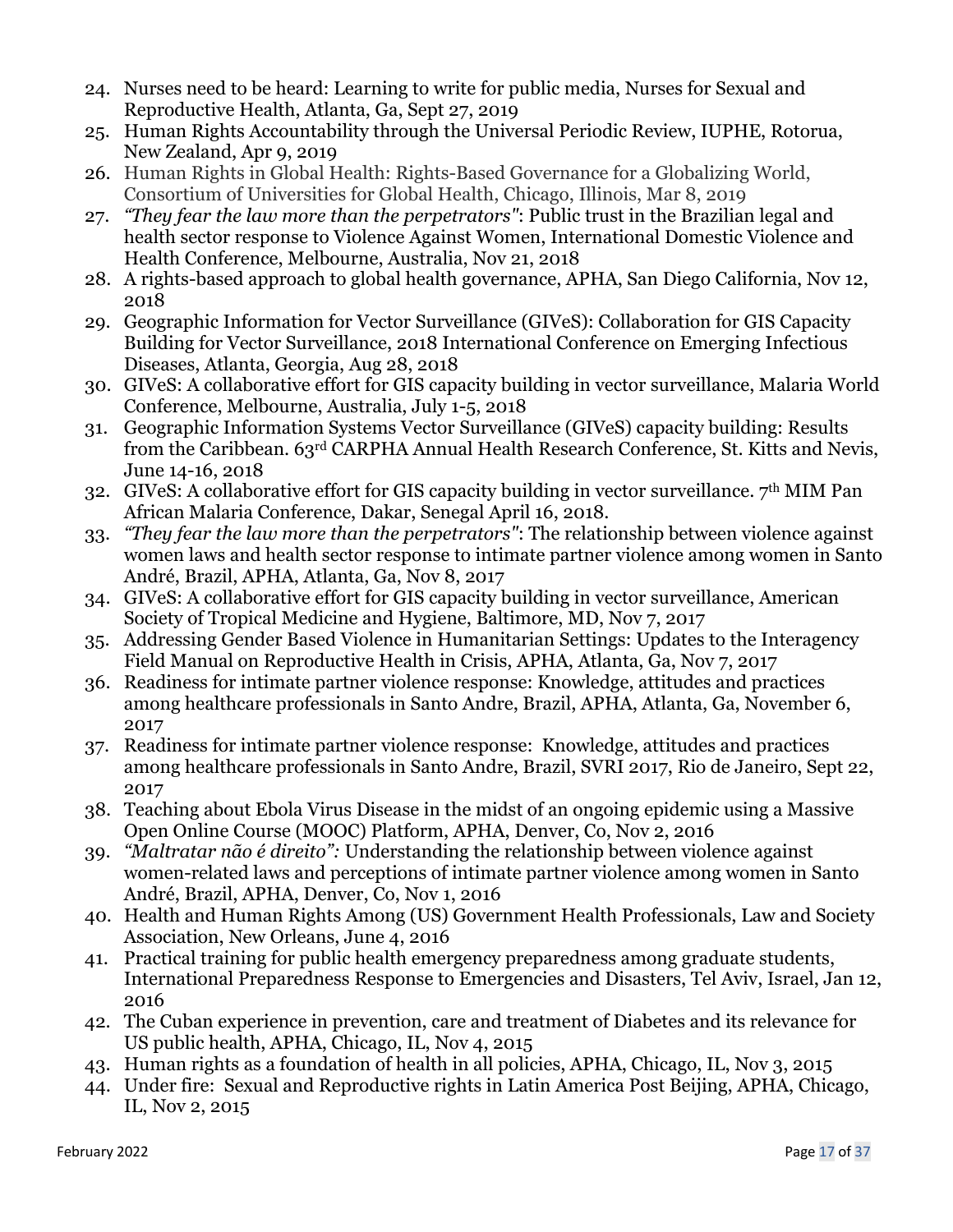- 45. The right to health among children and adolescents, Children and Adolescent Health, VI CISCA, São Paulo, Brazil, May 18, 2015
- 46. HPV Vaccination in Brazil, Children and Adolescent Health, VI CISCA, São Paulo, Brazil, May 18, 2015
- 47. Understanding the role of public health care professionals' as immunization verifiers for the Human papillomavirus (HPV) vaccination campaign in São Paulo, Brazil, 50th USPHS Scientific and Training Symposium, May 18, 2015
- 48. Rights Based Approaches to Public Health, Meeting Violence in Children and Adolescents, VI CISCA, São Paulo, Brazil, May 16, 2015
- 49. Violence Risk and HPV Protection: What's the connection? Meeting Violence in Children and Adolescents, VI CISCA, São Paulo, Brazil, May 16, 2015
- 50. Innovation in Graduate Education for Health in Complex Humanitarian Emergencies, World Congress on Disaster and Emergency Medicine, Cape Town, South Africa Apr 21, 2015
- 51. The *New* New Orleans: Nine Years Post Katrina, APHA, New Orleans, LA November 18, 2014
- 52. The Affordable Care Act, the Right to Health, and the Next American Dream, APHA, Boston, MA, Nov 5, 2013
- 53. Advancing Public Health and Human Rights through a Framework Convention on Global Health, APHA, Boston, MA, Nov 4, 2013
- 54. Vulnerable Populations and Human Rights Issues Across the Life Span, APHA, San Francisco, CA, Oct 30, 2012
- 55. Policy Advocacy for Health: Legislating Health as a Human Right, APHA, San Francisco, CA, Oct 29, 2012
- 56. Where are Human Rights in the Global Health Agenda? APHA, San Francisco, CA, Oct 29, 2012
- 57. US Performance Based on the UN Universal Periodic Review, APHA, Washington, DC, Nov 1, 2011
- 58. Health and Human Rights under Oppressive Governments, APHA, Washington, DC, Nov 1, 2011
- 59. Rights Based Approaches to Public Health, APHA, Denver, Colorado, Nov 9, 2010
- 60. Sergio: A Curriculum for Teaching Social Justice and Human Rights, APHA, Denver, Colorado, Nov 7, 2010
- 61. Making Health care Universal, APHA, Nov 2009
- 62. Salud!: The right to health in Cuba, Latin American Studies Association Annual Meeting, Rio de Janeiro, Brazil, June 10, 2009
- 63. Dignity and Justice For Us All: The Universal Declaration of Human Rights at 60, APHA, Nov 2008
- 64. Beyond Borders: Human Rights Violations Among Non-Citizen Populations, APHA, Nov 2008
- 65. Measure for measure: Utilizing legal norms and health data in measuring the right to health, Maastricht Centre for Human Rights, Maastricht, The Netherlands, November 24, 2007
- 66. More than the sum of its parts: Theorizing and applying a synergistic approach to racial discrimination and the right to health, Economic and Social Research Council, Edinburgh, Scotland, Nov 15, 2007
- 67. The ABC's of RBAs (Rights Based Approaches), APHA, Washington, DC, Nov 5, 2007
- 68. The Role of the International Community in the Conflict in Darfur, STAND conference, Atlanta, Georgia, Feb 3-4, 2007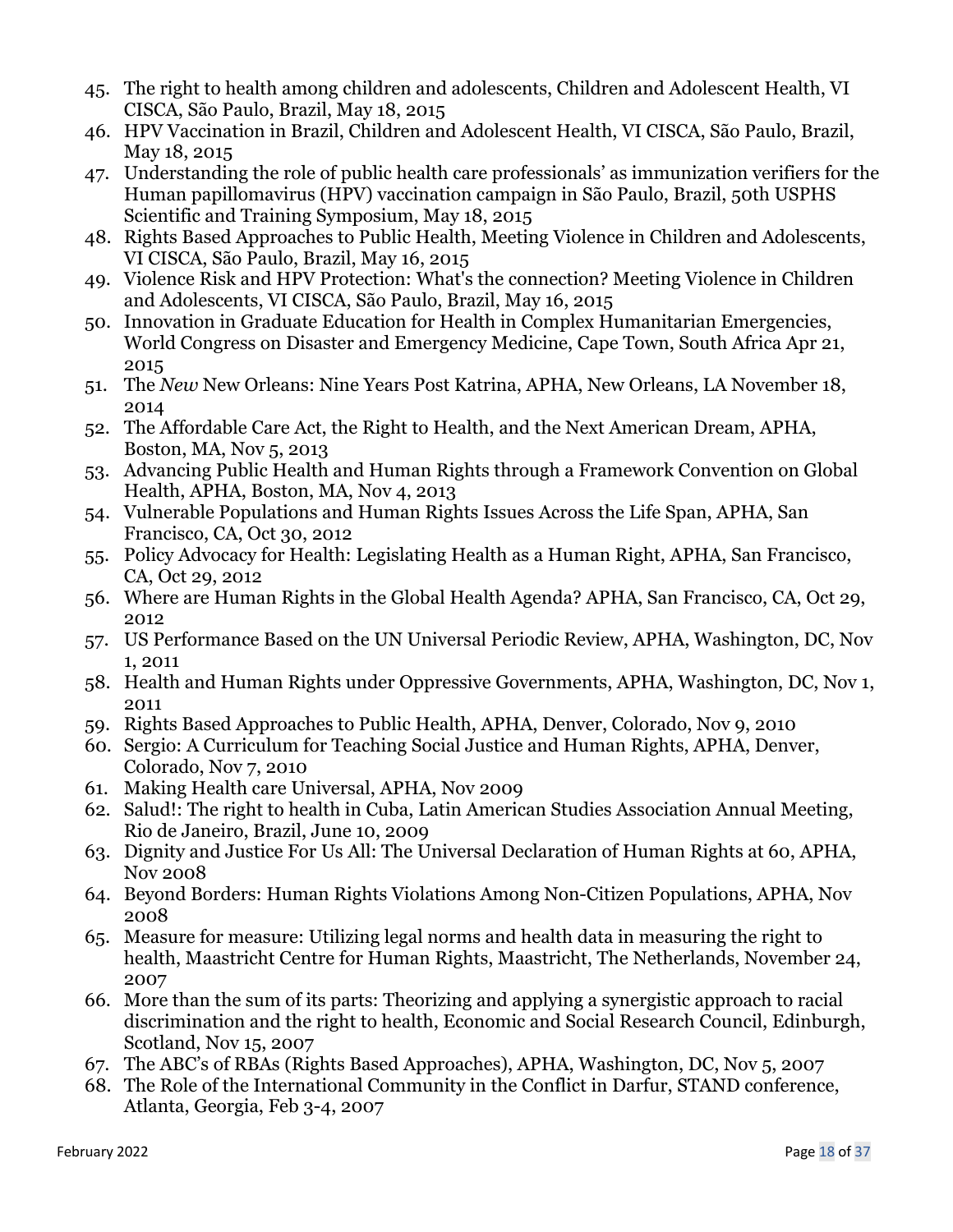- 69. The right to health in Cuba, European Public Health Association, November 15, 2006
- 70. So many wrongs, what about the rights? APHA, Nov 6, 2006
- 71. The Right to Health and Vulnerable Populations, APHA, Nov 8, 2006
- 72. The Human Right to Health, APHA, Dec 13, 2005
- 73. Making the grade: A first attempt at a health and human rights report card, Lessons Learned from Rights Based Approaches to Health, Atlanta, Georgia, April 15, 2005
- 74. The Convention on the Rights of the Child, APHA, Nov 10, 2004
- 75. Health and Human Rights Report Card, APHA, Nov 13, 2003
- 76. The Georgia Prostate Cancer Education Project; A Model for Cancer Education in Georgia, APHA, Nov 13, 2003
- 77. The Evolution of Public Health Technology; The Black Plagues Through the 22nd Century, Georgia Public Health Association (GPHA), September 7, 2000
- 78. The Effect of Home Visitation on Infant Birth Outcomes; The Georgia Resource Mothers Program, APHA, Nov 10, 1999
- 79. Health Education as a Strategy for Reaching Out to Parents: A Needs Assessment Conducted for an Urban Pediatric Hospital, Poster, APHA, Nov 17, 1998
- 80. A Comparison of Birth Outcomes of Infants Born to Resource Mothers Program Participants and Nonparticipants in Atlanta, Georgia, GPHA, Sept 10, 1998

## INVITED

- 1. Using Rights-Based Approaches to Health for Gender-Based Violence Prevention and Response. Hubert Department of Global Health, November 23, 2021 (remote due to COVID-19).
- 2. COVID-19 and Intimate Partner Violence in Atlanta, Georgia: Preliminary findings from a mixed-methods study, Georgia Commission on Family Violence Annual Conference, November 9, 2021 (remote due to COVID-19).
- 3. COVID-19 and Intimate Partner Violence in Atlanta, Georgia: Preliminary findings from a mixed-methods study, Injury Prevention Research Center at Emory, October 27, 2021 (remote due to COVID-19).
- 4. COVID-19 and Intimate Partner Violence in Atlanta, Georgia: preliminary findings from a mixed-method study, Hubert Departmenrt of Global Heath, October 21, 2021 (remote due to COVID-19).
- 5. Understanding Femicide from the Perspective of Perpetrators, Red Inter-Americana Anti-Femicida, May 11, 2021 (remote due to COVID-19)
- 6. Keynote speaker-Healthy Mothers, Healthy Babies: Inspiring Mothers of Georgia, Apr 25, 2021 (remote due to COVID-19)
- 7. We have vaccines, now how do we deliver them to everyone locally and globally? Hubert Department of Global Health Special Seminar, Jan 28, 2020 (remote due to COVID-19)
- 8. Global Health and Human Rights, Atlanta Girls School, Jan 7, 2021 (remote due to COVID-19)
- 9. What's Next in Public Health, Rollins School of Public Health, Nov 13, 2020 (remote due to COVID19)
- 10. Tears of Fury: A Discussion on White Women's Tears, Students for Social Justice Courageous Conversations on Race, Oct 1, 2020 (remote due to COVID-19)
- 11. The call to anti-racism for global health professionals, Emory Global Health Institute Forum on Racism and Global Health, July 22, 2020 (remote due to COVID-19)
- 12. How misleading health info can spread from online discussions to policy and legislative debates, Privacy International, July 22, 2020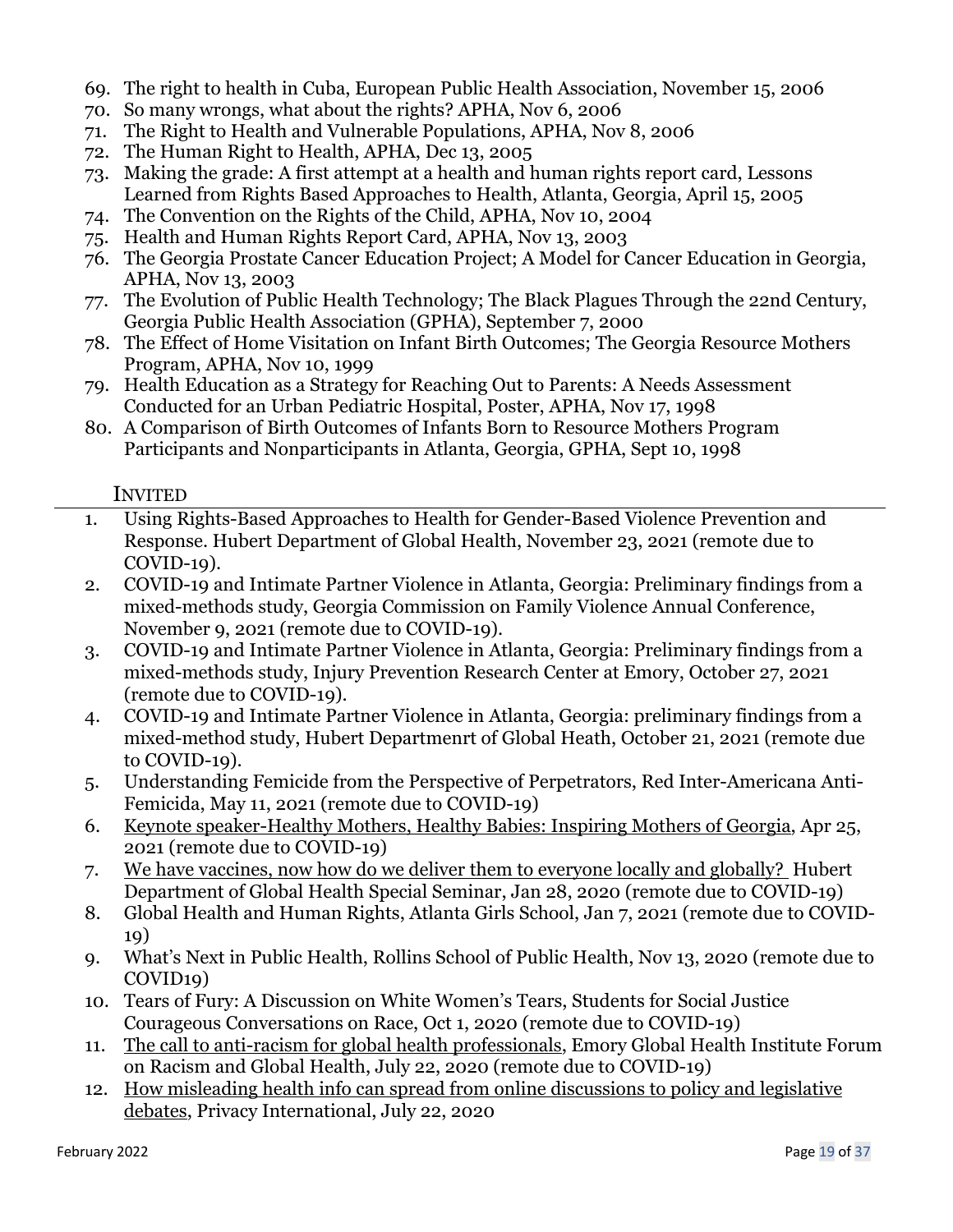- 13. Breaking down silos to meet the health and protections needs of survivors of gender-based violence, Inter-Agency Working Group on Reproductive Health in Crisis, July 15, 2020 (remote due to COVID-19)
- 14. An Intimate Partner Violence in the time of a pandemic, Injury Prevention Research Center at Emory, June 30, 2020 (remote due to COVID-19)
- 15. How far yet to go? The state of women in Georgia 1970-Today, ACLU of Georgia, Mar 18, 2020 (remote due to COVID-19)
- 16. Trauma informed care relating to gender-based and intersectionality-based violence, National Center for Civil and Human Rights - Health and Human Rights Institute 2020 Health Summit, June 1, 2020 (remote due to COVID-19)
- 17. Attitudes about abortion: The disconnect between state legislators and the public, American Association of Public Opinion Research, Atlanta, Ga, May 13, 2020 (remote due to COVID-19)
- 18. Purpose and Leadership: Keynote Address Hubert H. Humphrey Fellowship Program Closing Ceremony, Atlanta, Ga, Apr 24, 2020 (remote due to COVID-19)
- 19. A narrative analysis of anti-abortion testimony & legislative debate related to HB 481 Georgia's fetal "heartbeat" abortion ban, Georgia State University School of Law, Mar 18, 2020 (remote due to COVID-19)
- 20. Let's talk about Reproductive Justice, Grady High School, Feb 10, 2020
- 21. Reproductive rights in Georgia, Planned parenthood next Generation, Emory University, Jan 30, 2020
- 22. Violence against women and trust in government: John Hopkins University online course on gender-based violence 2020
- 23. Thought Leadership for Epidemiologists, Emory University Epidemiology Journal Club, Oct 3 & 10, 2019
- 24. Human rights: A framework intersection of law and health. Emory University School of Law, Global Public Health Law. Sept 18, 2019.
- 25. Political Parenthood: Body Politics and the Future of Roe v. Wade, Planned Parenthood South East Young Leaders, Atlanta, Ga, July 30, 2019
- 26. Women, Public Health, and Human Rights, University of Delaware Study of U.S. Institutes Women's Leadership, July 18, 2019
- 27. The Clinic: Talkback, Synchronicity Theater, Atlanta, Ga, July 15, 2019
- 28. Lights for Liberty: Clarkston, Georgia, July 12, 2019
- 29. Building capacities on gender-based violence research, monitoring and evaluations with refugee and conflict-affected populations, George Washington University, Washington DC, Apr 29, 2019
- 30. Trigger Warnings and Academic Freedom in the Classroom, Academic Freedom and Free Speech on Campus, Atlanta, Ga, Mar 23, 2019
- 31. Abortion as a human rights issue, GEMMA seminar, Atlanta, Ga, Mar 18, 2019
- 32. The Inter-Agency Field Manual on Reproductive Health in Humanitarian Settings, Hubert Department of Global Health Series, Atlanta, Ga, Feb 20, 2019
- 33. 'Trigger Warnings': Meanings, Purposes, and Effects on Students and Faculty, GROW Seminar, Atlanta, Ga, Jan 24, 2019
- 34. Making the case for abortion in humanitarian settings, Emory University, Atlanta, Ga, Jan 18, 2019
- 35. The Future of Human Rights Accountability for Global Health through the Universal Periodic Review, Brocher Foundation, Geneva, Switzerland, Dec 9-11, 2018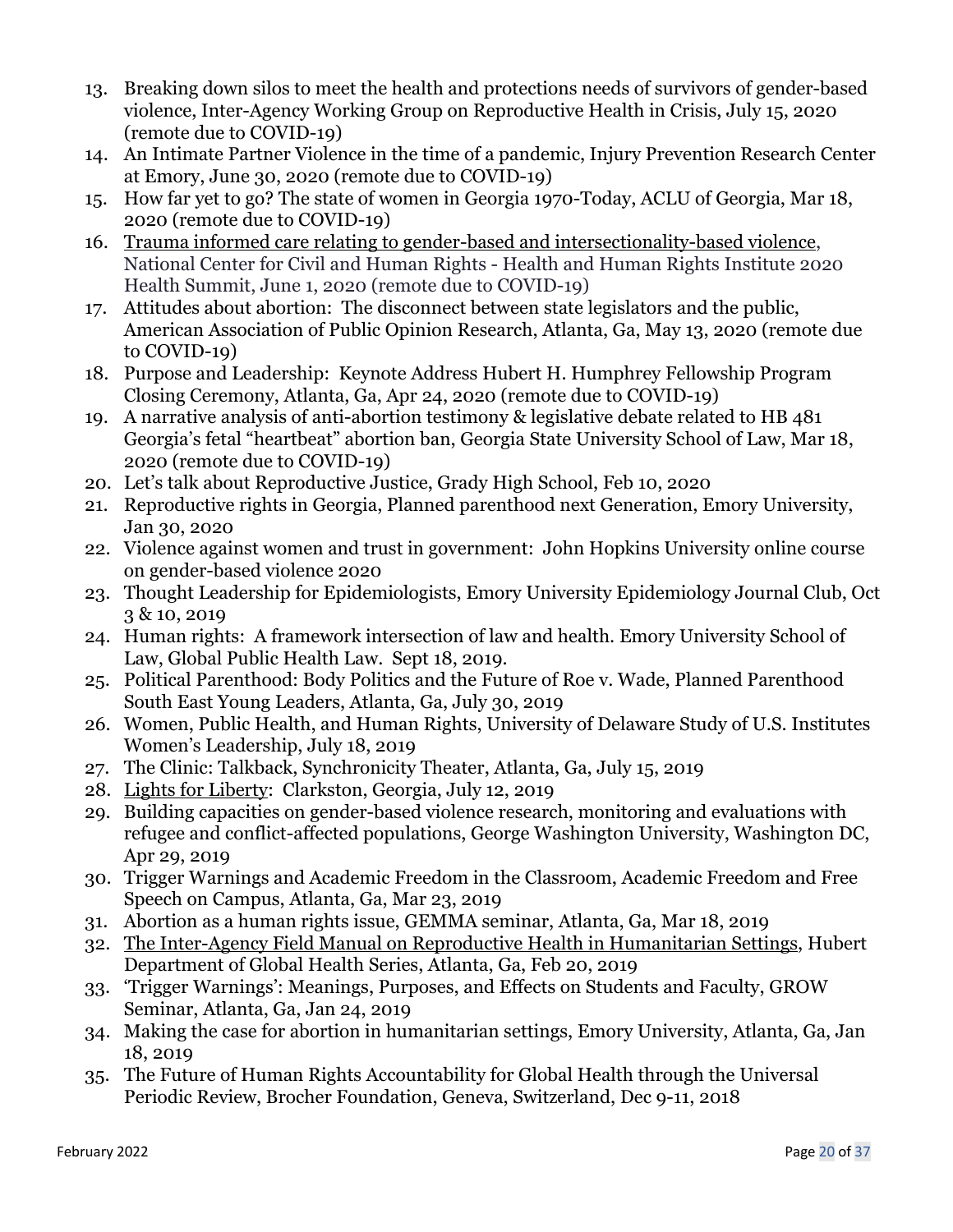- 36. Trigger Warnings: Their Meaning, Purpose, and Impact on Students, GROW Seminar, Atlanta, Ga, Jan 24, 2018
- 37. Progressive realization in Foundational Ethical Challenges in Global Health, Atlanta, Ga, Oct 17, 2018
- 38. Health in Humanitarian Emergencies: Principle and Practice for Public Health and Healthcare Practitioners, Hubert Department of Global Health, Atlanta, Ga, Oct 17, 2018
- 39. *He said he was going to kill me:* Case Studies of Attempted Intimate Femicide in São Paulo, Brazil, US Centers for Disease Control and Prevention, Division of Violence Prevention, Atlanta, Ga, Oct 10, 2018
- 40. Health and Human Rights, Interdisciplinary Perspectives in Human Rights, Sep 26, 2018
- 41. Off the Record: Linking faith and career. Emory University Office of Spiritual and Religious Life. Sept 18, 2018
- 42. Human rights: A framework intersection of law and health. Emory University School of Law, Global Public Health Law. Sept 18, 2018.
- 43. Health, human rights and the long road from here to there, Emory University Molecules to Mankind Program, Atlanta, GA, Sept 17, 2018
- 44. Protection in Humanitarian Emergencies. Book Launch for Health in Humanitarian Emergencies/World Humanitarian Day. US Centers for Disease Control and Prevention. Aug 16, 2018
- 45. I'm a teacher. What's your superpower? Keynote 2018 Teaching Assistant Training and Teaching Opportunity Program (TATTO), Emory University, Aug 16, 2018
- 46. Global Health and Human Rights, Emory University School of Medicine Internal Medicine Residency Program Aug 16, 2018
- 47. Protecting the rights of immigrants, refugees, and asylum seekers in Georgia, 17th Biennial Meeting of the International Society for Justice Research, Atlanta, Ga, July 27, 2018
- 48. Global evidence on mistreatment: Obstetric violence, Consultation on Respectful Care in Humanitarian Settings, American Refugee Commission, Washington DC, July 10-11, 2018.
- 49. The future of human rights accountability for Global Health through the Universal Periodic Review, CDC Public Health Ethics Committee, Atlanta, Ga, May 22, 2018
- 50. Complexities in researching reproductive health services and gender-based violence, Global Health Fieldwork Ethics Workshop, Agnes Scott College, Apr 27, 2018
- 51. Abortion as a human rights issue, GEMMA seminar, Atlanta, Ga, Mar 26, 2018
- 52. Oh, the places you'll go!: How the RSPH took me to 37 countries and beyond, Visit Emory, Mar 23, 2018
- 53. *He Said He Was Going to Kill Me***:** Case Studies of Extreme Intimate Partner Violence in São Paulo, Brazil, Global Research on Women Seminar Series, Mar 22, 2018
- 54. Discourse in Public Health, Rollins School of Public Health, Atlanta, Ga, Oct 30, 2017
- 55. Speaking Truth to Power: Engaging Reproductive Health Policy as a Public Health Professional, Emory Reproductive Health Association Annual Conference, Atlanta, Ga Oct 28, 2017
- 56. Perilous Pregnancy: Maternal mortality and racial disparities in Georgia, Center for Reproductive Rights and Georgia Association for Women Leaders, Atlanta, Ga, Oct 19, 2017
- 57. Rum and Rights: The Curious Case of the Cuban Health Care System, Rollins School of Public Health, Emory University, Oct 4-5, 2017
- 58. Health and Human Rights: The case of sexual and reproductive health. Emory University Center for Ethics, Oct 4, 2017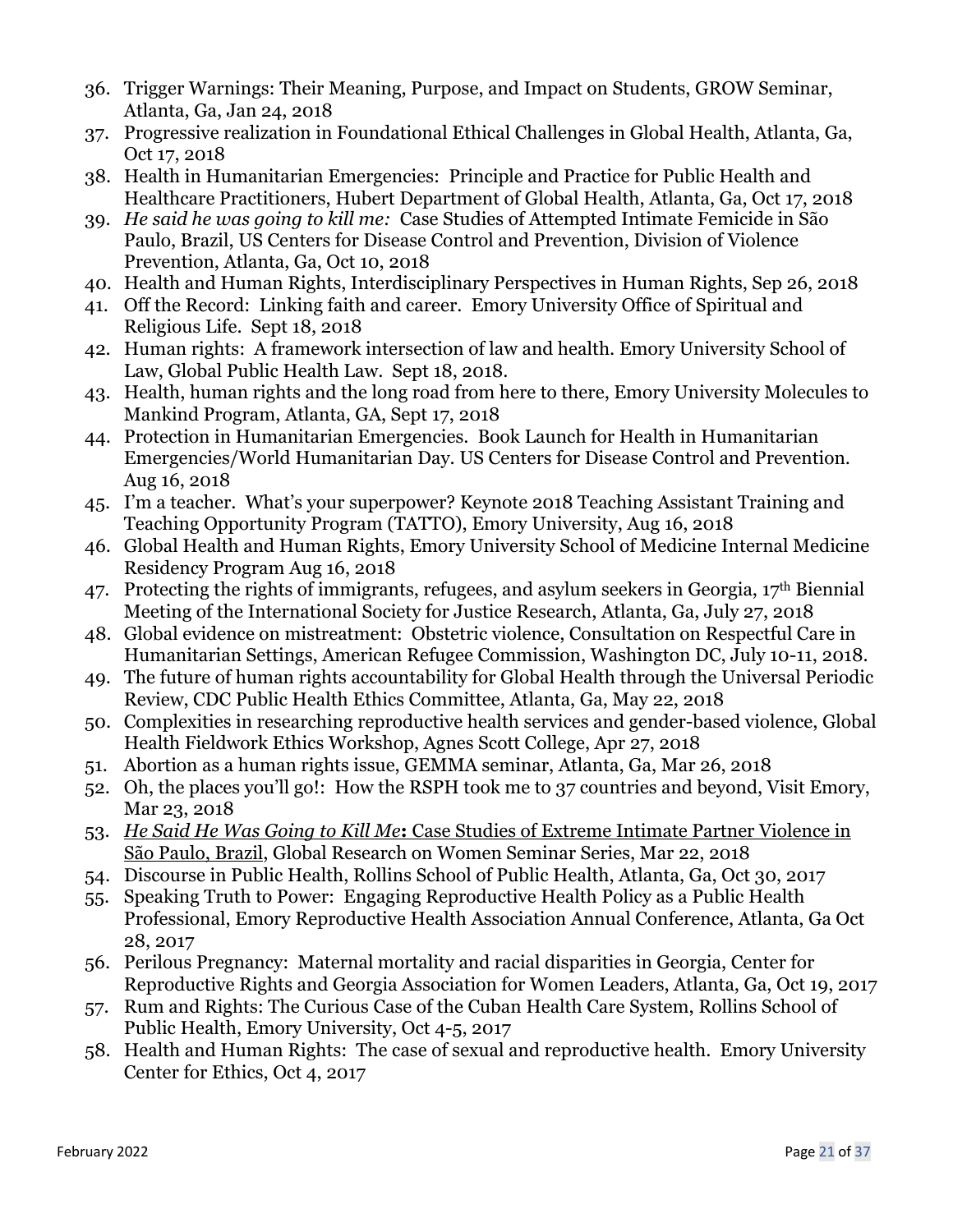- 59. *"Regardless, you are not the first woman":* An illustrative case study of missed opportunities to protect sexual and reproductive health and rights, Emory University Emeritus College Colloquium, Sept 25, 2017
- 60. Global Health Reporting, International Center for Journalists, Atlanta, Ga Sept 14, 2017
- 61. I'm a teacher. What's your superpower? Keynote 2017 Teaching Assistant Training and Teaching Opportunity Program (TATTO), Emory University, Aug 16, 2017
- 62. Women, Public Health and Human Rights, Study of the U.S. Institutes for Student Leaders Women's Leadership, US Department of State & University of Delaware. July 20, 2017
- 63. Innovation in Graduate Education for Health Professionals in Humanitarian Emergencies. 3rd International Symposium for Crisis and MCE Management, São Paulo, Brazil, May 11, 2017
- 64. Public Scholarship, Jones Program in Ethics, Atlanta, Ga, April 11, 2017
- 65. Abortion as a human rights issue, GEMMA seminar, Atlanta, Ga, Apr 10, 2017
- 66. Thought Leadership: Knowledge Translation through Public Scholarship, Social Determinants of Health PhD Network Series, Apr 4, 2017
- 67. Women's rights as human rights, GlobeMed Banquet, Atlanta, Ga, Mar 31, 2017
- 68. The next stage of activism: women's rights are human rights and human rights are women's rights, Emory Alumni Association, Mar 31, 2017
- 69. Oh, the places you'll go!: How the RSPH took me to 37 countries and beyond, Visit Emory, Mar 31, 2017
- 70. University Course offers timely exploration of global security, leadership, March 30, 2017
- 71. Zika Virus Emergency Response: Perspectives from Government, Academia and the Community, Commissioned Officer Foundation/Junior Officer Advisory Group Koop Speaker Series, Public Health Service Commissioned Officers Foundation, Mar 22, 2017
- 72. The art of public scholarship: OpEds as Opposition, Critical Junctures: The work of art, Mar 17, 2017
- 73. If you only do one thing today, Students for Social Justice Advocacy Series, Mar 17, 2017
- 74. Reproductive Justice, University of Michigan, Mar 16, 2017
- 75. Health and Human Rights, 30th Annual Atlanta Enhancement Workshop: Global Development and Social Justice, Atlanta, Ga Mar 15, 2017
- 76. Understanding the relationship between violence against women-related laws and perceptions of intimate partner violence among women in Santo André, Brazil, Faculdade de Medicina do ABC, São Paulo, Brazil, Mar 7, 2017
- 77. Challenges to Women's Health: What we need to know now, Cherokee Town Club, Rollins School of Public Health Development luncheon, Mar 1, 2017
- 78. Salud! Public Health in Cuba, Emory Global Health Institute Film Series, Atlanta, Ga Feb 25, 2017
- 79. Global Health and Human Rights Bootcamp, Center for Reproductive Rights, New York, Feb 22, 2017
- 80. Colonial medicine and empire: from tropical medicine to global health. Emory College, Febr 15, 2017
- 81. Impact of the recent elections on public health, Rollins School of Public Health, Nov 17, 2016
- 82. The human right to health and the role of the law, Emory School of Law, Nov 15, 2016
- 83. Experiential learning for global health trainees: Successes, challenges and opportunities in #Millennial Management, American Society of Tropical Medicine and Hygiene Annual Meeting, Nov 14, 2016
- 84. Managing difficult conversations post-election, Clarkston-Rollins Connection, Nov 11, 2016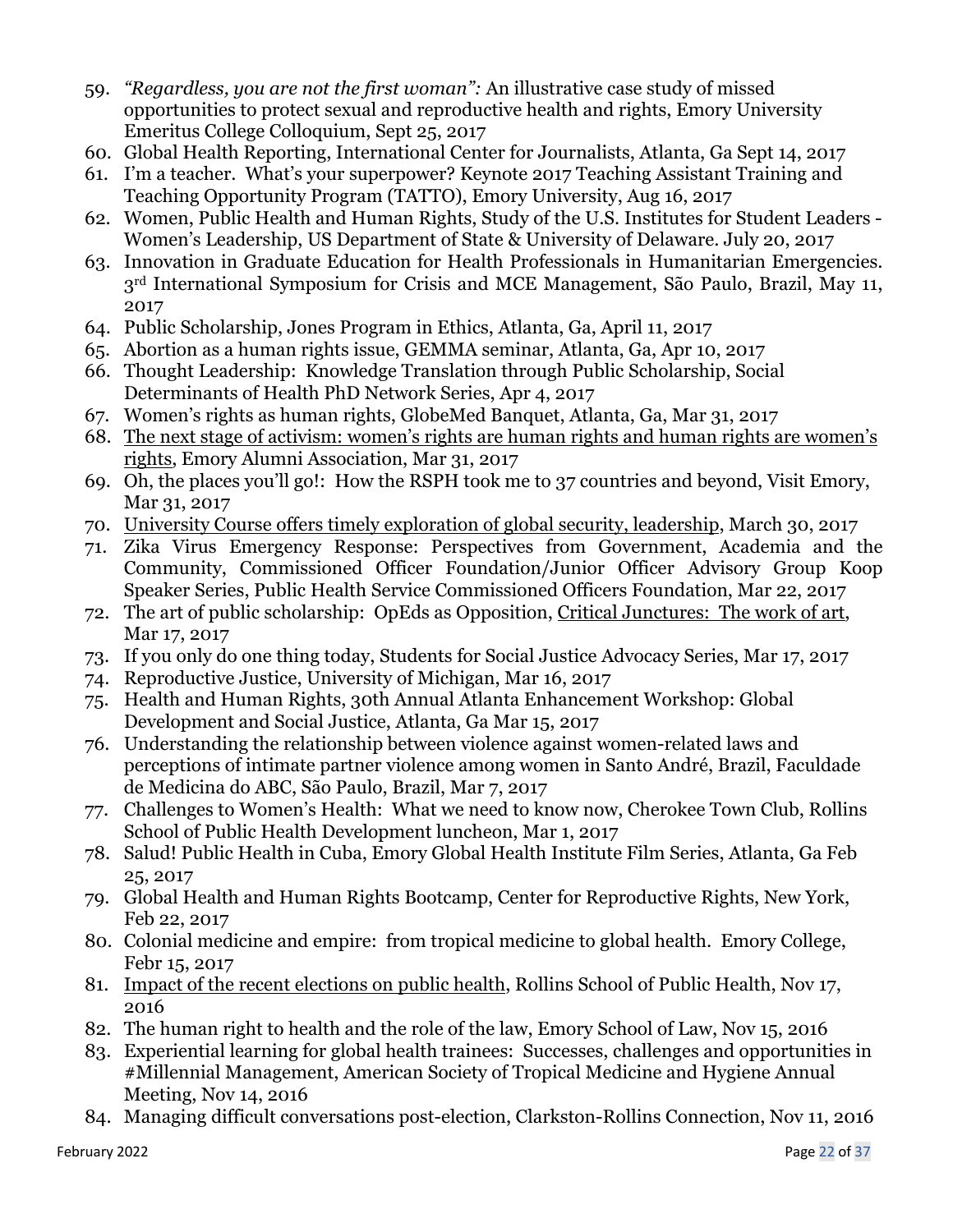- 85. Being an effective mentee, Center for Faculty Development and Excellence, Emory University, Oct 24, 2016
- 86. Global Emergencies and Mental Health, France-Atlanta Humanitarian Forum, Atlanta, Ga Oct 21, 2016
- 87. Zika Virus: Where Reproductive and Disability Rights Collide, Healthy Mothers, Healthy Babies Coalition of Georgia Annual Meeting, Atlanta, Ga Oct 4, 2016
- 88. Zika Virus in Brazil: Where reproductive and disability rights collide. Emory University Alumni Association webinar, June 16, 2016
- 89. Sexism Panel Discussant, Law and Society Association, New Orleans, La June 4, 2016
- 90. Introduction to the Cuban Health Care System, M4 Hispanic Health Elective, Emory University School of Medicine, May 28, 2016
- 91. Meeting the Health Needs of Refugees, Global Health and Refugees, 5th Annual Atlanta Summit, Westin Buckhead, Atlanta, Ga May 2, 2016
- 92. Disasters-more common than you think. Dean's Council, Rollins School of Public Health. Atlanta, Ga Apr 28, 2016
- 93. The Public Health response to Policy Brutality, Critical Juncture: Exploring the Intersections of Race, Gender, and Disability, Atlanta, Ga Apr9, 2016
- 94. Salud! Public Health in Cuba. Health Organization for Latin America, Atlanta, Ga, Apr 7, 2016
- 95. Zika Virus in Brazil: Where Reproductive Rights and Disability Rights Collide. Emory Reproductive Health Association, Atlanta, Ga Apr 5, 20-16
- 96. A Rights-Based Approach to the Flint Water Crisis, World Water Day, Atlanta, Ga Mar 23, 2016
- 97. "Keeping the door ajar? Immigration and Refugee Policy in Today's World" French American Chamber of Commerce-Atlanta, Chapter, Atlanta, Ga Mar 23, 2016
- 98. Rights Based Approaches to Global Health Security, Exploring Peace Through Understanding Public Health and Human Security, International Studies Association, Atlanta, Ga Mar 18, 2016
- 99. Doing right: The ethics of health science, health care and human rights, Emory Alumni Association, New York, Ny Mar 10, 2016
- 100. Discourse of Disaster, University Course, Emory University, Feb 26, 2016
- 101. Heath as a human right: Lessons from around the world, Building Inclusive Communities Global Conference: From Neighborhoods to Nations, Boston, Ma Dec 3, 2015
- 102. Lessons for Syria: An analysis of disability prevalence in a protracted conflict, Emory University Disabilities Studies Initiative, Oct 29, 2015
- 103. Health, Human Rights and Humanitarian Law, Emory University School of Law, Oct 27, 2015
- 104. The Ferguson Movement: The role of public health and medicine, University Course, Emory University, Sept 28, 2015
- 105. Teaching about Ebola Virus Disease in a MOOC Platform, Teaching with Technology, Atlanta, Ga July 31, 2015
- 106. The ABCs of Public Health: ACA to Zoonoses, Louisiana Judicial College, Destin, Florida, June 9, 2015
- 107. Balancing Health and Human Rights, Louisiana Judicial College, Destin, Florida, June 9, 2015
- 108. Nurse Geneva, A Tale of Public Health in Rural Louisiana and Beyond, Louisiana Judicial College, Destin, Florida, June 8, 2015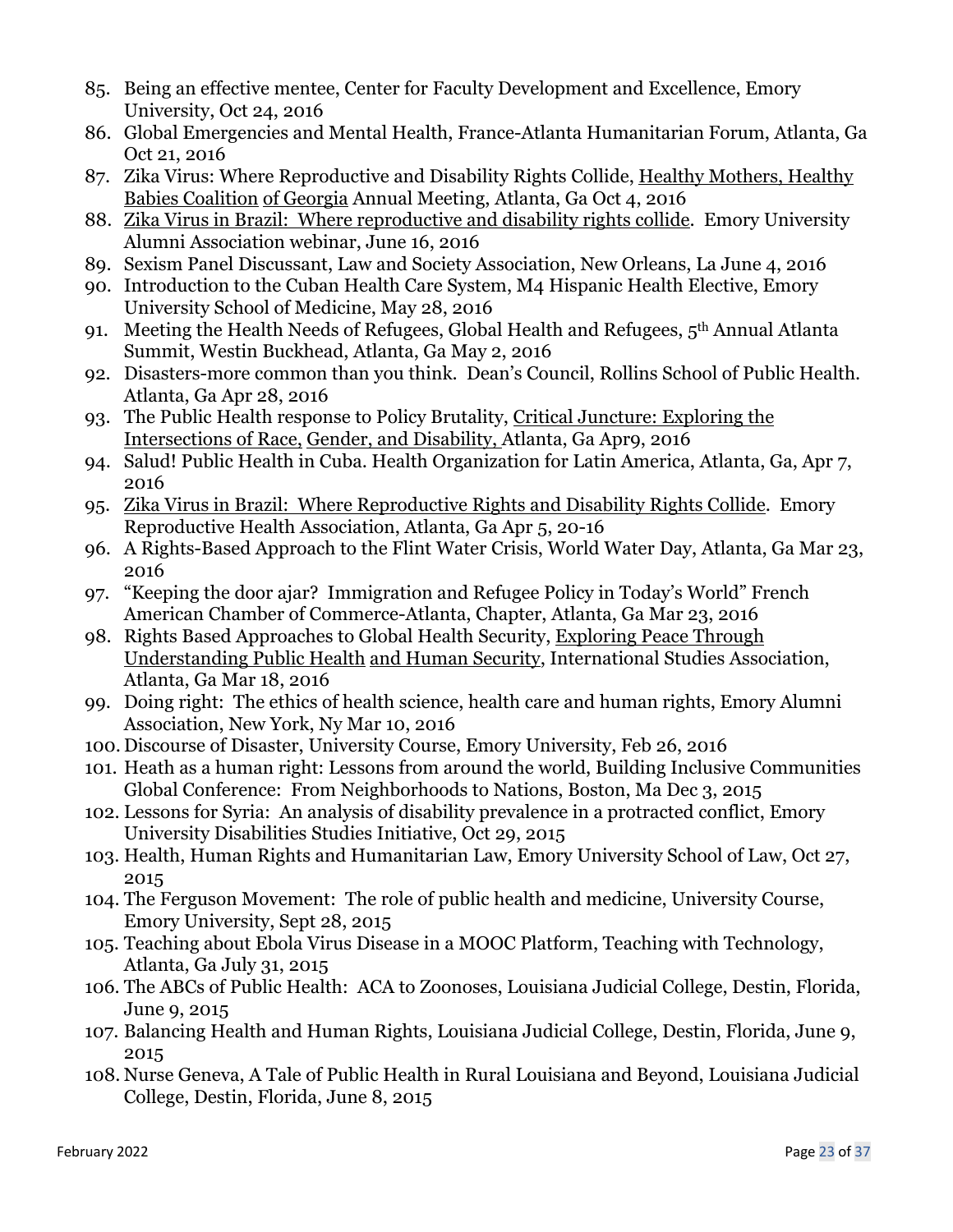- 109. How far would you go for what you believe in? Somos Todos Diferentes: Ser diferente não quer dizer ser disigual, TEDx Laçador, Porto Alegre, Brazil, May 23, 2015
- 110. Barriers to Healthcare in the Migrant Community of Metro Atlanta, GlobeMed Global Health Banquet Dinner, Mar 24, 2015
- 111. Health and Human Rights, Global Development and Social Justice, Humphrey Fellowship Program, Mar 2004-2018
- 112. From Tropical Medicine to Global Health, University Course: Translating 'America' Translating the 'Other': Cross-Cultural (mis)Communication in an age of globalization, Emory University, Atlanta, Georgia, Feb 4, 2014
- 113. Abortion and Human Rights, GEMMA Seminar, Emory University, Atlanta, Georgia, Apr 2014.
- 114. Rights Based Approaches to Public Health, Emory University Dec 5, 2013.
- 115. Health and Human Rights, Interdisciplinary Perspectives in Human Rights, Emory University, Nov 13, 2013.
- 116. Health and Human Rights, Emory University for Physician Assistant Students, Atlanta, Georgia, Oct, 2012.
- 117. Salud: The Cuban Health Care System, University of Iowa, Iowa City, Iowa, Dec 13, 2012
- 118. Sergio, Center for Ethics, Emory University, Atlanta, Georgia, Nov 9, 2011
- 119. Rights Based Approaches to Public Health, Atlanta Fulbright Scholar Enrichments Seminar, Georgia Council for International Visitors, Atlanta, Georgia, Nov 4, 2011
- 120. Health, Human Rights and Ethical Decision Making, Emory University School of Medicine, Atlanta, Georgia, October 28, 2009, November 3-4, 2010, Oct 27, 2011
- 121. Human Rights in a Pluralistic Society, VERITAS Forum, Emory University, Feb 23, 2011
- 122. Sergio: Teaching Social Justice and Human Rights, Hubert Department of Global Health, Emory University, Atlanta, Georgia, Oct 27, 2010
- 123. Personal and Professional Development as Leadership, Keynote, Association of Schools of Public Health, Student Leadership Institute, Philadelphia, Pa, Nov 9, 2009
- 124. Human Rights for Health Professionals, Emory University School of Medicine, Atlanta, Georgia, Oct 22, 2009
- 125. Between Iraq and a Hard Place: The Rights and Responsibilities of Health Professionals in Conflict Settings, War and Health Conference, EMERGENCY USA, Atlanta, Georgia, Feb 21, 2009
- 126. Health and Human Rights, Emory University, Atlanta, Georgia, Oct 24, 2008
- 127. Human Rights in China: The Legacy of the Beijing Olympics, Amnesty International, Atlanta, Georgia, Aug 6, 2008
- 128. The Institute of Human Rights at Emory University, United Nations International Day in Support of Victims of Torture, Center for Trauma and Torture Survivors, DeKalb County, Georgia, June 26, 2008
- 129. Interpreting the Right to Health under the International Convention on the Elimination of all forms of Racial Discrimination, University of Aberdeen, School of Law, Aberdeen, United Kingdom, Dec 5, 2006, Mar 21, 2007, June 14, 2007, June 11, 2008
- 130. Without discrimination: Upholding the human rights of vulnerable populations, Georgia Southern University, Statesboro, Georgia, Mar 4, 2008
- 131. Health and Human Rights 101: You have the right to…, DeKalb County HEAT, Decatur, Ga, Feb 27, 2008
- 132. The Institute of Human Rights at Emory University: Lessons for Interdisciplinarity, Student Health Services, Emory University, Atlanta, Ga, Jan 16, 2008, Feb 20, 2008
- 133. The Human Right to Health, Emory University, Oct 17, 2007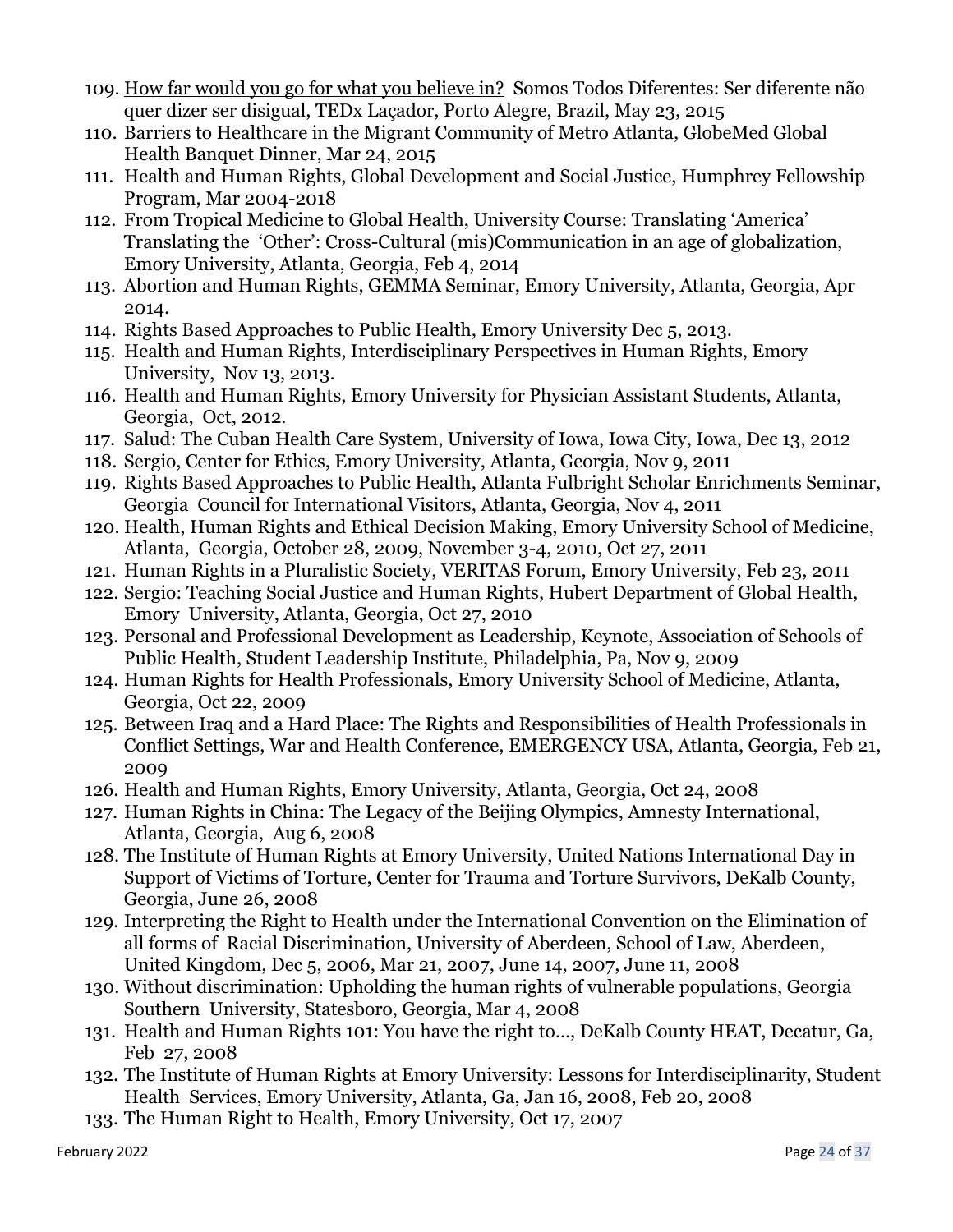- 134. Human Rights 101, University of Waterloo, Ontario, Canada, Oct 9, 2007
- 135. *iSalud!: The right to health in Cuba*, The National Black Arts Festival, Atlanta, Georgia, July 27, 2007
- 136. The Right to Health in Cuba, Emory University School of Medicine, School of Law, Atlanta, Georgia, Apr 11, 2007
- 137. The Synergistic Approach to Interpreting the Right to Health under the Convention on the Elimination of all forms of Racial Discrimination, University of Aberdeen, School of Law, Aberdeen, United Kingdom, Mar 13, 2007
- 138. Mental Health and Human Rights, EMERGENCY conference, Atlanta, Georgia, Feb 17, 2007
- 139. Careers in International Human Rights, Center for International Programs Abroad, Atlanta, Georgia, Feb 21, 2007
- 140. Monitoring the Right to the Highest Attainable Standard of Physical and Mental Health, World 134. Health Organization, Geneva, Switzerland, Dec 3, 2005
- 141. Public Health and Law, Emory University, Atlanta, Georgia, Nov 8, 2005
- 142. Health and Human Rights, University of Chapel Hill, Chapel Hill, North Carolina, Nov 5, 2005
- 143. Health as a Universal Human Right, Classroom on the Quadrangle, Emory University, Atlanta, Georgia, Oct 19, 2005
- 144. The Right to the Highest Attainable Standard of Physical and Mental Health, International Human Rights: The Call for Healthcare Access, Emory University Law School, Atlanta, Georgia, Oct 15, 2005
- 145. Health and Human Rights, Lecture in Comparative Health Systems Course, Emory University, Atlanta, Georgia, Oct 13, 2005
- 146. Being an Advocate, Lecture in Health as Social Justice Course, Emory University, Atlanta, Georgia, Oct 6, 2005
- 147. Human Rights 101, International Student Association for Health and Human Rights, Atlanta, Georgia, Sept 26, 2005
- 148. Human Rights for Physicians Assistants, Emory University, School of Medicine, Oct 15, 2003; Oct 26, 2004; Oct 26, 2004
- 149. Monitoring the Right to Health, World Health Organization, Geneva, Switzerland, Apr 1-2, 2004
- 150. Health and Human Rights, Lecture on Social Medicine, Jan 26, 2004
- 151. Rights Based Approaches to HIV/AIDS, CARE International, Atlanta, Georgia, Apr 13, 2003
- 152. The Health Impacts of War, Emory University, School of Medicine, Atlanta, Georgia, Apr 16, 2003

# **TEACHING**

EMORY UNIVERSITY TEACHING EXPERIENCE

Lead instructor and course design - Rollins School of Public Health *Global Health 500: Critical Issues in Global Health (2011-2013) Global Health 508: Health and Human Rights (2000-pres) Global Health 526: Interdisciplinary Perspectives in Human Rights (2003-pres) Global Health 591Q: Epi Info (2007-Y2018) PRS535D: Questionnaire Design and Analysis (2010-2014)*

Lead instructor and course design – Emory College  *University Course: Global Security and Leadership in a Complex World (2017)*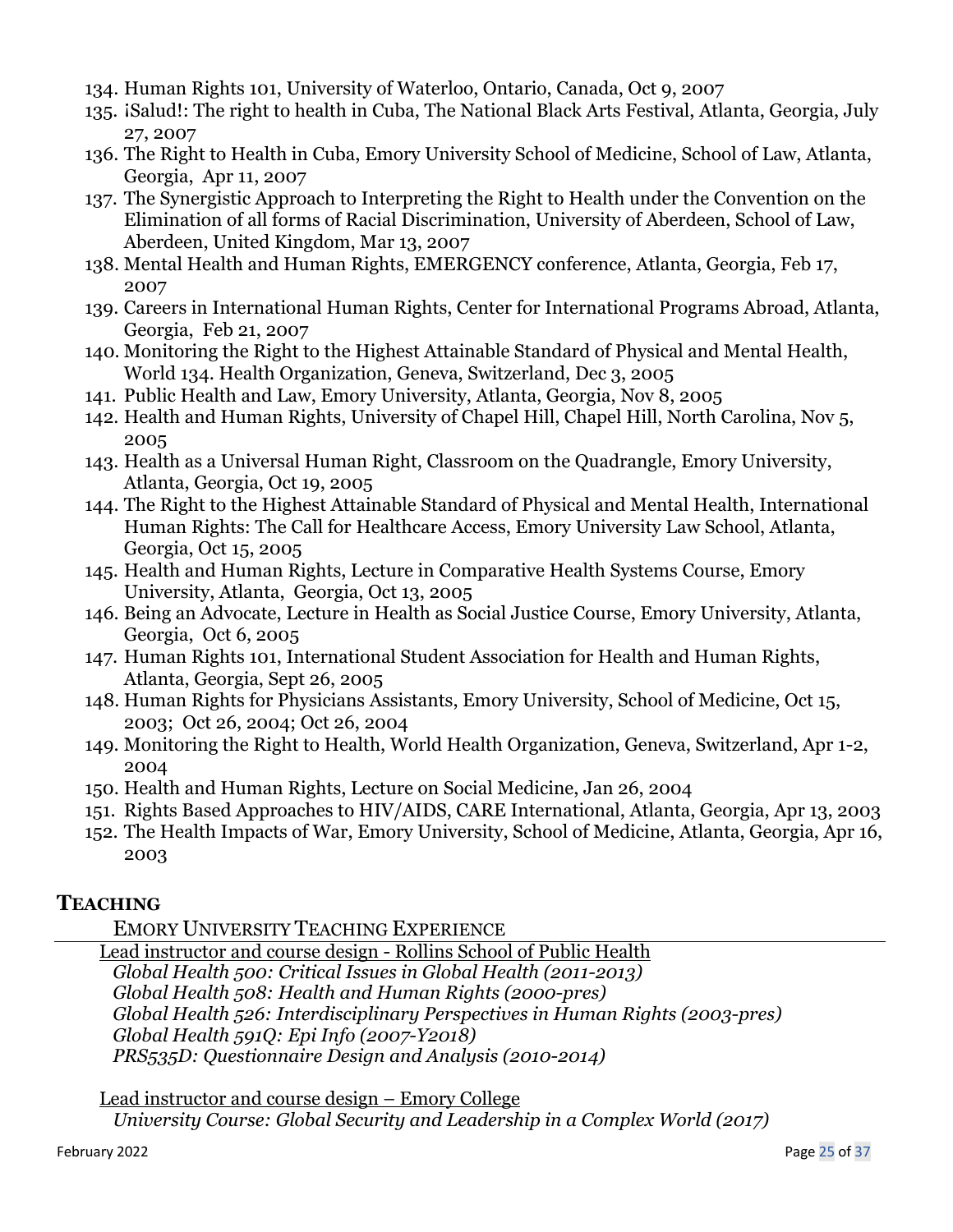*Global Health Culture and Society 300R*-*002: Health in Humanitarian Emergencies* (2014)

Lead instructor and course design – Emory Coursera *Communicating During Global Emergencies* (2018-pres) *Health in Complex Humanitarian Emergencies* (2016-pres) *Ebola: An Evolving Epidemic* (2015-pres)

## CURRICULUM DEVELOPMENT AND TRAININGS

#### *Curriculum Development*

Sergio: A curriculum for college and graduate level students

Sergio is the Emmy nominated HBO documentary film based on the book by Pulitzer Prizewinning author Samantha Power, which documents the life and tragic death of Brazilian born diplomat and former UN High Commissioner for Human Rights Sergio Vieira de Mello. The curriculum is relevant for undergraduate and graduate level students in humanitarian aid work. Teaching themes of the curriculum include identity, ethics and professional development. Available in English, French and Portuguese.

#### Public Health Ethics

A four-hour course which focuses on ethics and their role in the practice of public health. This course offers an introduction to ethical theories, case studies, and the ethical codes of various health professions.

#### Communication Strategies in Public Health

This four-hour course focuses on the process of health education. Major principles discussed include: health communication planning strategies, media literacy, social marketing, and media advocacy.

#### Creating Public Health Promotion Web Pages

An eight-hour course that focuses on the creation of web pages for publication on the World Wide Web. Hands-on instruction in Hyper Text Mark-up Language (HTML) and instruction for creating hypertext and graphics are included in the course.

## A Prostate Cancer Curriculum for Public Health Professionals

A two-day course in prostate cancer education for public health and nursing professionals in the state of Georgia. This course provides instruction in the anatomy of the prostate, risk factors, diagnosis and treatment options, health education strategies and policy issues in the field of prostate cancer.

## *Instructional Trainings*

Health and Human Rights

- Southeastern Institute for Training and Evaluation, Atlanta, Ga: June 2006; Apr 2008
- Incorporating Human Rights into Interdisciplinary Teaching, Institute of Human Rights, Emory University, Atlanta, GA: May 15-16, 2003

#### Epi Info

- São Paulo, Brazil, Faculdade de Medicina, Universidade ABC: May 26-27, 2015
- Albuquerque, New Mexico, Indian Health Service: Mar 21-23, 2000; Mar 20-23, 2001; Jan 8-10, 2002; July 15-17, 2008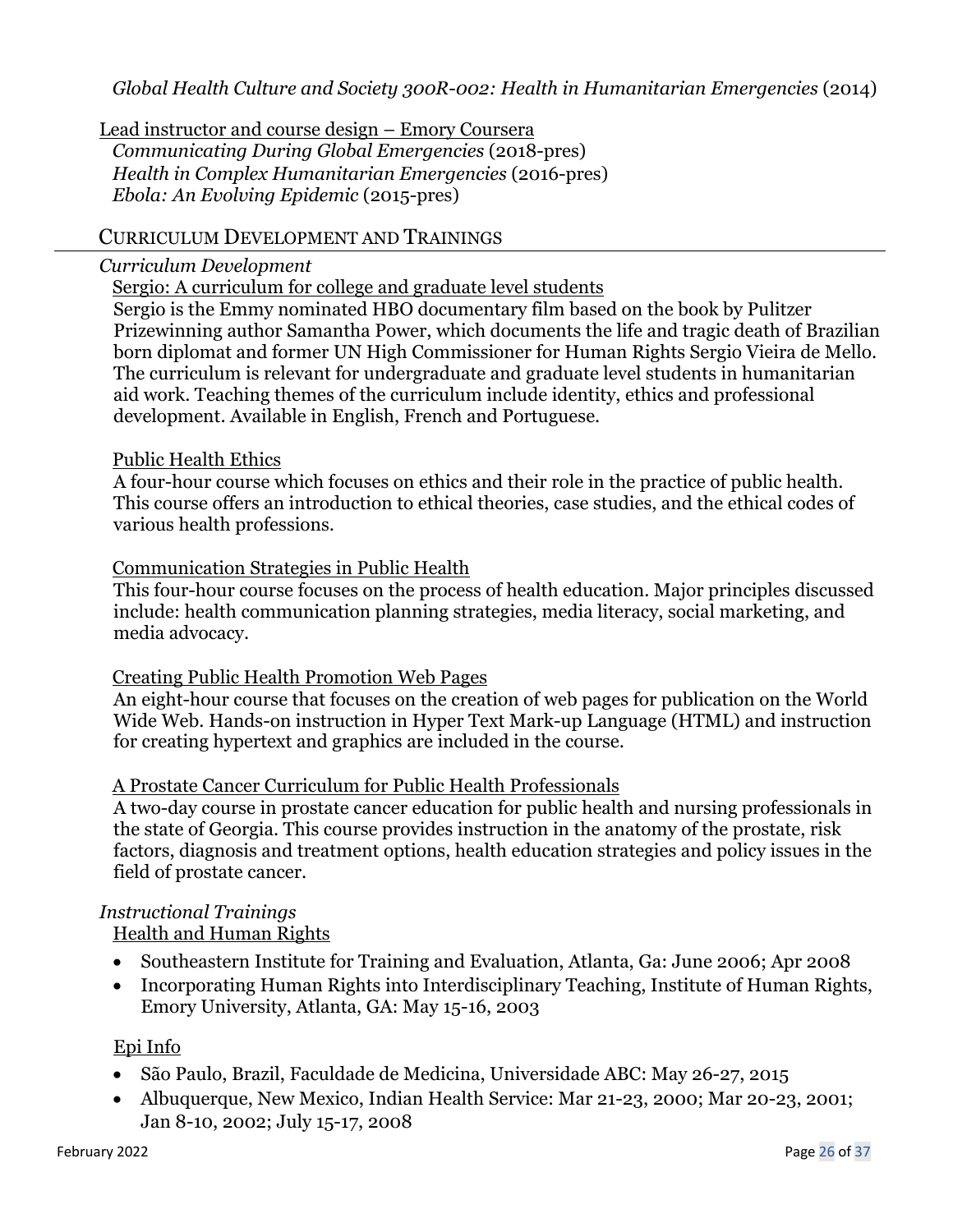- Billings, Montana, Indian Health Service: Nov 15-17, 2005
- Phoenix, Arizona, Indian Health Service: Nov 16-19, 2004
- Indianapolis, Indiana, Indiana State Health Department: Jan 7-14, 2004
- Southeastern Institute for Training and Evaluation: Sept 29, 1999; Dec 1, 1999; Mar 3, 2000; May 22, 2000; Mar 12-13, 2001; Apr 17-18, 2001; Nov 13-14, 2001; Feb 4-5, 2002; Apr 3-4, 2002; June 17-18, 2002; Feb 5-6, 2003; Dec 15-16, 2003
- For Epidemiology in Action, Rollins School of Public Health: Nov 6-17, 2000; Jan 6-26, 2001; Apr 30-May 1, 2001; Sept 26-Oct 19, 2001; Nov 5-16, 2001; Oct 2002; May 2003; Oct 2003
- For International Health Workers, The Jimmy Carter Presidential Center: Mar 1-2, 2004
- Aberdeen, South Dakota, Indian Health Service: Aug 18-20, 1998; Jan 5-7, 1999; June 2- 4, 1999; May 2-5, 2000; May 8-10, 2001
- Nashville, Tennessee, Indian Health Service: Mar 20-22, 2001
- For International Course in Epidemiology, Rollins School of Public Health: Oct 2-27, 2000
- Epidemiologic Computing Using Epi Info, Epidemiology and HIV/AIDS Course for Medical Experts, Co-sponsored by the Japan International Corporation for Welfare Services and the Rollins School of Public Health servicing 15 delegates from four Asian countries: Jan 10-31, 2000
- Anderson, South Carolina, Anderson Area Medical Center: Aug 9-10, 2000
- WellStar/Promina Health Systems, Douglasville, Georgia: Sept 13, 1999
- Columbus Health District, Columbus, Georgia: Dec 18, 1998

# Community Needs Assessment

- Southeastern Institute for Training and Evaluation: Dec 2, 1999; Mar 7, 2001; Dec 5, 2001; Oct 15, 1998; Feb 4, 1999; Sept 7, 1999
- Perspectives in Public Health: A Specialized Training for Nursing Leaders: Dec 3, 1998
- Review for Certified Health Education Specialist Certification Exam; Competency 1- Community Needs Assessment, Rollins School of Public Health: Mar 19, 1999; Sept 17, 1999; Sept 22, 2000; Mar 23, 2001

# Program Evaluation

• Southeastern Institute for Training and Evaluation: Nov 6, 1998; Dec 4, 1998; Feb 19, 1999; Apr 9, 1999; July 29, 1999; Oct 22, 1999; Feb 25, 2000; Mar 31, 2000; July 21, 2000; Oct 2, 2000; Feb 5, 2001; Dec 11, 2001; Mar 4, 2001; Feb 19, 2003; Mar 22, 2004

# Introduction to Focus Groups

- Southeastern Institute for Training and Evaluation: Apr14, 1999; July 9, 1999; Sept 15, 1999; Mar 28, 2000; Aug 22, 2000; Nov 4, 2003
- American International Health Alliance, Delegation from the Republic of Georgia: Feb 29, 2000

# Communication Strategies in Public Health

• Southeastern Institute for Training and Evaluation: July 15, 1999; Apr 10, 2000; July 20, 2000; Dec 13, 2000; Apr 26, 2001; July 16, 2001; June 23, 2003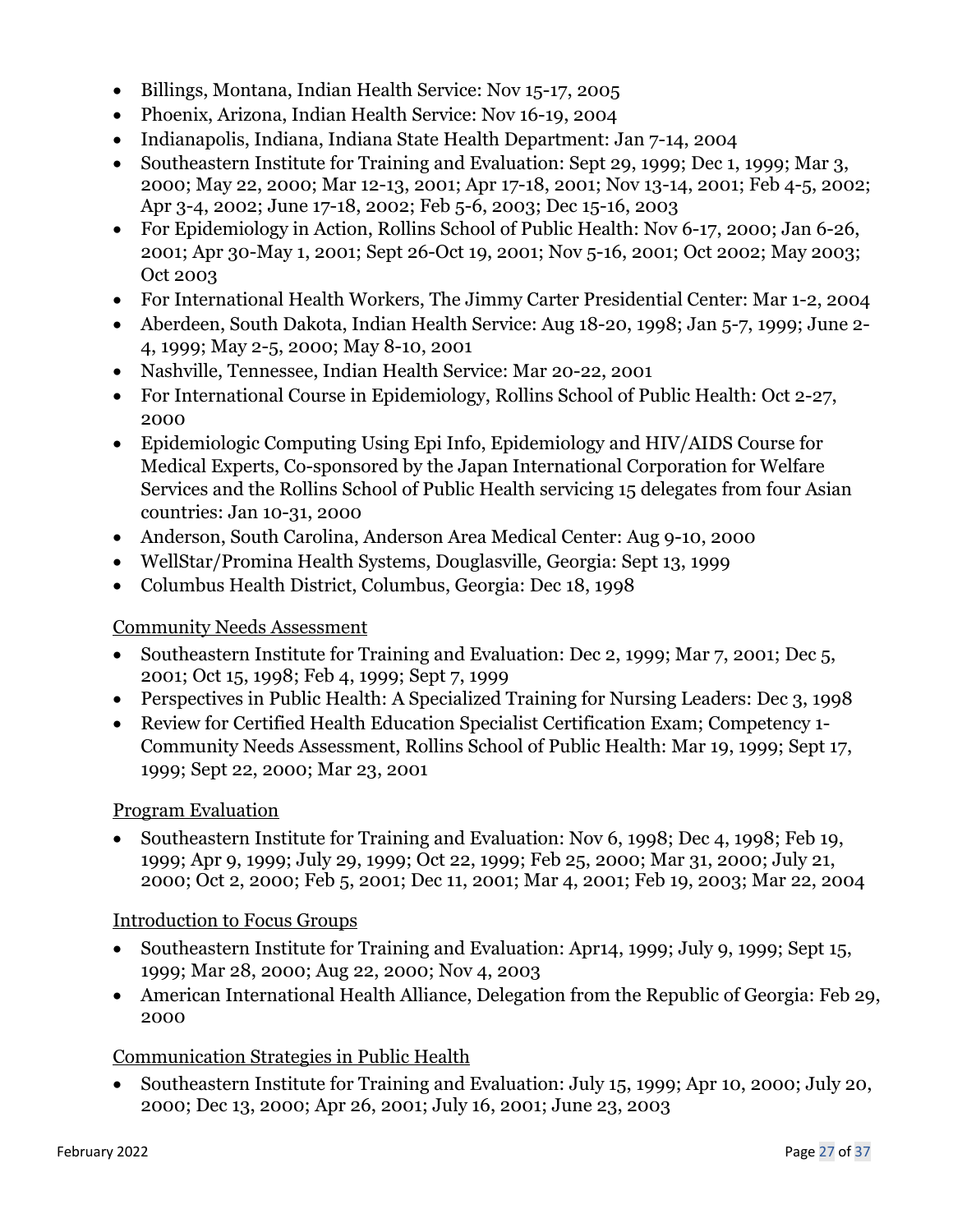## Designing Health Education Materials

• Southeastern Institute for Training and Evaluation: Mar 18, 1999; July 11, 2000; Jan 25, 2001

## Internet for Health Professionals

- Southeastern Institute for Training and Evaluation: June 25, 1999; July 8, 1999; Apr 11, 2000
- Perspectives in Public Health: A Specialized Training for Nursing Leaders: Oct 29, 1998

## PowerPoint for Health Practitioners

- Southeastern Institute for Training and Evaluation: Mar 10, 2000
- Georgia Department of Human Resources Conference, Chronic Disease 101: May 26, 1999
- Perspectives in Public Health: A Specialized Training for Nursing Leaders: Dec 3, 1998
- Public Health Ethics, Southeastern Institute for Training and Evaluation: Dec 17, 1999

## Creating Public Health Web Pages

- Southeastern Institute for Training and Evaluation: Aug 2, 1998; Sept 8, 1998; Jan 29, 1999; Apr 15, 1999; Aug 5, 1999
- Rollins School of Public Health, Health Education Summer Institute: Aug 11, 1998

## *Customized Trainings*

- A Prostate Cancer Training for Public Health Professionals in Georgia, Unicoi, Georiga: Oct 9-10, 2001
- A Specialized Training for HIV Public Professionals in Chennai, India: July 19-Aug 10, 2001
- Sexuality Education: Utilizing the Text and Teacher Resource Materials Clayton County School District, Clayton County, Georgia: Oct 16, 1998
- Health Information on the Internet Southeastern Institute for Training and Evaluation: Aug 13, 1998

## *Program Planning and Coordination*

- Perspectives in Public Health: A Specialized Training for Nursing Leaders in Rome, Georgia, Rome Health District, Southeastern Institute for Training and Evaluation, Apr/May/Aug 2004
- A Prostate Cancer Training for Public Health Professionals, The Georgia Department of Human Resources, Division of Public Health Southeastern Institute for Training and Evaluation, Sept 2001–03
- A Specialized Training for Public Health Professionals in Waycross, Georgia Waycross Health District, Southeastern Institute for Training and Evaluation July 8-9, 1999
- Using SUDAAN to Analyze NHANES-III, Southeastern Institute for Training and Evaluation, Mar 8-11, 1999
- Perspectives in Public Health: A Specialized Training for Nursing Leaders, LaGrange Health District, Southeastern Institute for Training and Evaluation Oct/Dec 1998 & Feb 1999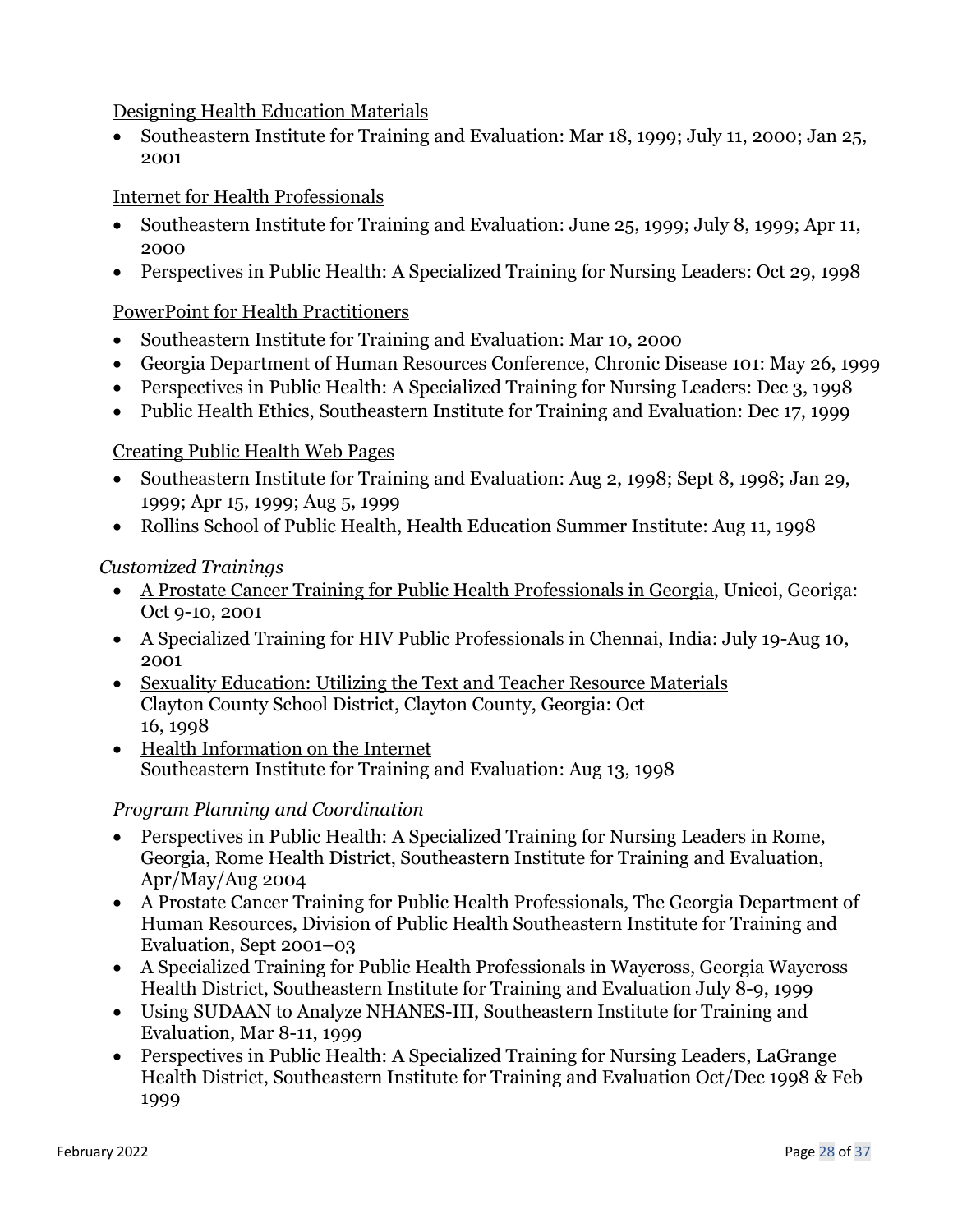## EVALUATION

- *Morehouse School of Medicine Public Health Summer Fellows Program Evaluation*  Morehouse School of Medicine, Atlanta, GA, Feb-Sept 2000 and Feb-Sept 2001
- *Resource Mothers Program Quantitative Evaluation, Year Two*  Georgia Division of Public Health, Women's Health Section, July 1998-Sept 1999

## **MENTORING**

*Faculty Mentorship*

- 1. Subasri Narasimhan, Research Assistant Professor, Hubert Department of Global Health (HDGH) (2021-pres)
- 2. Claudia Ordoñez, Adjunct Assistant Professor, HDGH (2021-pres)
- 3. Saria Hassan, Assistant Professor, School of Medicine and HDGH (2021-pres)
- 4. Amy J. Zeidan, Assistant Professor, School of Medicine-Department of Emergency Medicine and HDGH (2020-pres)
- 5. Randi N. Smith, Assistant Professor, School of Medicine-Department of Surgery and BSHES (2021-pres)
- 6. Rachel Waford, Assistant Research Professor, HDGH (2018-pres)
- 7. TyraLynn Frazier, Adjunct Instructor, Enmory College (2018-pres)

#### *Post-Doctoral Trainees*

- 1. Anna Newton-Levinson, Post-doctoral fellow, GEMMA and FIRST (2021-pres)
- 2. Subasri Narasimhan, Post-doctoral fellow, Center for Reproductive Health Research in the Southeast (2019-2021)

#### *PhD Committee Member*

1. Melinda Johnson: Before Freedom: Conceptualizations of justice among subjugated women in India, 2020

## *PhD Mentorship*

- 1. Casey D Xavier Hall, Department of Behavioral Science and Health Education
- 2. Nancy DeSousa, Department of Behavioral Science and Health Education
- 3. Katie Krause, Department of Behavioral Science and Health Education

## *Supervision of MPH Research Theses - Chair*

- 1. Avery Elloway: A biography of Roger Rochat, 2022
- 2. Autumn Curran, 2022
- 3. Maya Farr-Henderson, 2022
- 4. Sofia Huster, 2022
- 5. Melanie Maiano Vieytes, 2022
- 6. Molly Neill, Gaps and Best Practices of Organizations Serving Survivors of Commercial Sexual Exploitation: A Systematic Review, 2022
- 7. Amari O'Bannon, 2022
- 8. Ashi Parikh, 2022
- 9. Audrey Sommer, Sexual Abuse of Children in Youth Serving Organizations: A Scoping Review, 2022
- 10. Kathryn Wyckoff, *"We're out here getting slaughtered by these abusive people"*: Perceptions of the effects of COVID-19 movement restrictions among survivors of intimate partner violence, 2022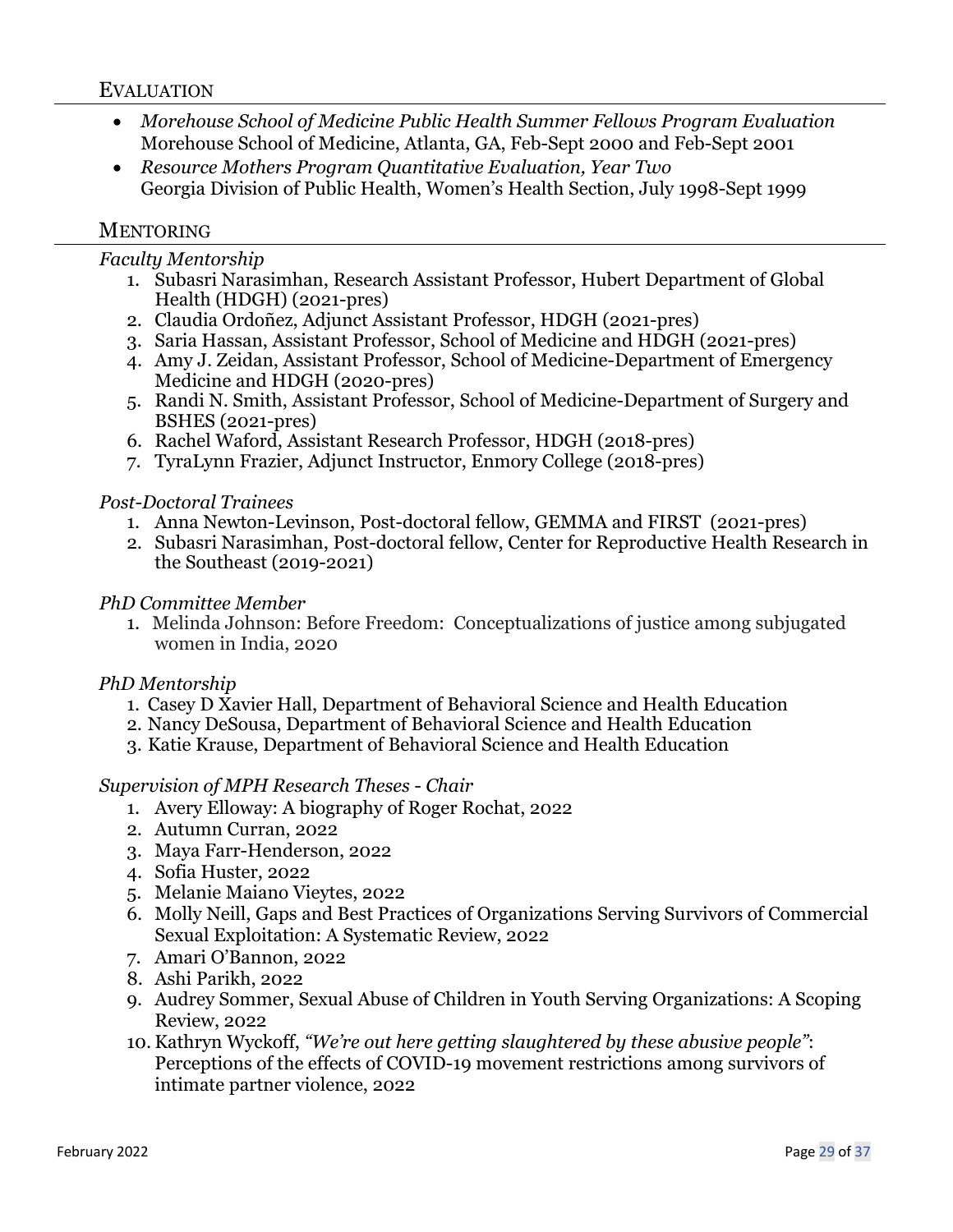- 11. Shannon Broere: How we talk when we legislate abortion: A lexical analysis of ten severely restricted state's statutes regulating abortion, 2021
- 12. Dora Ducak: Evaluating trauma informed care programs that work to prevent and tackle sexual exploitation among black and brown youth, 2021
- 13. Liesl Schnabel: *"Rape and incest is inextricably tied to life of the mother…"* Examination of Discussions of Rape and Incest Exceptions in Personhood Abortion Bans,2021
- 14. Kristen Schlotman: The Types and Use of Personal Narrative in Abortion Bans at Early Gestation in Six States in the US South, 2021
- 15. Ellie Fahs: Understanding Femicide from the Perpetrators' Perspective: Narratives around gender, violence and identity in Buenos Aires, 2021
- 16. Ellen Hendrix: "Boiling water but there's no pop off valve": Healthcare providers' perceptions of the effects of COVID-19 on Intimate Partner Violence, 2021
- 17. Sarah Anderson: The Relationship Between Maternal Healthcare Service Utilization, Experience of Violence, and Mental Health in the Tea Gardens of Bangladesh, 2020
- 18. Erica Barton: "It didn't matter what the bill said...": Divergent factors influencing legislative decision-making on restrictive abortion policy in Georgia
- 19. Bethany Burns-Lynch: "We did not share our sob stories, we brought doctors to speak to the measure instead": A narrative analysis of pro-choice testimony and legislative debate related to Georgia's fetal "heartbeat" abortion ban
- 20.Salina Parigimi: Educators' Perceptions of Constructivist Teaching Practices for The SEE Learning Program: A Qualitative Study, 2020
- 21. Shanaika Grandoit: An Exploration of the Mental Health Needs of Adults Working in the Commercial Sex Trade and Their Experiences with Mental Health Services, 2019
- 22.Maya Lakshman: Stakeholder Perceptions on a Framework for Reducing Re-Traumatization of Survivors of Commercial Sexual Exploitation of Children, 2019
- 23.Rashida Tsoka: Perceptions of Gender Discrimination in the Health Sciences Among Female Leaders at a US Research University, 2019
- 24.Connor Fuchs: Process is Due: The World Health Organization Prequalification of Medicines, 2018
- 25.Olivia Manders: 'Sometimes all she wants is a kind word': Social support as mitigator of intimate partner violence in Santo André, Brazil, 2018
- 26.Mark Lamb: Integrating Behavioral Health Into Primary Care For Homeless & Uninsured Individuals in Atlanta: A Program Evaluation, 2017
- 27. Metasebia Balcha: Factors Influencing Contraceptive Use Among Married Women in Four Regional States of Ethiopia, 2017
- 28.Kathleen Curtis: Violence Against Women in the Narrative Affidavits of West African Women Seeking Asylum in Atlanta, 2017
- 29.Monica Garcia Ruiz: Barriers to Effective Intimate Partner Homicide Prevention, 2017
- 30.Skander M'Zah: Mental health status assessment for mental health care services of the Syrian adult refugee population resettled in Metropolitan Atlanta: A cross-sectional survey, 2017 21. Joanne Angel: Lessons on Genocide Prevention from the Kindertransport, 2016
- 31. Kate Baur: Understanding the Obstetric Care Seeking Process of Tribal Women Living in Karnataka, India, 2016
- 32.Eve Brecker: Maternal death surveillance and response: Developing implementation guidelines for Haiti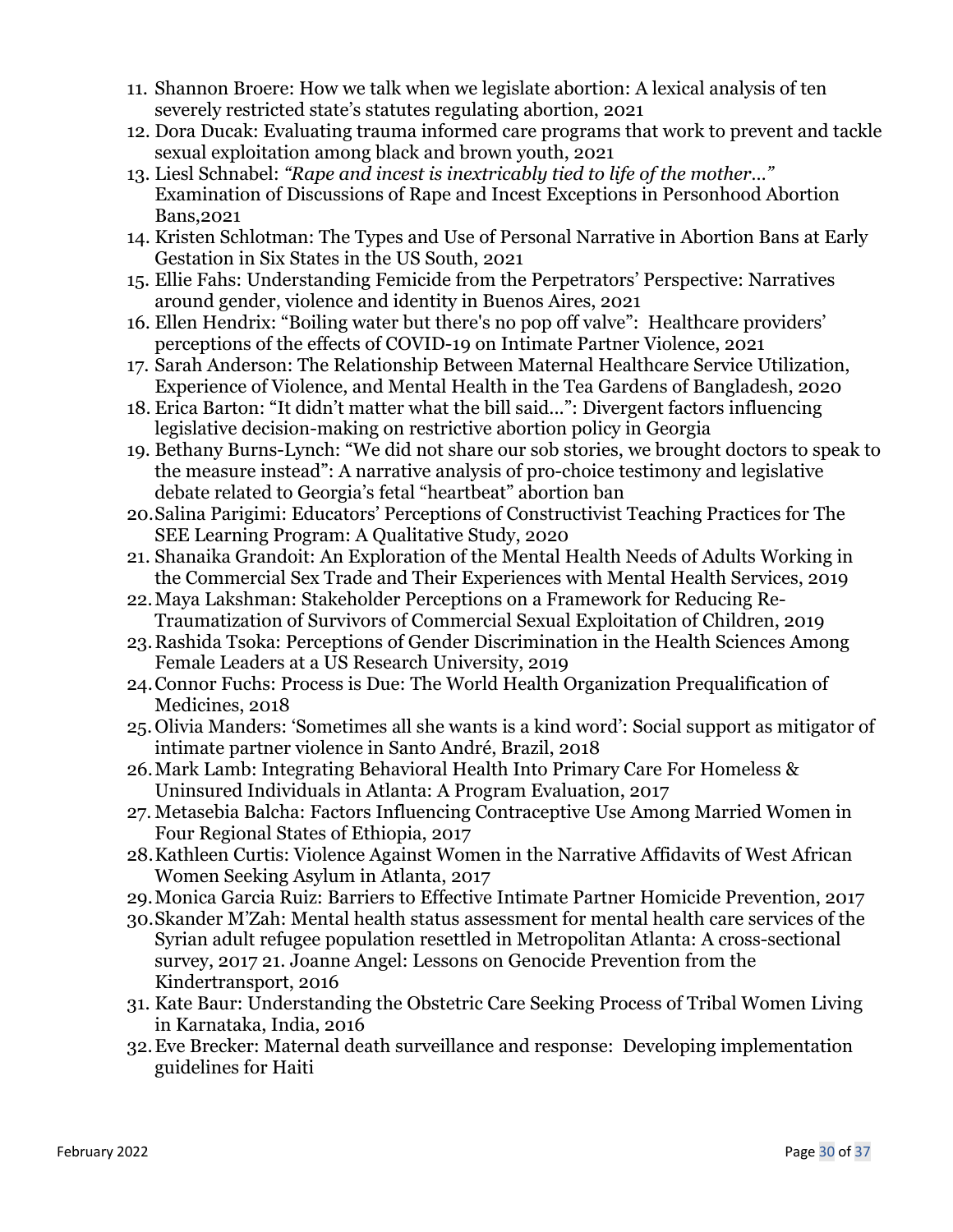- 33.Ana Choban: "Where we're from, that's what they do": An Examination of Female Mexican Immigrant's Perceptions of Mental Health and Treatment in Clarkston, Georgia, 2016
- 34.Mariana Gattegno: Human papillomavirus vaccination in Brazil: Universal health coverage or discriminatory practice? 2016
- 35.Meredith Kruse: A Human Rights Approach to Understanding Provider Knowledge and Attitudes toward the Human Papillomavirus Vaccine in São Paulo, Brazil, 2016
- 36.Anyie Li: The effect of co-vaccination on HPV vaccine outcomes: Analysis of the National Immunization Survey teen, 2014, 2016
- 37. Kelley Van Maldeghem: Sexual and reproductive health programs in complex humanitarian emergencies: A systematic review, 2016
- 38.Izraelle McKinnon: Needs Assessment for a Training in Health and Human Rights among Centers for Disease Control and Prevention Locally Employed Staff: A Study of Knowledge, Attitudes, and Practices Related to Human Rights, 2016
- 39.Zoe Philip: Psychiatrists' Perceptions of the Barriers and Facilitators to Sexual and Reproductive Health Care of Adult Women with Severe Mental Illness in an Outpatient Setting, 2016
- 40.Maria Varvoutis: Secondary traumatic stress in military spouses: A systematic review, 2016
- 41. Samantha Luffy: Violence, unintended pregnancy, and the total ban on abortion: a qualitative examination of threats to women's autonomy in Ocotal, Nicaragua, 2015 (Shepherd Award finalist)
- 42.Audrey McCulloch: Georgia Latino enrollment in the Affordable Care Act: A qualitative, key informant analysis, 2015
- 43.Samantha Perkins: Prevalence and Characteristics of Disability in Post-Conflict Jaffna District, Sri Lanka (2009), 2015
- 44.Christina Renquist: Implications of the Past on the Present: Health Care Access and Ethnicity in Rural Guatemala, 2015
- 45.Felicia Blocker: Clorox and canal water: Characterizing cholera risk factors for Haitian migrants living in the Dominican Republic, 2013
- 46.Margaret Bale: Monitoring and evaluation of sport for peace interventions: Ultimate peace for the Middle East, 2012
- 47. Samantha Dittrich: Trouble in paradise: HIV/AIDS in the Caribbean, 2012
- 48.Daniel Hougendobler: Defining and mapping the global access to medicines movement: A proposal for a dynamic online resource, 2012
- 49.Kaitlin McKenzie: The Bosnia conflict: Justice, genocide, ethnic cleansing and the systematic use of rape, 2012
- 50.Annie Mirabito: Impact of women's education and empowerment on health status and wellbeing in low and lower middle-income countries, 2012
- 51. Navit Robkin: Mental health and suicide amongst women in Jumla, Nepal: A qualitative exploration, 2012
- 52. Joanna Galvez: Small water enterprise: A cross-sectional study of bottled water consumption in Yucatan Peninsula, 2011
- 53.Nicole Kluz: The controversy behind Cuba's approach to the HIV/AIDS epidemic: A human rights perspective, 2009
- 54. Jaret Cassaniti: Advocacy in health promotion, 2008
- 55. Rita Maria Brady: The impact of 9/11 policies on gender-based asylum petitions in the United States: A formative examination of relevant literature, 2007
- 56.Carmen Ashley: Determinants of South Carolina's youth tobacco use rates, 2006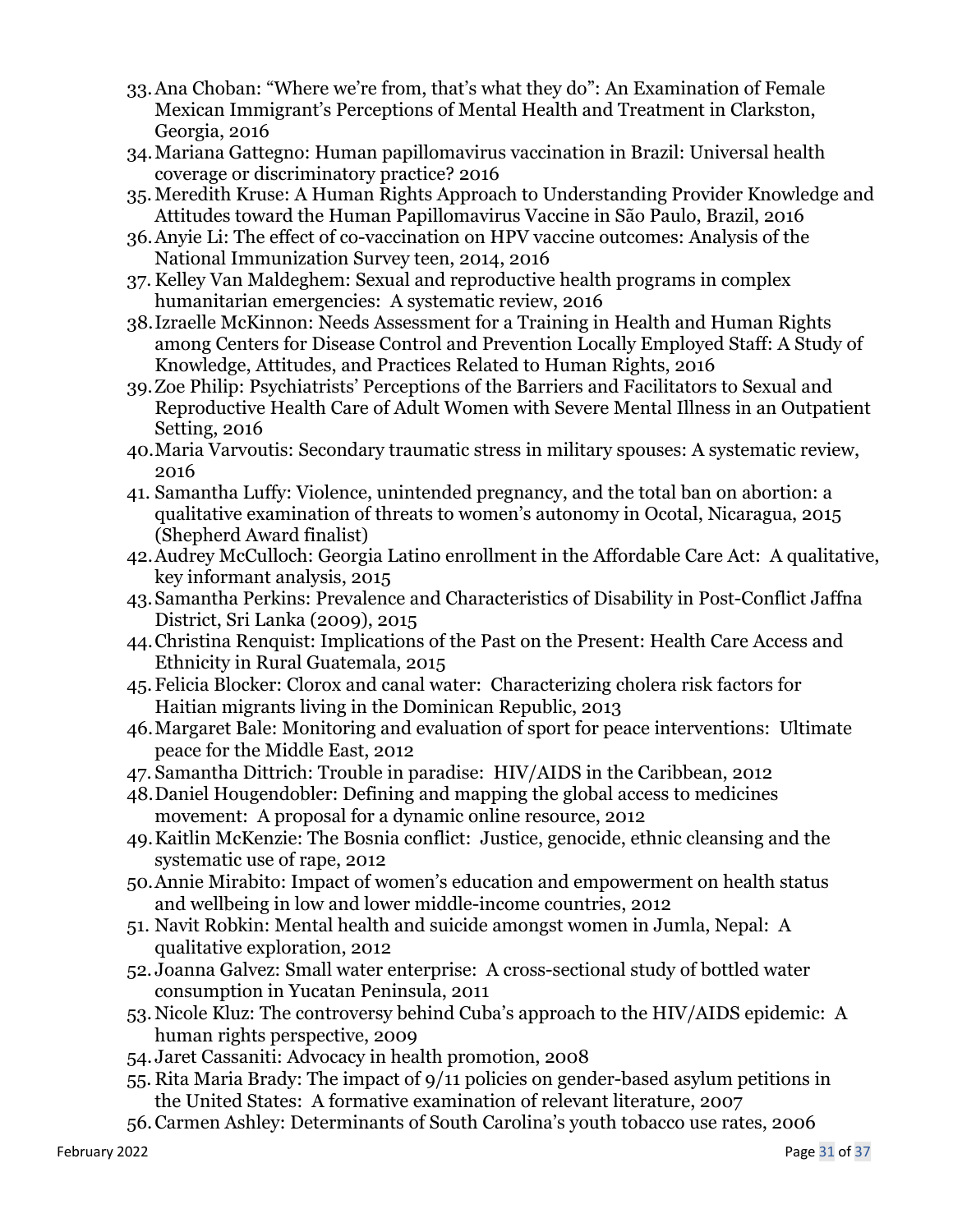- 57. Gwen Brown: Black infant health program Sacramento California: Improving program capacity,2003
- 58.John Keltner: A secondary level review of a survey on how men who have sex with med access information about sexually transmitted diseases (STDs), risk factors and barriers to testing, 2006
- 59.Nalini Santanam: Bridging the gap between health and healthcare among Asian Indians, 2004
- 60.Gregory Yoder: A novel analytical framework for forecasting new vaccine adoption, 2003

*Supervision of MPH and Undergraduate Research Theses – Committee Member*

- 1. Lul Mohamed: A systematic review of the literature on traumatogenic acculturative stressors in adult refugees in the US, 2021
- 2. Hannah Fleishman: Gender-Based Asylum: Public Perceptions of Asylum Seekers and the Role of Gender, 2020
- 3. Ellie Samuels: Religion, Abortion, & Law: An Analysis of How Religiously Informed Conceptions of Personhood Shape U.S. Supreme Court Rulings on Abortion, 2020
- 4. Alex Gazmarian: Fighting for Statehood: Secessionist Civilian Targeting and the International Community, 2019
- 5. Alexandra Koch: Point of Dispensing Location Optimization Plan for Fulton County, Georgia Using RealOpt© 2018
- 6. Christopher Sandi: Assessment on the Prevalence, breeding sites and Insecticide Resistance among Mosquitoes of Medical Importance in two selected cities in Sierra Leone (Shepherd Award finalist) 2018
- 7. Ellen Chiang: "*Those who love, vaccinate*": An Anthropological Perspective on HPV Vaccination in Brazil, 2015 (Honors thesis)
- 8. Renee Crawford: What Ebola taught us: The old and the new, 2015
- 9. Daniella Figueroa-Downing: Factors influencing routine verification of Human papillomavirus (HPV) vaccination status by health care professionals at public health posts in São Paulo, Brazil, 2015
- 10. Lara Martin: Generations of war: Conflict as a social determinant of health in the Sudans, 2015
- 11. Isabel Pereira: HIV and Hepatitis infection among end stage renal disease patients in Brazil, 2014
- 12. Lacey Haussamen: The human right to quality antenatal care in war-affected Northern Uganda, 2008
- 13. Cynthia Hudlin: An analysis of best practice for care of orphan and vulnerable children in Africa, 2004
- 14. Cammie Pillar: Instructional strategies in health communication courses: A national study of syllabi, 2004
- 15. Sarah Raskin: 'It depends on how they live': Peer discourses of reputation, intimate partner violence, HIV vulnerability, and experiences of rights among young women in Dar es Salaam, Tanzania, 2004
- 16. Paige Rohe: (Honors thesis), 2004
- 17. Ralph Stidham: A qualitative analysis of issues addressing recalcitrant behavior among HIV/STD infected populations, 2002
- 18. Dominico Mori: Computers and Epi Info: Usage, knowledge and attitudes, 2001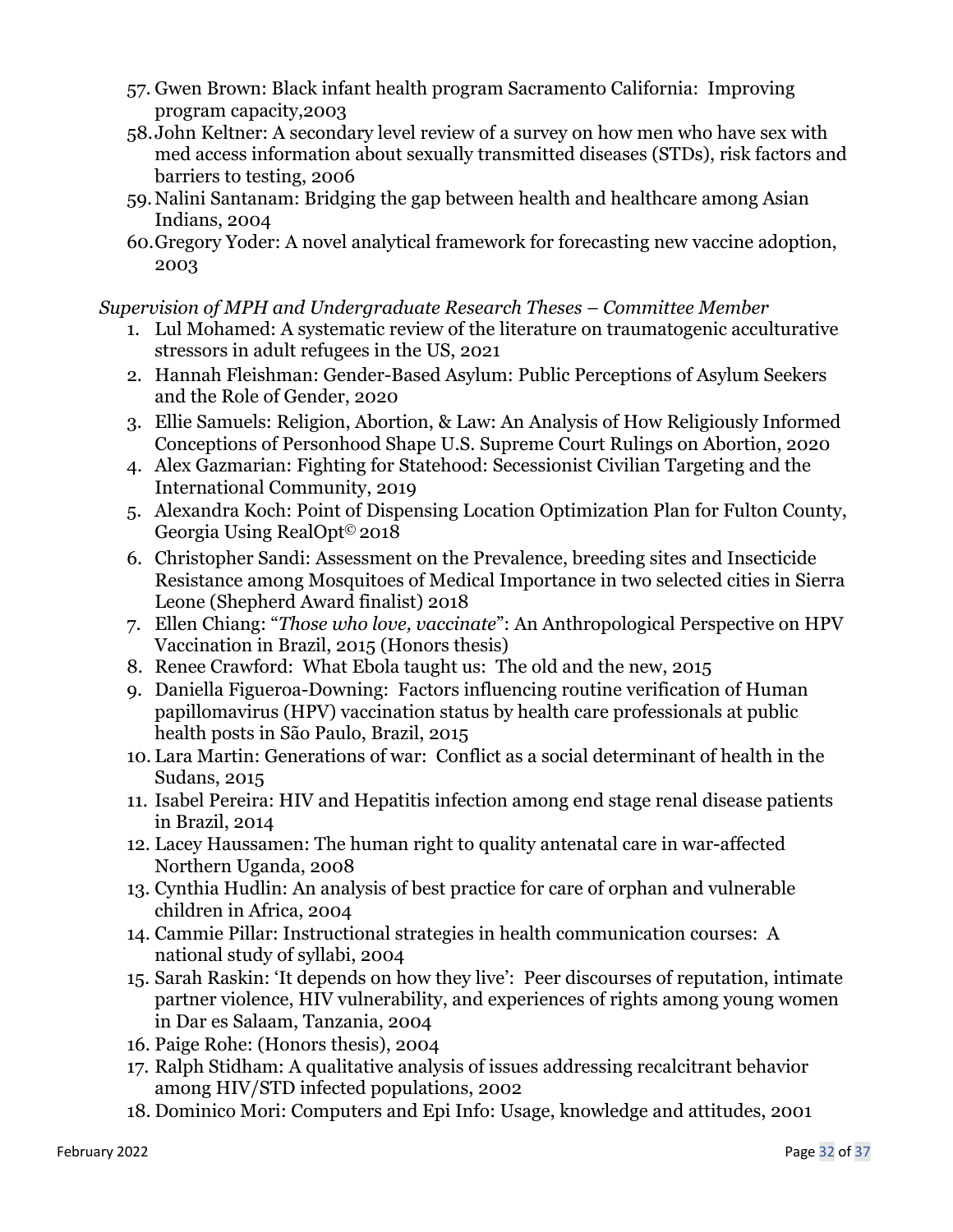#### **SERVICE**

EDITORIAL AND REVIEWER POSITIONS 2020-pres Associate Editor: BMC Public Health 2017-2020Associate Editor: BMC International Health and Human Rights 2006-2019Editorial Board: MEDICC Review 2016: Johns Hopkins University Press 2010-pres Ad hoc peer reviewer: *BMJ Global Health; Health and Human Rights; Sexual and Reproductive Health Matters; Contraception; Journal of Family Violence; Pan-American Journal of Public Health; Criminal Justice Review; Feminist Criminology; PLoS One; Journal of Immigrant and Minority Health;Healthcare in Low-*

#### TECHNICAL REVIEWS

- 2019: United Nations High Commissioner for Refugees, *Operational Guidance: Responding to the health and protection needs of people selling or exchanging sex in humanitarian settings*
- 2018: Gender-based Violence Area of Responsibility (GBV AoR)/Global Protection Cluster, *GBV Minimum Standard for Health and Referrals*
- 2018: World Health Organization, *The Clinical Management of Rape Survivors*

#### GRANT REVIEWS

2021: Center for reproductive health research in the Southeast (RISE)

*Resource Settings;Heaklth Promotion Practice* 

- 2019: US Centers for Disease Control and Prevention, National Center for Injury Prevention and Control
- 2018: DFID/Taskforce for Global Health, *Implementation Research for Gender, Equity and Human Rights in Neglected Tropical Diseases Endemic Countries: Neglected Tropical Diseases Support Center*
- 2018-2020: Emory University Research Committee

2016*:* US Department of Health and Human Services: Office of Women's Health

#### SERVICE TO THE PROFESSION

- 2021- pres: Lancet Commission on Gender-based Violence and the Maltreatment of Young People, Scientific Advisory Group
- 2020-pres: DeKalb County Domestic Violence Taskforce
- 2020-2021: Sexual Violence Research Institute, *Advisory Group-Global Shared Research Agenda*
- 2019-2020: National Center for Civil and Human Rights-Health and Human Rights Institute, *Advisory Committee Member*
- 2019-2021: Global Gag Rule Working Group
- 2019: International Conference on Population Development 25: The Nairobi Summit*, UNFPA Sexual and Reproductive Health & Gender-Based Violence Humanitarian Working Group*
- 2018-2019: Health Law Institute
- 2018-2019: Association of Schools and Programs of Public Health,*Scholarship of Teaching and Learning Task Force*
- 2015-2022: Inter-Agency Working Group on Reproductive Health in Crisis, *Steering Committee*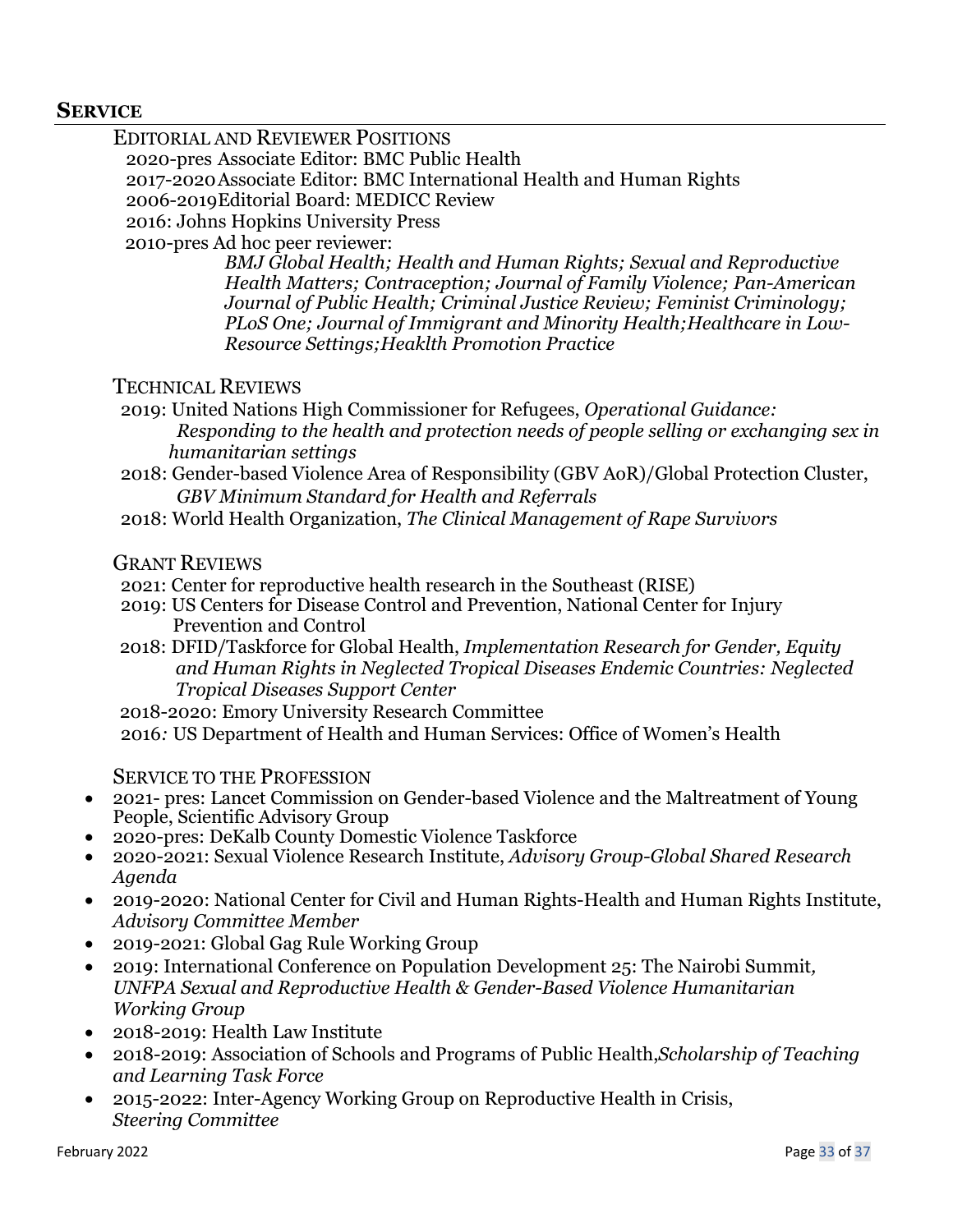- 2018: Bi-annual conference agenda committee, *member*
- 2018-2022: Gender Based Violence Sub-Working Group, *chair*
- 2017: Bi-annual conference abstract review committee, *member*
- 2016-2017: Gender Based Violence Sub-Working Group, *member*
- 2016-2018: Taskforce on the revision of the Interagency Field Manual on Reproductive, *member*
- 2011-2015: US Human Rights Network-CERD Shadow Reporting Committee, *member*

#### **SERVICE TO EMORY UNIVERSITY**

| 2022         | Provost's Distinguished Teaching Award Committee for Excellence in Graduate<br>and Professional Education |
|--------------|-----------------------------------------------------------------------------------------------------------|
| 2021-2022    | Emory University Faculty Council Special Committee on Diversity, Equity                                   |
|              | and Inclusion                                                                                             |
| 2021         | <b>Emory University Committee on Naming Honors</b>                                                        |
| 2020         | Nell Hodgson Woodruff School of Nursing, HRSA advisory board                                              |
| 2020         | Rollins School of Public Health (RSPH) COVID-19 Response Team                                             |
| 2020         | Hubert Department of Global Health (HDGH) Annual Retreat Planning<br>Committee                            |
| 2020         | Provost's Distinguished Teaching Award Committee for Excellence in Graduate<br>and Professional Education |
| 2020         | Search Committee, Chair of Hubert Dept of Global Health                                                   |
| 2019         | Faculty Advisory Committee - Learning and Organizational Development                                      |
| 2018-2019    | Teaching Assistant Training and Teaching Opportunity (TATTO) Advisory                                     |
|              | Board, Laney Graduate School                                                                              |
| 2017         | Co-Chair, The Needs of Public Health in the Face of Political Change: A                                   |
|              | Rollins "Teach-In"                                                                                        |
| 2017-pres    | <b>Education Committee, RSPH</b>                                                                          |
| 2017-2019    | Member, Faculty Council, RSPH                                                                             |
| 2017-2018    | <b>Community Dialogues Committee</b>                                                                      |
| 2016-2019    | Clinical Research Track Faculty Leadership Committee, RSPH                                                |
| 2016-pres    | <b>Open Expression Observer</b>                                                                           |
| $2016$ -pres | Curriculum Committee, HDGH                                                                                |
| 2015-2020    | Certified Faculty Peer Mediator and Conflict Coach, Office of the Provost                                 |
| 2015-2022    | Faculty Advisor, Humanitarian Emergencies Research Team                                                   |
| 2013-pres    | Emory Global Health Institute, Case Competition Advisor                                                   |
| 2011-2019    | Center for Faculty Development and Excellence Advisory Board                                              |
| 2014-2015    | Commission on the Liberal Arts (CoLA) Liberal Arts Forward advisory and                                   |
|              | selection committee                                                                                       |
| 2013         | Convenor, Academic Learning Community on Brazil                                                           |
| 2012-2019    | Global Field Experience Committee                                                                         |
| 2009-pres    | Admissions Committee, HDGH                                                                                |
| 2008         | Humphrey Advisory Council, RSPH                                                                           |
| 2001         | Emory Gives Campaign, RSPH Campaign Co-coordinator                                                        |
| 2000-pres    | Chair, Human Rights Certificate Planning Committee                                                        |
| 2000-2002    | Member, Co-liaison to the President's Commission on the Status of Women                                   |
| 2000-2001    | Morehouse School of Medicine Public Health Summer Fellows Advisory Board                                  |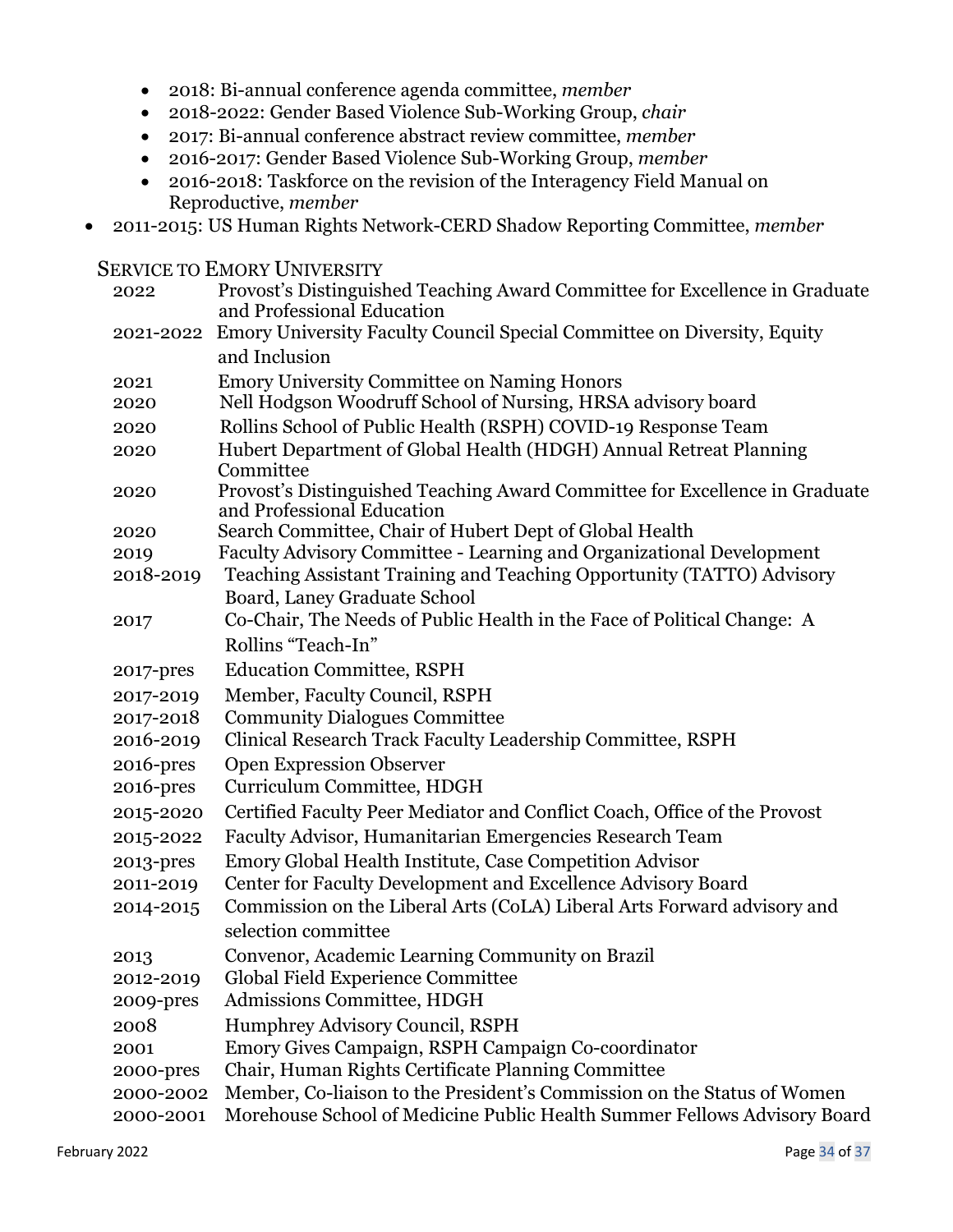|               | 2000          | Nominations Committee, RSPH Alumni Board                                                     |                    |
|---------------|---------------|----------------------------------------------------------------------------------------------|--------------------|
|               | 1999          | Alumni Reunion Committee, RSPH Alumni Board                                                  |                    |
|               | 1999          | Member, Summer Institute for Health Promotion Planning Committee,<br><b>RSPH</b>             |                    |
|               | 1998          | Chair, Registration Committee, RSPH Alumni Board                                             |                    |
|               | 1997          | Chair, Student Concerns Committee, RSPH                                                      |                    |
|               |               |                                                                                              |                    |
|               | 1997          | Student Member, Search Committee Chair of Behavioral Sciences and Health<br>Education        |                    |
|               | 1997          | Student Member, Honor Code Committee, RSPH                                                   |                    |
|               | 1997          | Student Member, Curriculum Committee, RSPH                                                   |                    |
|               |               | <b>CONSULTANCIES AND EXPERT MEETINGS</b>                                                     |                    |
| 1.            |               | Interagency Working Group on Reproductive Health in Crisis                                   | July 21-22, 2019   |
|               |               | Technical Consultation on Protecting Life in Global Health Assistance and the IAFM           |                    |
|               |               | 2. Interagency Working Group on Reproductive Health in Crisis                                | Sept 10-12, 2018   |
|               |               | Research in Humanitarian Settings-Priority Setting Consultation                              |                    |
|               |               | 3. World Health Organization Expert Meeting                                                  | May 14-15, 2018    |
|               |               | Formative Research on Adolescent Sexual and Reproductive Health in Humanitarian              |                    |
|               |               | Settings, The SEEK Trial,                                                                    |                    |
|               |               | Interagency Working Group on Reproductive Health in Crisis                                   | Mar 21, 2017       |
|               |               | Consultation on Abortion Research in Humanitarian Settings                                   |                    |
|               |               | 5. Interagency Working Group on Reproductive Health in Crisis                                | Sept 28-30, 2016   |
|               |               | Consultation on Interagency Field Manual on Reproductive Health in Humanitarian Settings     |                    |
|               |               | 6. Interagency Working Group on Reproductive Health in Crisis                                | Feb 21-22, 2017    |
|               |               | Consultation on Interagency Field Manual on Reproductive Health in Humanitarian              |                    |
|               | Settings      |                                                                                              |                    |
| 7.            | <b>FHI360</b> |                                                                                              | Oct 2015-Sept 2016 |
|               |               | Up to one week of consultation on assessing foreign public health legal landscapes to        |                    |
|               |               | facilitate achievement of the US Global Health Security goals.                               |                    |
|               |               | 8. US Government Expert Meeting                                                              | June 22-25, 2015   |
|               |               | Four days of participation in a US government expert meeting on Female Genital               |                    |
|               |               | Cutting/Mutilation among refugee and immigrant populations based in the US.                  |                    |
|               |               | 9. iTech/University of Washington                                                            | Jan 2015           |
|               |               | Twelve hours of consultation including review of existing questionnaire instruments and      |                    |
|               |               | draft database in Epi Info for use in a TB study of index patients and household contacts in |                    |
|               |               | several districts in Ethiopia.                                                               |                    |
|               |               | 10. The Refuge Media Project                                                                 | Nov 2007-2010      |
|               |               | "Refuge: Caring for Survivors of Torture" is a 30-minute documentary film on the             |                    |
|               |               | identification management and treatment of refugee survivors of political torture now living |                    |
|               |               | in the United States. The film is used to educate and engage health care, mental health care |                    |
|               |               | and social service providers and students as well as community organizers and groups         |                    |
|               |               | serving immigrant communities.                                                               |                    |
|               |               | 11. World Health Organization                                                                | April 2004         |
|               |               | Consultation on indicators for the right to health. The results of this consultancy were     |                    |
|               |               | reported to the United Nations Human Rights Committee that monitors the International        |                    |
|               |               | Covenant on Economic, Social and Cultural Rights (ICESCR).                                   |                    |
|               |               | 12. Deepam Educational Society for Health (DESH)                                             | July-Aug 2001      |
| February 2022 |               |                                                                                              | Page 35 of 37      |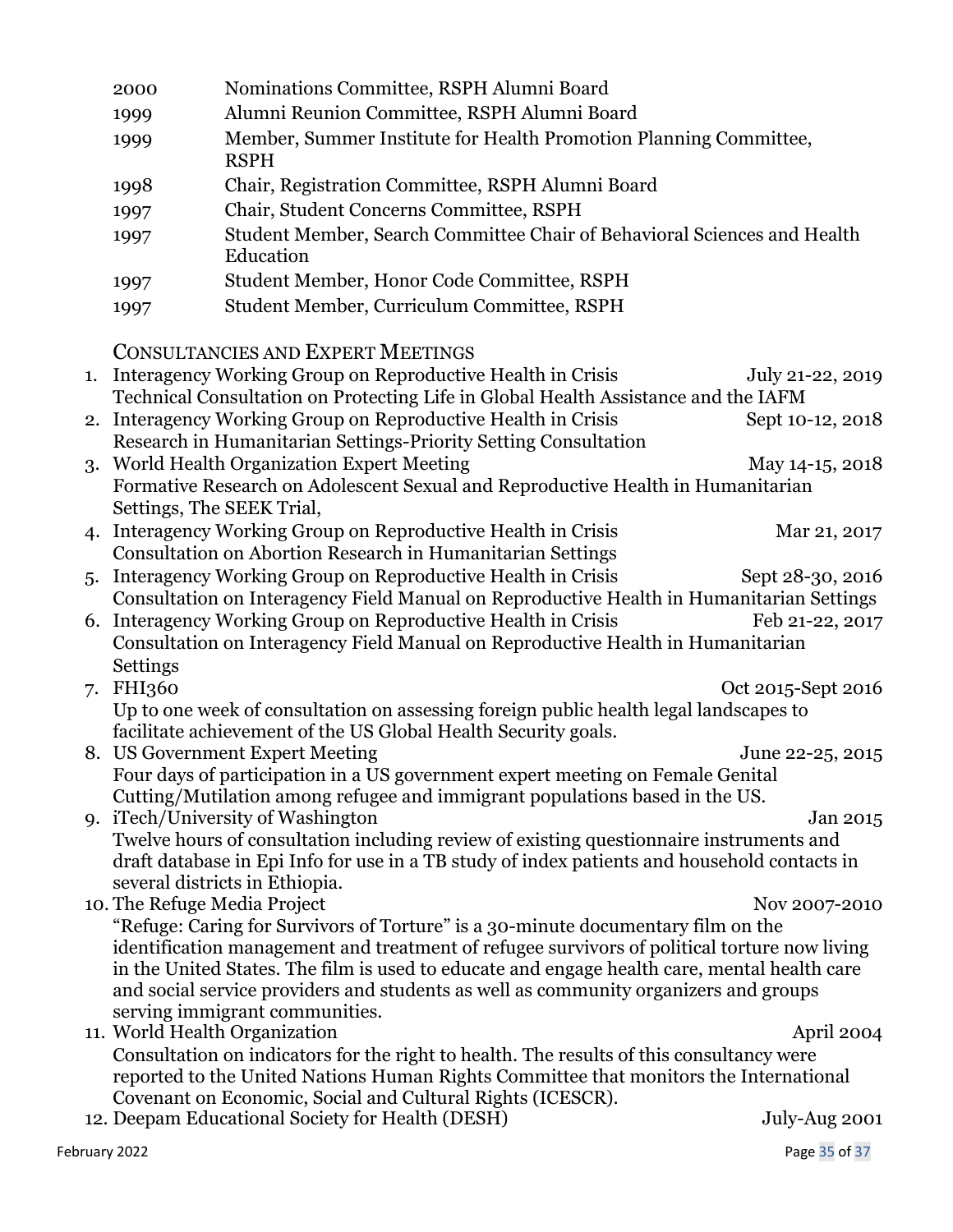DESH is a non-governmental organization based in Chennai (Madras), India that provides health education services in the area of HIV to women and children in India. Performed consulting duties including program methodology design, development and performance of data analysis, preparation of a presentation to the John D. and Catherine T. MacArthur Foundation by the Executive Director of DESH in 1999. Additionally, in 2001 traveled to Chennai, India to conduct a three-week public health training for employees of the organization on various public health topics.

#### **LEADERSHIP**

| 2018-2019    | Ford Foundation, <i>Public Voices Fellow</i> |
|--------------|----------------------------------------------|
| $2018$ -pres | Feminist Women's Health Center, Board member |
| 2017-2018    | Georgia WIN Leadership Academy, Fellow       |
| 2017-pres    | John E Robson Program, Fellow                |
| 2015-pres    | The OpEd Project, Advisor                    |
| 2005-2019    | MEDICC, Board member                         |

## **PROFESSIONAL DEVELOPMENT AND EQUITY-RELATED TRAINING**

|           | 2020-2021 Emory Center for AIDS Research (CFAR), Planning for Success Fellow |
|-----------|------------------------------------------------------------------------------|
| 2020      | Showing up for Racial Justice-Atlanta, Exploring Power and Privilege         |
| 2020      | Academics for Black Wellness and Survival                                    |
| 2017-2018 | Emory Academic Leadership Program                                            |
| 2017      | Women Leaders in Global Health, Leadership Workshop                          |
| 2017      | Rockwood Leadership Institute, Art of Leadership                             |
| 2017      | <b>Cognitively Based Compassion Training</b>                                 |

## **PROFESSIONAL AFFILIATIONS**

- *American Public Health Association*
	- Human Rights Forum-*Past-Chair*, 2019-2021 Human Rights Forum-*Chair*, 2017-2019 Human Rights Forum-*Vice-Chair*, 2015-2017 Candidate Executive Board, 2015 International Human Rights Committee, *Chair*, 2009-2013 International Human Rights Committee, *Member*, 2000-2014 *Member*, 1998-pres
- *Society for Family Planning Member*, 2020 - pres
- *Georgia Public Health Association Board Member*, 1998 - 2000 Abstract Sessions Committee, *Chairperson*, 1999-2000 Abstract Sessions Committee, *Chairperson*, September 1998 *Member*, 1998-2000
- *Georgia Federation of Professional Health Educators*  Board Member, *Past President*, 2002 Board Member, *President*, 2001 Annual Meeting Planning, *Committee Member*, 2001 Board Member, *President Elect*, 2000 Board Member, *Vice President*, 1999 Mid-Year Meeting Planning, *Committee Member*, 2000 Public Information Committee, *Chairperson*, 1999 Member, 1998-2002